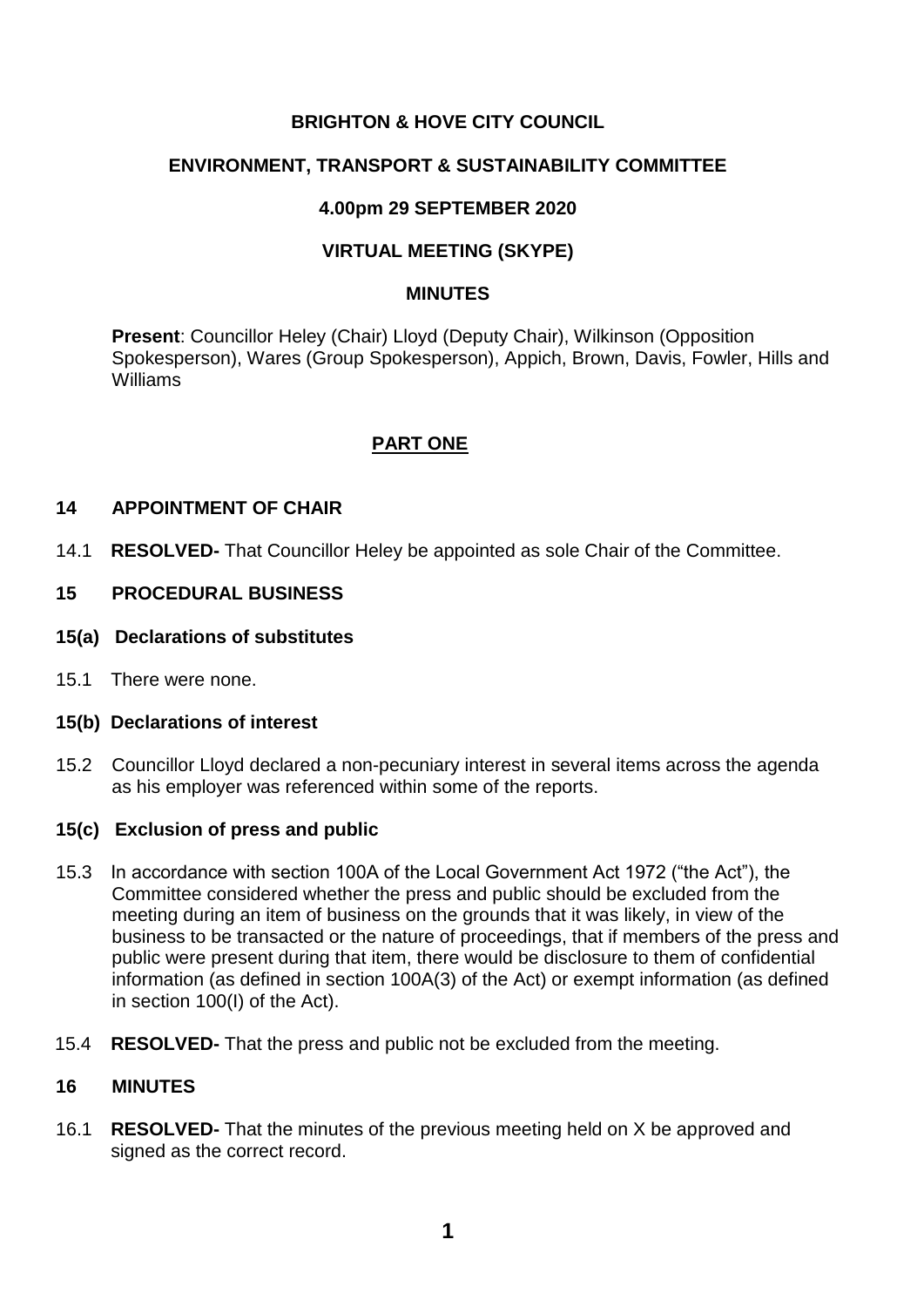# **17 CHAIRS COMMUNICATIONS**

17.1 The Chair provided the following Communications:

"This year has been unprecedented, and the challenges we have faced due to the Covid-19 pandemic have been enormous.

The emergency active travel measures have sparked lively debate across the city, and I hope that through the ongoing consultation process residents will feel like they are part of the process of improving cycling and walking infrastructure across our city. We must remember the reasons why the council have swiftly implemented these measures. The pandemic has meant that the way we move around has had to change: physical distancing on public transport had the potential to push more people into private cars. To avoid this where possible, safe infrastructure must be provided. Improving our air quality has never been more important, with the threat of a respiratory illness such as covid, and lockdown has also led to residents appreciating green open spaces and the traffic free streets. We must also remember the biggest threat that we collectively face: the climate crisis. We only have 9 years to reach net zero by 2030, and active travel will play a vital role in the decarbonisation of our city. The fast implementation of these schemes has created some challenges, but in the weeks since the Greens took over the running of the council, we've moved swiftly to meet with campaigners and communities, to understand concerns and to adapt schemes.

When it comes to disability rights, my message is clear: we are listening. As a council we have a duty to make sure that disabled people are not adversely impacted by the schemes we introduce, and I am well aware of the concerns raised by many in the disabled community, and that the council could do better on this.

Yesterday, myself and my colleagues met with BADGE and possibility people to discuss the ongoing concerns on disabled access in parts of the city. As chair, I'm making engagement with the disabled community one of my top priorities.

Myself and other members of the administration are speaking to officers about a number of ideas that aim to elevate the voices of disabled people within council decision making. They include:

- Appointing a councillor as lead member for disability rights
- Speaking to the equalities team about having a staff member that specialises in disability issues
- Co opting a member to speak on behalf of the disabled community to the ETS committee
- Providing training for ETS committee members on issues that impact the disabled community
- Formalising the advisory group, that some disabled groups attend, and establishing an Active Travel Forum
- Establishing a cross-council working group, with councillors, officers and members of the disabled community, to make sure that disabled voices are heard across all council departments and policy decision making

As chair of this committee I am committed to working closely with members of the disabled community and campaigners going forward, to make sure that our city is truly accessible for all.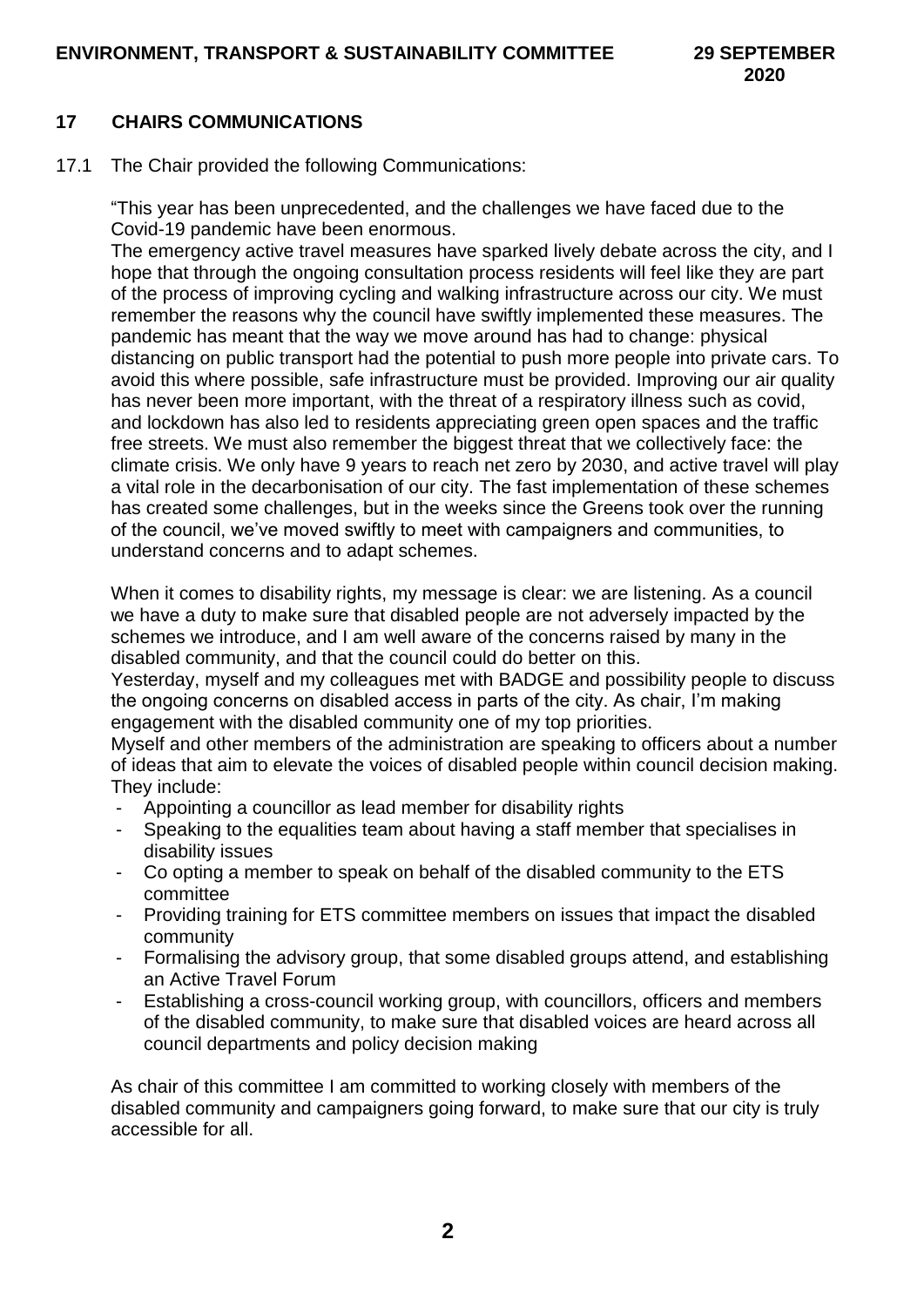# **2020**

This month, the council implemented the Schools Streets programme across 14 schools in Brighton and Hove, with many more to start soon. School Streets involves limiting traffic on roads around schools for drop off and pick up times. This makes physical distancing at the school gates easier, but also allows children to walk, bike, or scoot to school safely. I'm delighted that this scheme is being trialled after being put forward by my Green colleagues when we were in opposition. A survey by Sustrans found that nearly two-thirds of UK teachers wanted roads closed around their schools. The evidence is clear: our children can also flourish when there is space to walk to and from school without danger.

It's been great to see phases 1 & 2 of Valley Gardens opened to residents and visitors in recent weeks. The transformation of this space has been remarkable, and I would like to thank officers, partners, stakeholders and the Local Enterprise Partnership for helping to turn this long-term vision into a reality. Especially to those who have worked through the Covid-19 pandemic.

We now see an area full of new trees, wildflowers and green space. New cycle ways mean people can ride safely and public transport is given a greater priority. It's a great example of a space where sustainable and active travel can thrive.

Valley Gardens is an important project for our city and one we can be very proud of delivering and I'm looking forward to seeing work on phase three begin in 2021.

Last week, we held the city's first climate assembly. Working with IPSOS MORI and the sortition foundation, the council are bringing together 50 residents that reflect the diversity of Brighton and Hove, to discuss how we can decarbonise transport in order to become a carbon neutral city by 2030. We don't want policy making to feel like a distant and bureaucratic process: we want residents to feel that they have agency and a loud voice that politicians will listen to, and a chance to have a say in the changes required that will affect all of our daily lives. The feedback from residents will go straight to the heart of decision making and inform our 2030 plan.

This year has been one of the worst for Elms disease. In the last couple of weeks, I've visited Preston Park with the Elm expert Peter Bourne, and Stanmer park with City Parks officers, to see the impact of Elms disease and of ash dieback. With next year expected to see the loss of many more trees, I've asked officers to urgently pull together a communications campaign to raise awareness of the disease and ways to prevent the problem from worsening.

I am pleased to let you know that at the end of last week, all residents on the garden waste waiting list were invited to join the service. I want to thank residents on the waiting list for their patience while Cityclean made improvements to the garden waste service. In March 2017, the service had 4800 customers; it is now over 9000. I'd like to congratulate the team for their hard work and dedication in driving forward the service to enable residents across the city to compost their garden waste.

Tomorrow, we will be launching a consultation seeking feedback on managing commercial bins on the highway. We receive numerous complaints about bins that cause problems by remaining on the public highway, blocking the pavements and roads and attracting fly-tipping and vermin. They also cause problems for social distancing. So, for the city centre and areas where there is a high footfall, narrow pavements and high traffic, we are proposing to introduce time-banded collections. To find a system of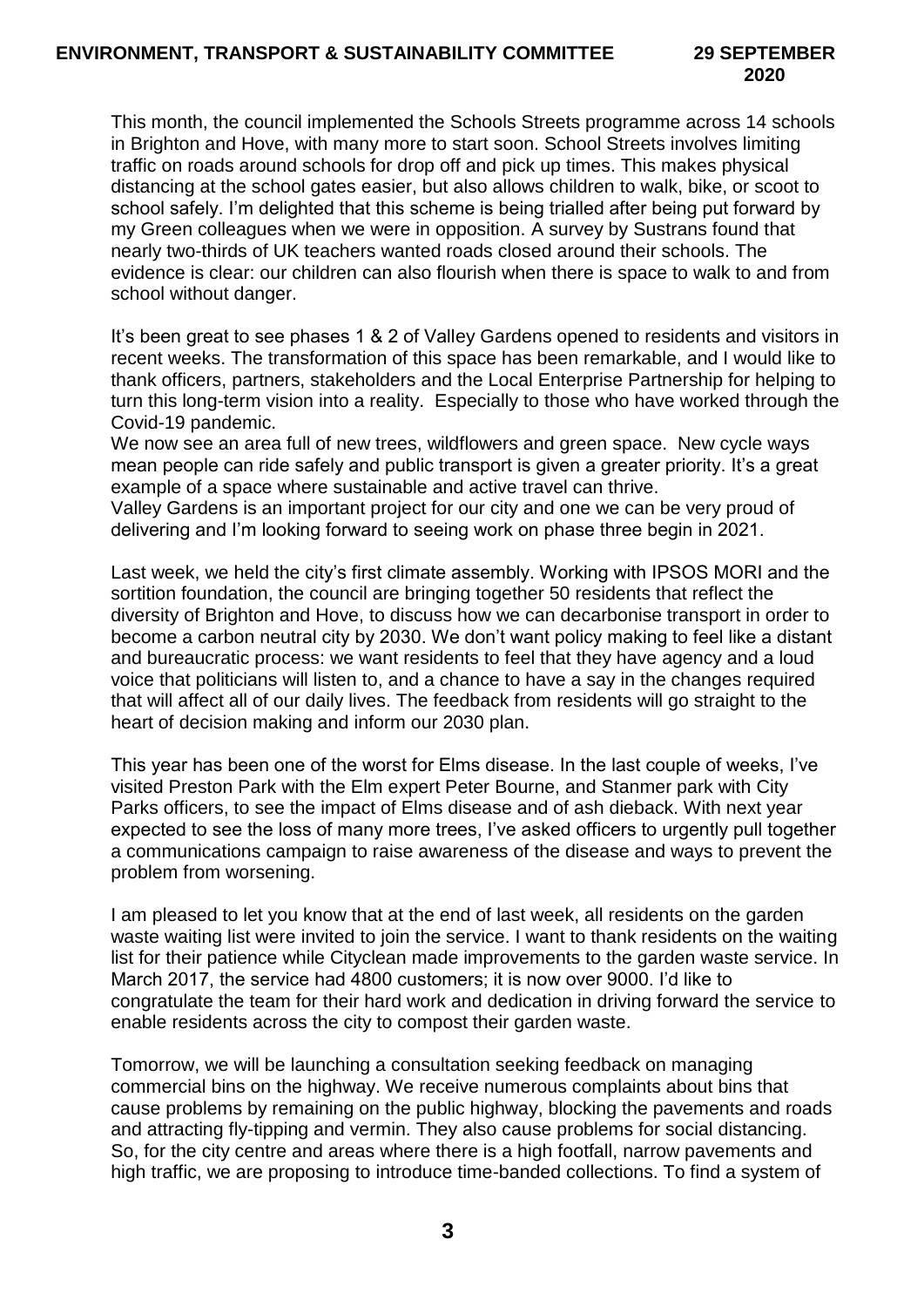managing commercial bins that works for everyone, I am encouraging residents, businesses, waste management providers and other stakeholders to share their vital input and get involved and complete the consultation. You can find it on the council's website.

The last two weeks have seen significant efforts from stakeholders across the city to carry out community clean ups during the Keep Brighton & Hove Tidy fortnight. I'd like to pass my thanks on to businesses, community groups, tidy up teams, volunteers and councillors and council staff who were all involved in helping keep the city clean through graffiti paint-outs, sticker removal, street jet washing, weeding, beach and park cleans and litter picking. This is only the beginning and we will continue to tackle graffiti, flytipping, littering and all other ways of keeping our city clean and tidy.

Finally, I wanted to recognise the Black Lives Matter activists and campaigners that have been mobilising and protesting this year, in our city and across the world. You are doing vital work, and the council needs to do more to be actively anti-racist. Even in the UK and the USA, those most affected by climate change tend to be the very poorest, and predominantly from black and minority ethnic communities.

Evidence offered at a recent High Court enquiry into the government's efforts to tackle air pollution indicated that white-British people are exposed to 14.9% less air pollution than other ethnic groups. Meanwhile, in both urban and rural areas, black-British populations are exposed to the most air pollution, at a rate almost 30% higher than that of their white counterparts.

On this committee all members and officers must recognise that there is no climate justice without social justice".

# **18 CALL OVER**

- 18.1 The following items on the agenda were reserved for discussion:
	- Item 22: Urgent Response Transport Action Plan- update
	- Item 23: 2020 Review of Air Quality Management
	- Item 24: Electric vehicle charging point installation update
	- Item 25: Parking Scheme Update
	- Item 26: Stanmer Park Traffic Regulation Order
	- Item 27: Stanmer Park designation as Country Park
	- Item 29: City Environment Modernisation Update
	- Item 30: Graffiti Reduction Strategy Update
	- Item 31: Environmental Enforcement Framework
- 18.2 The Democratic Services Officer confirmed that the items listed above had been reserved for discussion and that the following reports on the agenda with the recommendations therein had been approved and adopted:
	- Item 28: The Living Coast Biosphere Management Strategy 2020-2025

## **19 PUBLIC INVOLVEMENT**

**(A) PETITIONS**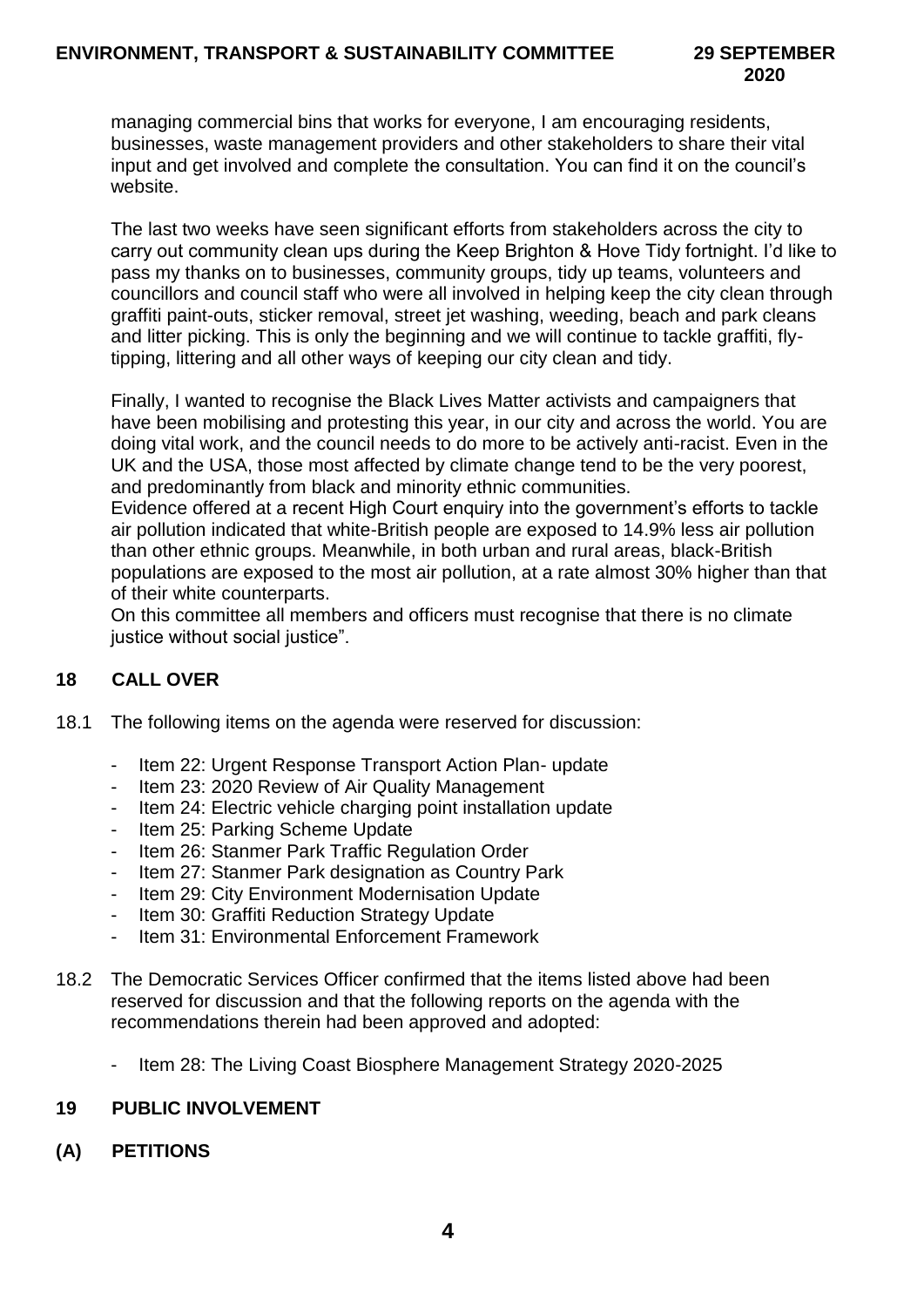# **(i) Tichborne Street change of parking zone from Z to Y**

- 19.1 The Committee considered a petition signed by 66 people requesting Tichborne Street be moved from parking zone Z to Y.
- 19.2 The Chair provided the following response:

"The Council receives a large number of requests for traffic calming across the City and there is no specific funding set aside for this outdated policy. We therefore prioritise requests from roads regarding speeding or perception of high traffic volumes where there is an existing casualty history within the last three years. We have checked the collision database and there has been one casualty on Coleman Avenue in the last 3 years. Whilst no injury is ever acceptable on the highway, we must prioritise the best we can with the funding available. I also want to tell you that my colleagues on this committee have specifically contacted Sussex Police with regards to increases in speeding in the city and asked for some additional support – however again we are informed that there is a need to prioritise areas with more fatalities. We understand this is frustrating.

Council is part of the Sussex Safer Roads Partnership and works with other bodies and Authorities to help improve road safety in the Sussex region. The Police are important partners and work with the Council and the community to help address concerns about speeding via its SpeedWatch initiative. You can find out more about Community Speed Watch on the Sussex Safer Roads Partnership website.

I want to assure you that we take road safety concerns very seriously. We have purchased a series of mobile vehicle activated signs that measure the speed of vehicles and flash up warnings when drivers are exceeding the limit. The signs are moved around the City to help modify driver behaviour and to help us gather data on sites where speeding has been raised as a concern. In light of the concerns you have raised we will add Coleman Avenue to the list of sites to be considered as part of this programme".

19.3 **RESOLVED-** That the Committee note the petition.

## **(ii) Speed Bumps**

- 19.4 The Committee considered a petition signed by 43 people requesting speed bumps on Coleman Avenue to reduce vehicle speeds.
- 19.5 The Chair provided the following response:

"Thank you for raising your concerns about Coleman Avenue.

The Council receives a large number of requests for traffic calming across the City and there is no specific funding set aside for this outdated policy. We therefore prioritise requests from roads regarding speeding or perception of high traffic volumes where there is an existing casualty history within the last three years. We have checked the collision database and there has been one casualty on Coleman Avenue in the last 3 years. Whilst no injury is ever acceptable on the highway, we must prioritise the best we can with the funding available. I also want to tell you that my colleagues on this committee have specifically contacted Sussex Police with regards to increases in speeding in the city and asked for some additional support – however again we are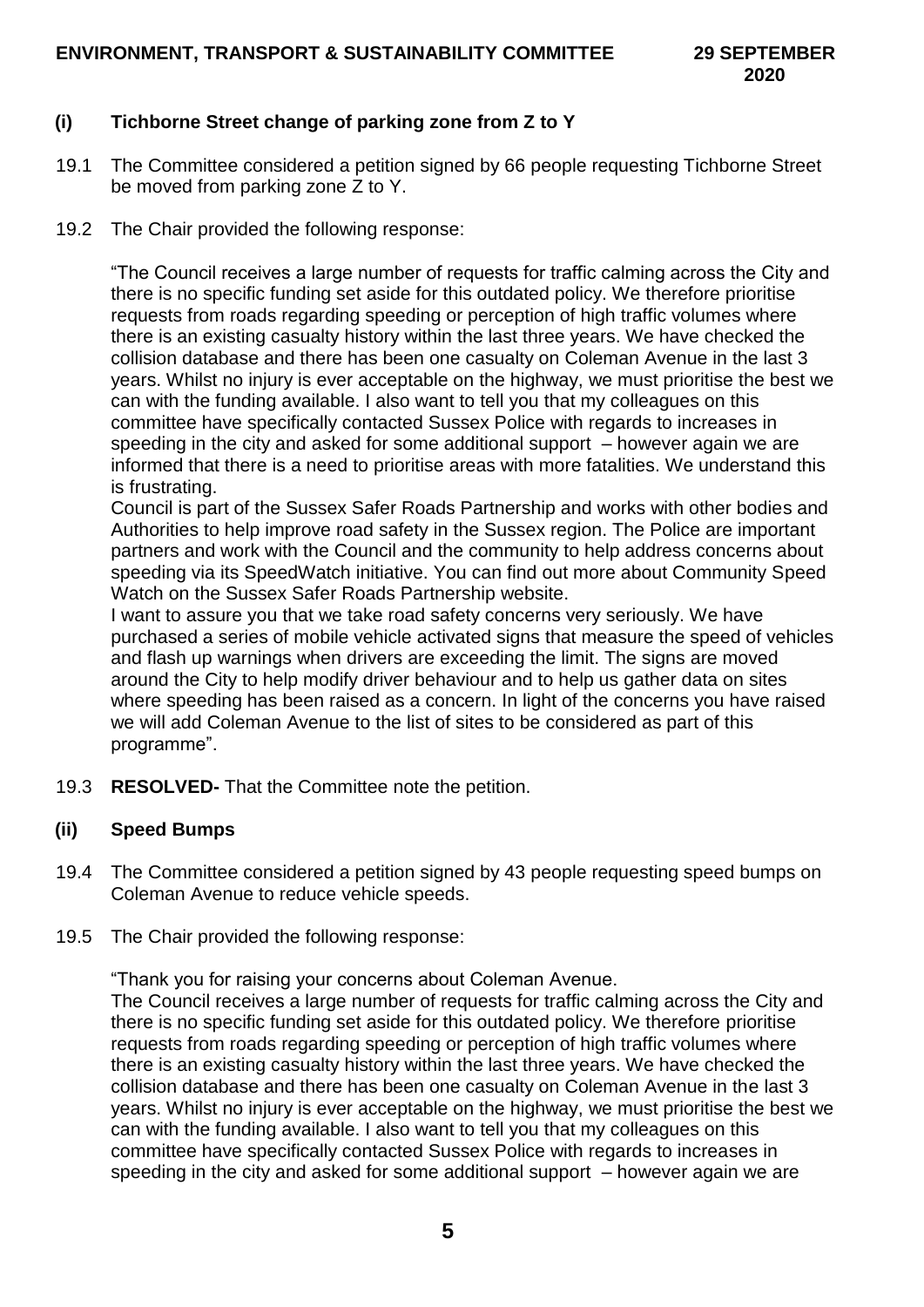informed that there is a need to prioritise areas with more fatalities. We understand this is frustrating.

The Council is part of the Sussex Safer Roads Partnership and works with other bodies and Authorities to help improve road safety in the Sussex region. The Police are important partners and work with the Council and the community to help address concerns about speeding via its SpeedWatch initiative. You can find out more about Community Speed Watch on the Sussex Safer Roads Partnership website. I want to assure you that we take road safety concerns very seriously. We have purchased a series of mobile vehicle activated signs that measure the speed of vehicles and flash up warnings when drivers are exceeding the limit. The signs are moved around the City to help modify driver behaviour and to help us gather data on sites where speeding has been raised as a concern. In light of the concerns you have raised we will add Coleman Avenue to the list of sites to be considered as part of this programme".

19.6 **RESOLVED-** That the Committee note the petition.

## **(iii) Weed management on pavement and walkways**

- 19.7 The Committee considered a petition signed by 207 people that requested the Council increase weed management across the city.
- 19.8 The Chair provided the following response:

"With regard to the management of weeds, there are some important considerations: Our City Environmental Managemental services has committed to become pesticide free by 2022. A plan was developed to end the use of pesticide in the city's parks, open spaces, pavements and highways in November 2019. The service will not engage contractors to use pesticide on any land managed by these departments. This means that, since the decision was taken, the removal of weeds in parks and on hard surfaces has been undertaken in-house and using manual techniques.

As part of this approach, we know that Cityclean workers have been open that they would not be able to remove weeds to same extent as before.

But, Cityclean has cleared most of the worst affected areas in the city; but I do have to inform you that the weeding and deep cleaning schedule has been badly impacted upon by the Covid-19 pandemic and effects of restrictions and lockdown; as I'm sure you will understand cleansing operatives were also diverted to cover staff who had to selfisolate.

The weeding season ends in October when the focus will change to leaves. We will then look at what has gone well, the positive and negative impact on the environment including pavements and where we can make improvements. We will take this time to trial new brushes for the mechanical sweepers and review funding, equipment and resources for the following year. A report will be brought to committee in the New Year. On your point about aesthetics, while I agree we have to keep streets easy to navigate, many residents have asked us not to remove weeds when they have seen the insects flourish due to other concerns for biodiversity, so I am also listening to when these comments are raised.

Our Streets Cleansing operatives continue to work hard to remove weeds and leaves from the most affected areas of the city, and I want to let you know that Residents who would like excessive weeds removed from public land can contact report this online and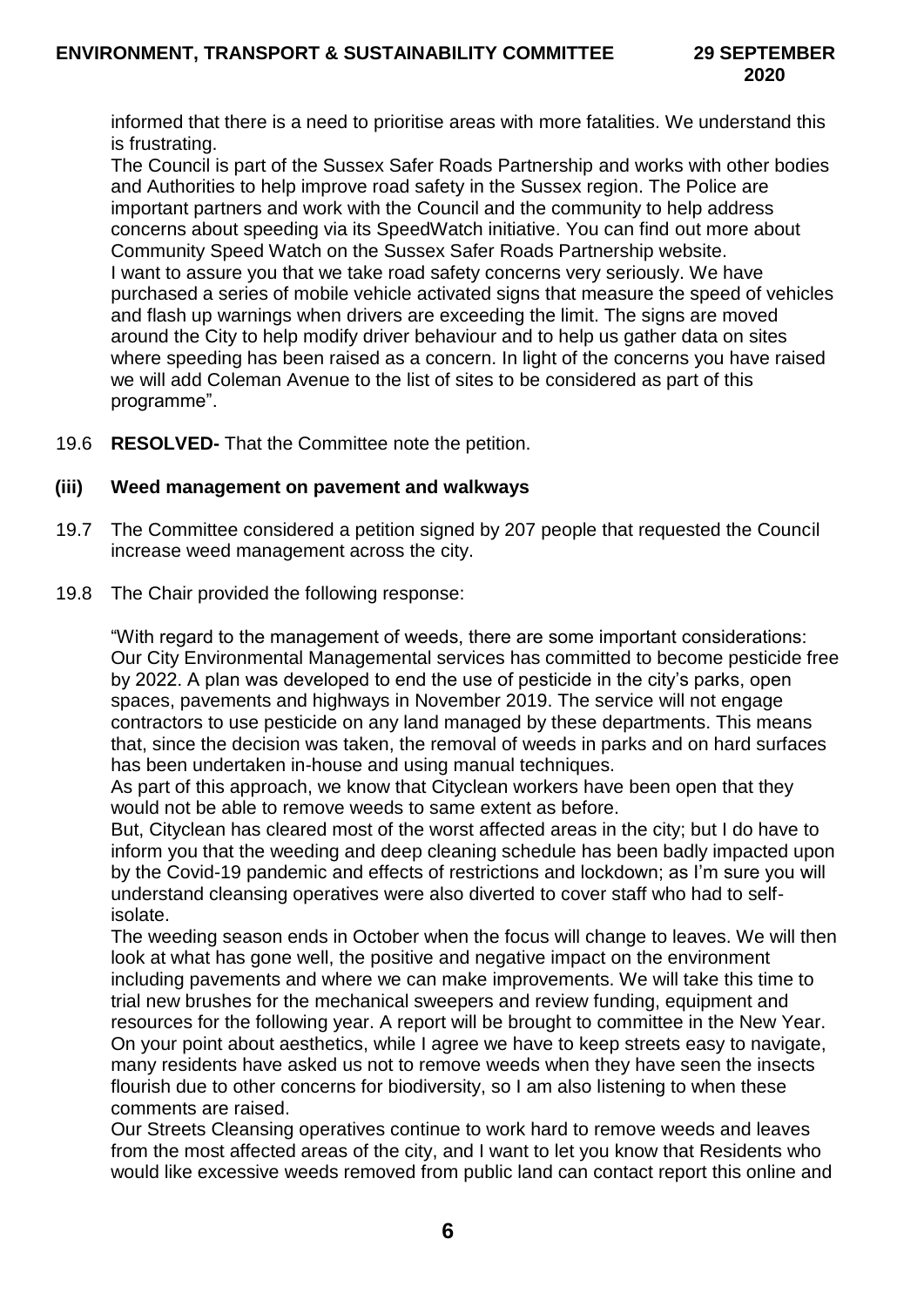street cleaners will attend the area. I'd be pleased to let you know in writing how to do this and also to reflect your comments in the report coming in the new year on resources available for weeding in the city".

19.9 **RESOLVED-** That the Committee note the petition.

## **(iv) Foot and Cycle Path for Roedean Road and Traffic Calming**

- 19.10 The Committee considered a petition signed by 239 people that requested a foot and cycle path and traffic calming measures on Roedean Road.
- 19.11 The Chair provided the following response:

"There are a number of other locations in the city where this has also been raised, some of which are on today's agenda, but I want to thank you for raising the need for pedestrians and cycles to improve community safety in your area; particularly as there are no pavements where you mention.

The council is currently developing its Local Cycling and Walking

Infrastructure Plan, and I can confirm that your comments and request about pedestrian and cycling issues in this location have been noted by officers and will be considered as part of this ongoing work.

When we investigate providing new footways, we do have to consider the overall costs which can include the need to re-construct road surfaces and drainage and divert or lower underground services if there is space to do so.

These works can be major and would need to be considered as part of our overall prioritisation of similar locations, in order to determine their suitability for being progressed within the budget available at the time.

But I thank you for raising this and for emphasising the importance of being able to walk safely, so as I mentioned we will pass this onto officers working on the local cycling and walking infrastructure plan".

19.12 **RESOLVED-** That the Committee note the petition.

## **(v) Traffic Calming on Arundel Terrace**

- 19.13 The Committee considered a petition signed by 34 people requesting traffic calming measures be introduced on Arundel Terrace to deter speeding drivers using the road as a rat-run.
- 19.14 The Chair provided the following response:

"Thank you for raising your concerns about Arundel Terrace.

As I have mentioned previously the Council receives a large number of requests for traffic calming across the City and the current demand exceeds the available resources. This means that requests have to be prioritised where there is an existing casualty history within the last three years. We have checked the collision database and there has been one casualty on Arundel Terrace in the last 3 years. Whilst no injury is ever acceptable on the highway, we must prioritise the best we can with the funding available.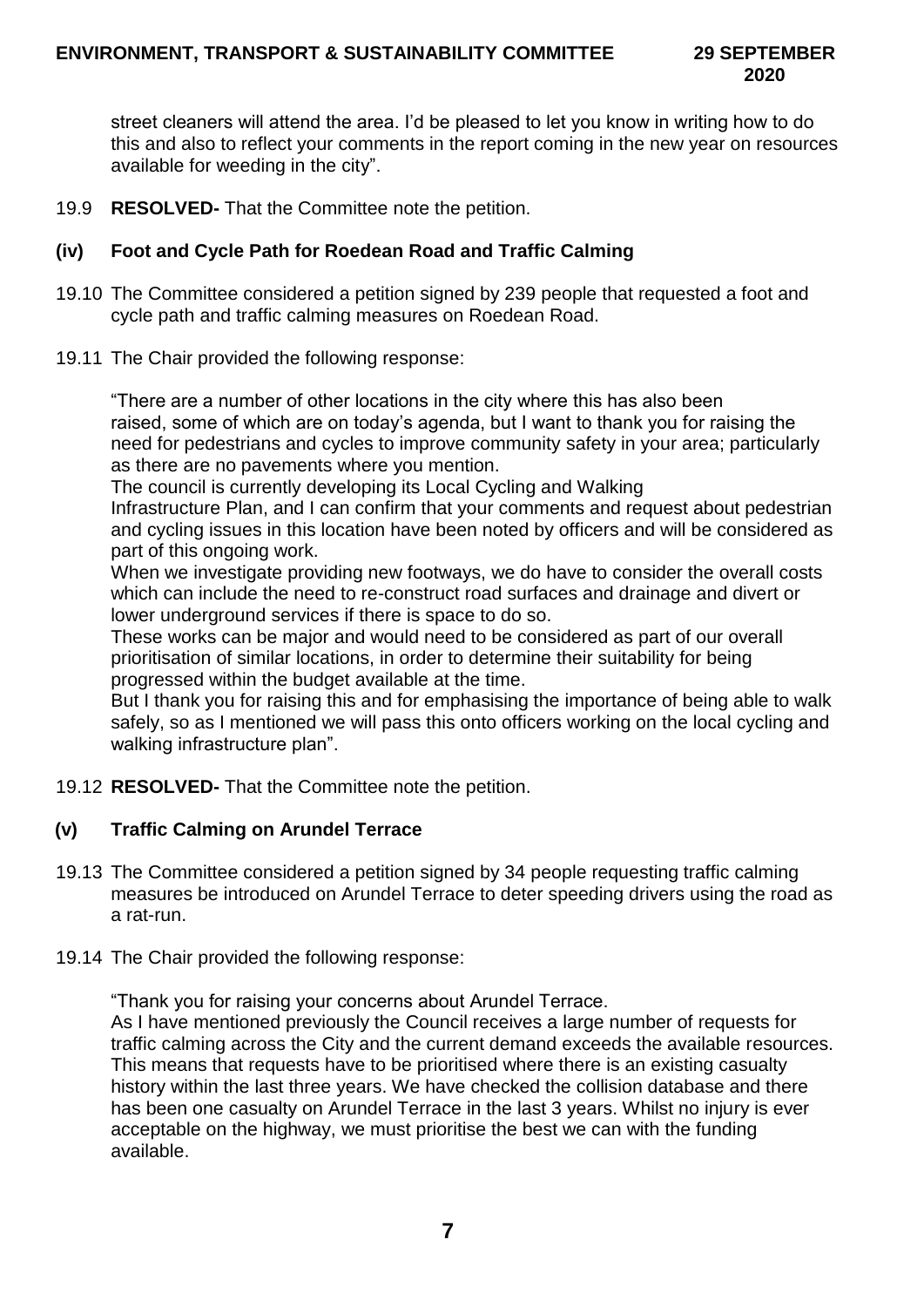Road safety concerns very seriously and the Council works with the Sussex Safer Roads Partnership and other bodies and Authorities to help improve road safety across the whole Sussex region. The Police are important partners and work with the Council and the community to help address concerns about speeding via its SpeedWatch initiative. Information about that is available online.

We have also purchased a series of mobile vehicle activated signs that measure the speed of vehicles and flash up warnings when drivers are exceeding the limit. The signs are moved around the City to help modify driver behaviour and to help us gather data on speed and volumes of vehicles on sites where rat running has been raised as a concern. In light of the concerns you have raised we will add Arundel Terrace to the list of sites to be considered as part of this programme speed of vehicles and flash up warnings when drivers are exceeding the limit".

19.15 **RESOLVED-** That the Committee note the petition.

## **(vi) Disabled Parking Access in City Centre**

- 19.16 The Committee considered a petition signed by 43 people requesting that various matters relating to disabled parking access be reviewed.
- 19.17 The Chair provided the following response:

"Thank you for raising this important issue that I'm sure you'll appreciate is also being addressed in other parts of the agenda today, so I hope you will be able to listen to the debates upcoming.

With the need to respond quickly to coming out of lockdown many changes to the city have been implemented. In some cases, this has meant that disabled parking has been altered or moved although every effort has been made to either increase or at least maintain current provision. However, I do acknowledge that it hasn't always created the conditions of inclusion that we would want all disabled people in our city to feel. Many of the changes are temporary and continue to be monitored and an update will be presented within a report on our agenda today. Having only taken control of the running of the council some weeks ago, I do want to stress that this is a major concern for us, and I do want to let you know that we are focused on now working actively working with a number of disability groups to try to ensure that access for the mobility impaired is maintained, and please be assured that listening to the disabled community is a high priority for us".

19.18 **RESOLVED-** That the Committee note the petition.

## **(B) WRITTEN QUESTIONS**

## **(i) Diesel Vehicles**

19.19 Adrian Hill put the following question:

"Last year 30 brand new 100% diesel buses were purchased with investment from the council. They produce similar amounts of CO2 to older buses. The buses recharge by running their diesel engines at maximum at bus stops and crossings therefore emitting pollution in the most sensitive and polluted areas of Brighton. Can the council implement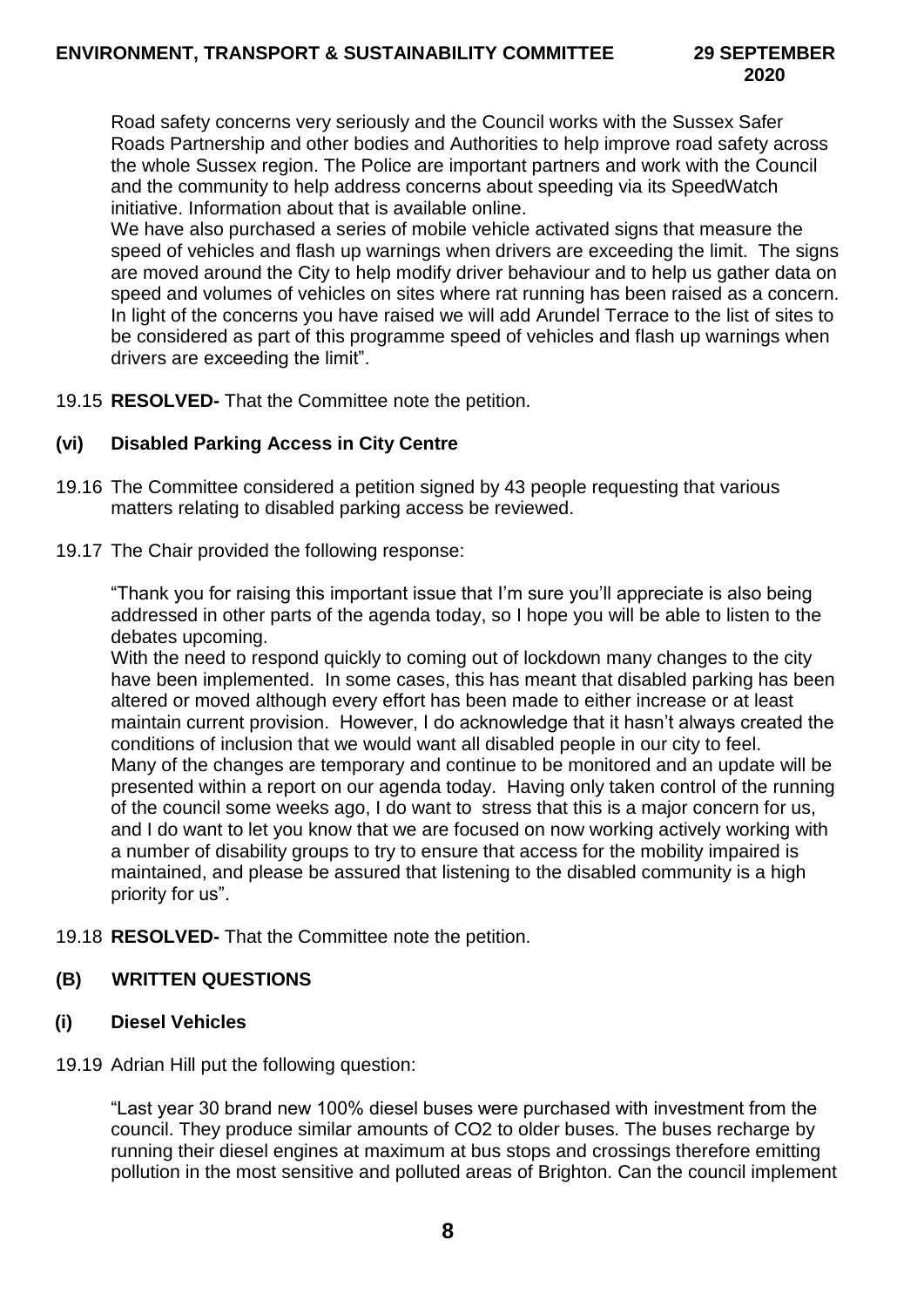a very clear roadmap, with strict and enforceable targets, dates, penalties and incentives, to help the transition from fossil fuels to renewable energy and create investment guidelines so no more council money is invested in diesel vehicles and council licensed vehicles become fossil fuel free?"

#### 19.20 The Chair provided the following reply:

"Thank you for this question on an incredibly important topic. Firstly, I should explain that the 30 new hybrid electric buses that you refer to were funded privately by the Brighton & Hove Bus Company at a cost of over £9 million pounds, and without any subsidy from the council. Those buses have a Euro 6 standard engine which is the highest level for a diesel engine. This means that they are amongst the cleanest in operation in the country and they are able to run at zero-emissions through the city centre's Low Emission Zone. Outside of that zone, the buses do use their diesel-powered generator, but only when needed. The Low Emission Zone requires all buses running through the city centre to be Euro 6 compliant by 2024- an important goal

In terms of what you ask about a roadmap for the transition from fossil fuels, there are a number of updates so bear with me. In 2019, the Big Lemon bus company received funding from the Government's Low Emission Bus Scheme to purchase five electric buses, helping its fleet to become fully electric. Brighton & Hove Buses has also been trialling hydrogen-fuelled buses and has stated an ambition to operate a completely zero-emissions fleet by 2030. As technology has developed, we encourage the city's bus operators' investment in improving their fleets as part of our successful Quality Bus Partnership, and we really appreciate their commitment to helping make the city a cleaner and better place for everyone.

A continuation of this investment will help make a significant impact in reducing the effects of emissions from all vehicles on people's health and our environment, especially diesel-powered ones. Electrification will play a big role in that process and will continue to be part of our wider strategy. Our significant investment in electric vehicle charging infrastructure for cars will really help with increasing the uptake of those vehicles by residents or visitors. We are also providing rapid charging points for taxis.

We all have a part to play in reducing emissions and the council must do all that it can to achieve that, and lead by example wherever possible. For example, in CityClean, our waste and recycling operation, we are currently developing a ten-year programme to replace current diesel and petrol vehicles with carbon-neutral alternatives. This will initially focus on electric vehicles, but we are also exploring hydrogen-fuelled power cells once the technology has been developed more. By using hydrogen, we can also work in collaboration with Brighton and Hove Buses, demonstrating that we will work together with our partners across the city to tackle these problems.

The way ahead will also be based around a number of plans and actions:-

- The Greater Brighton Energy Plan, which the council has played a significant role in, is another good example of how partners are developing and delivering projects that will reduce energy demand, cut carbon emissions, and bring community benefits, and also contribute to a resilient energy system for the future.
- The development of the council's Carbon Neutral Programme for the city will be helped by the new Climate Assembly, which started last week and is focusing on reducing carbon emissions from transport and travel.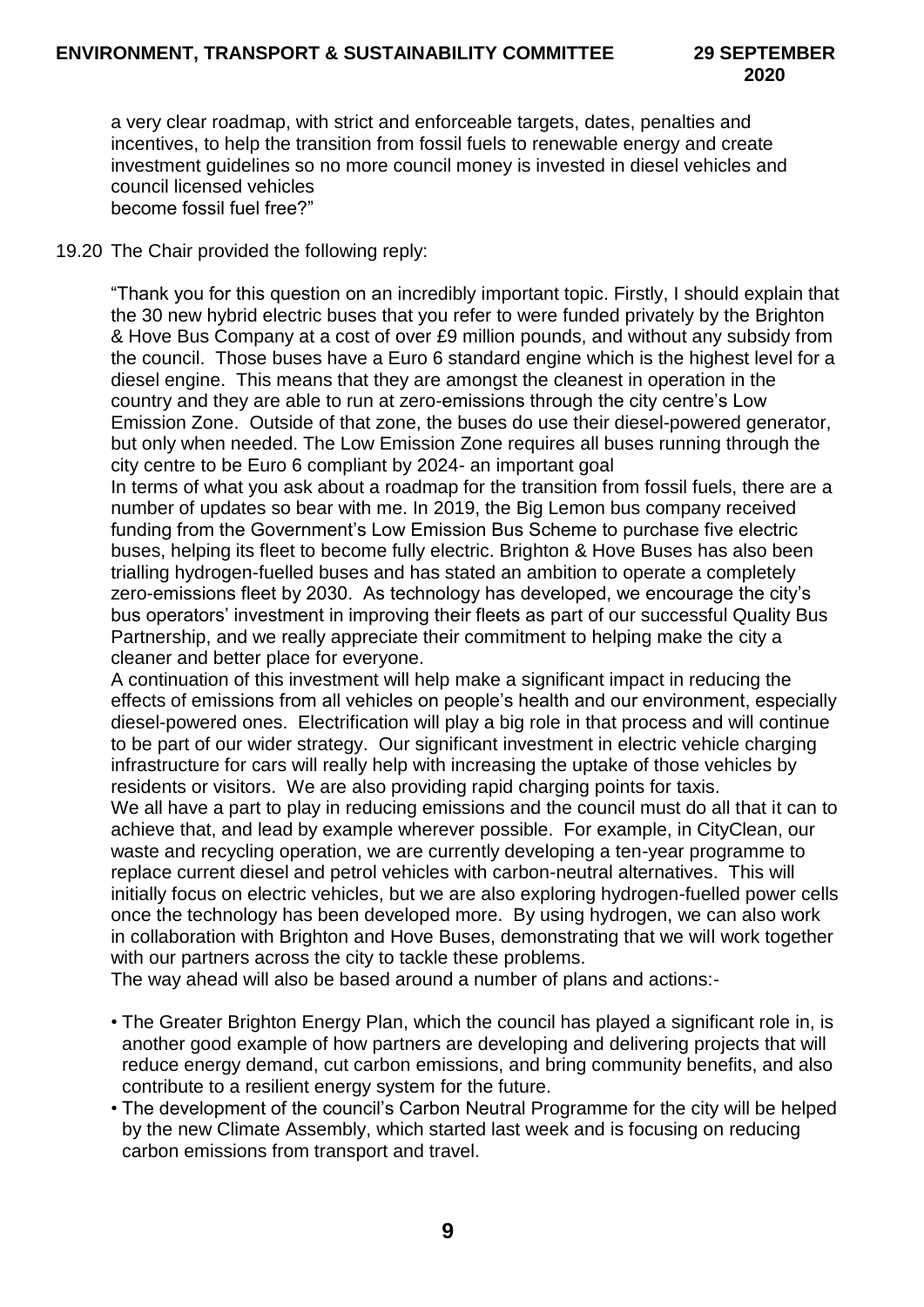• And the delivery of a new Air Quality Action Plan will show how we will tackle particular problems in the new Air Quality Management Areas that are the subject of a report later on today's agenda.

You also raise the important point about council investments. We do have a sustainable procurement policy, that builds, for example, a requirement for C02 reduction into specifications and requires suppliers to demonstrate they are minimising environmental impacts – and while not in the remit of this committee, I agree this has potential to be further developed in line with our 2030 carbon neutral commitments. I hope that the detail goes some way to explain all that we plan to do in the coming months and years to ensure that the city and its residents are not adversely affected by the type of polluting vehicles that you have raised in your question. But of course, there is always more to do, and I welcome the points you have raised".

19.21 Adrian Hill asked the following supplementary question:

"Do you agree that the time is right to introduce an ULEZ or Clean Air Zone on London Road? The pollution is doing too much damage to our health"

19.22 The Chair provided the following reply:

"Yes, I certainly do agree and when I was in Opposition, I put forward the idea of introducing a ULEZ".

#### **(ii) Water run-off**

19.23 Sarah Broadley-Karlsson put the following question:

"Water run-off is a major issue for in the Westfield Avenue area of Saltdean. When there is a storm, road water run-off runs down the driveways and floods to just below our doorsteps- occasionally rising above and flooding the front of our property. Pathway drains were installed but more are required. This will be crucial if the Coombe Farm planning goes ahead on current land that acts a flood plain. Will the council confirm they will install desperately needed additional water run-off

drainage and frequent cleaning of the current drainage system to prevent properties flooding?"

19.24 The Chair provided the following reply:

"Thank you for your question. I am sorry to hear of the flooding you mention here. It's important that these are raised with the council; as if an area is flooded reporting it to the council means we can prioritise strategic interventions. As it stands there are no records of flooding occurring at properties on this street and our highways maintenance team are not aware of it as a location where they receive complaints. However, I appreciate that you are raising it here.

Our highway maintenance team undertake scheduled cleaning to maintain the drainage system together with emergency inspection and maintenance if there is a reported problem. They can be contacted via our website if there is a highway drainage problem such as a blocked drain or gully.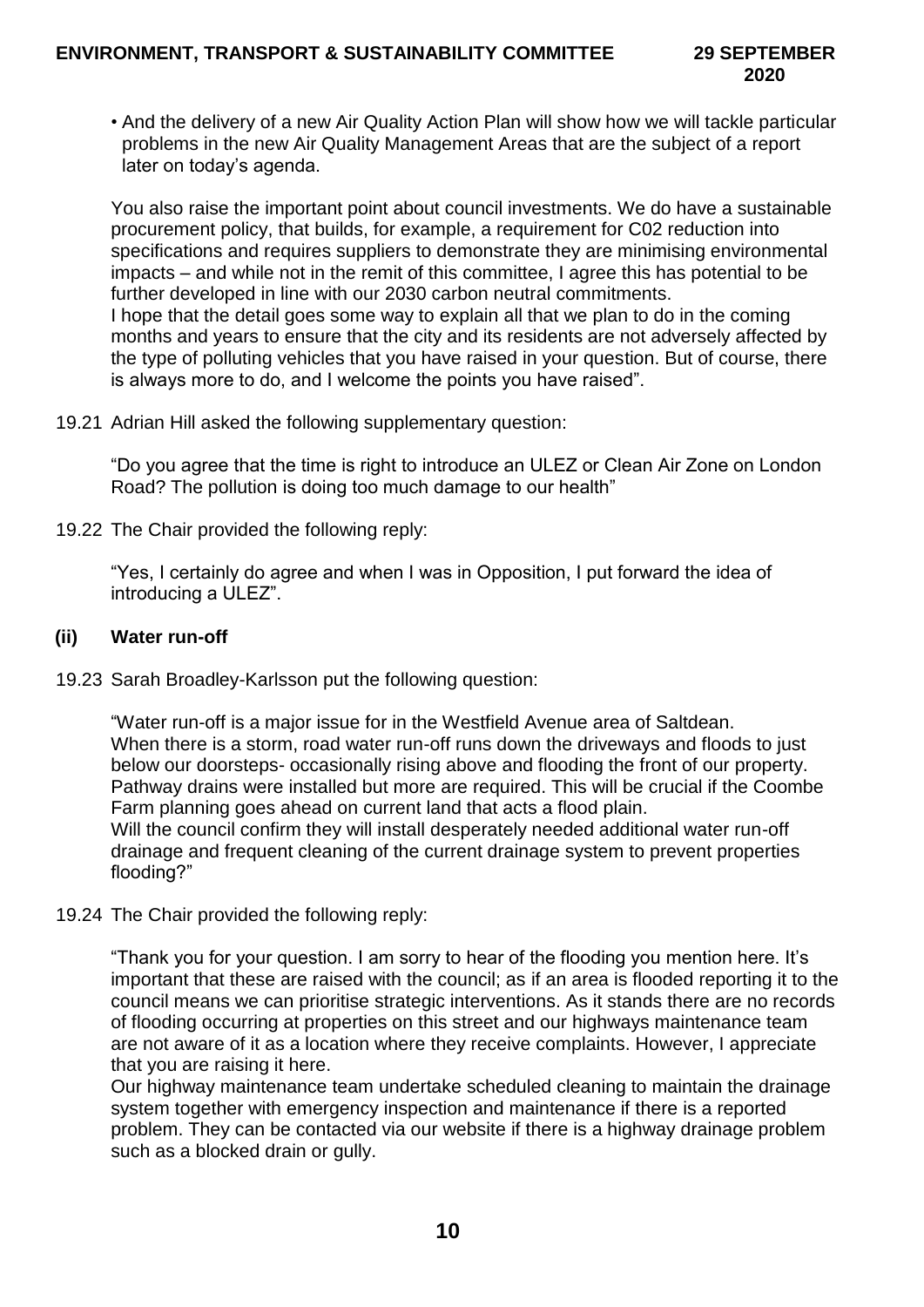Planning applications for proposed developments since 2015 have been required to incorporate sustainable drainage principles into the design under National (and Local) Planning Policy. The council has published guidance on what is required and how to achieve it which forms requirements for obtaining Planning Consent to then be controlled through Planning Conditions to ensure the design is delivered and maintained. As a result, it is not expected that new development on greenfield land will exacerbate any downstream flood risk, indeed it would be reduced for large return period storms. The development at Coombe Farm could be expected to reduce overland flow from the existing farmland.

However, I want to assure you that I will ask officers to get in touch with you to assess the problem in Westfield Avenue and see what interventions can be made, to address the issues there".

19.25 Sarah Broadley-Karlsson asked the following supplementary question:

"If you have no record of that, why has pathway drainage been installed further down the road?"

19.26 The Chair provided the following reply:

"It seems like a site visit is a good idea so we can get in touch with you".

#### **(iii) Clifftop fencing**

19.27 Miranda Pellew put the following question:

Could the Council seriously consider replacing the fence along the clifftop from the Marina to Saltdean to deter attempted suicides? There have been several attempted and successful suicides in recent months and the current fencing is totally inadequate to prevent accidents. Suicide, and the intention of suicide, has profound effects on families, of course but also incidental passers-by. In addition, I am sure many police officers and paramedics suffer the effects of trauma. Furthermore, a fence must be cheaper than the consequences of suicide. If people can be saved by a simple fence, this should be implemented

#### 19.28 The Chair provided the following reply:

"Firstly, can I thank you for raising this important issue here and also flag that this discussion will include repeated mention of suicide, which can be very distressing. I want to share my concern about this area and also raise that the council does recognise this location as a priority area for action. Suicide is deeply traumatic, and we must all do more to focus on prevention and supporting those around us. It's also a particularly important discussion to be having this September, suicide prevention month. Identifying common locations where suicides take place and intervening to prevent these incidents is a key element of the Brighton & Hove Suicide Prevention Strategy. There have been 20 deaths at this location between 2006-2020 (as at 10th August 2020). You will also be aware it is an issue associated with cliffs along the East Sussex coast.

To date we have addressed deterioration of the existing fence earlier this year when improvements and repairs to posts and wire were installed. Following a site review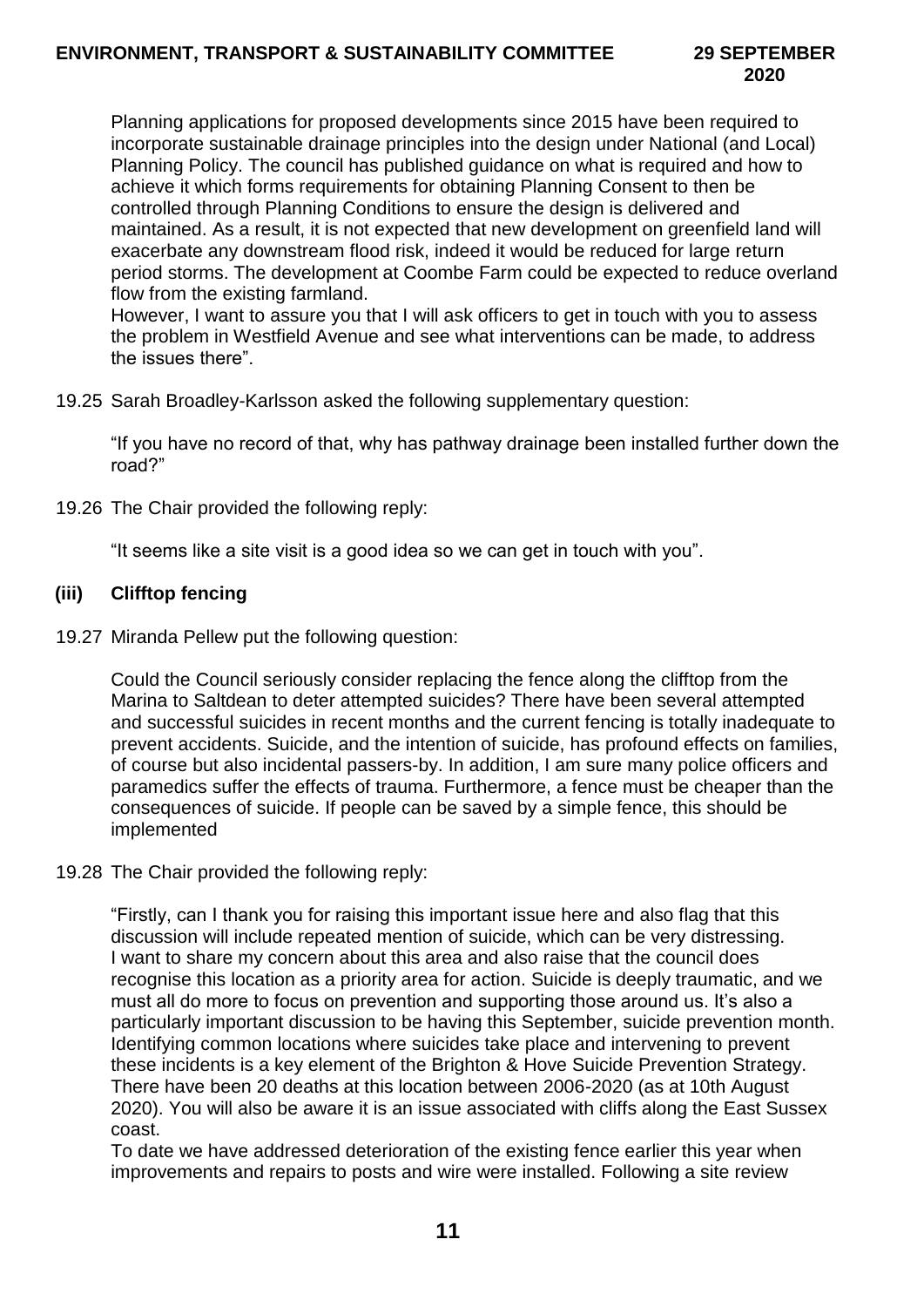additional Samaritan signs have also been installed at the highest risk locations with measures of help and contacts. We have worked with the Marina Management to look at ways of minimising risks too.

A working group will be established by the end of 2020. We will work with stakeholders to identify further options for improving the fencing and preventing suicides including restricting access in order to reduce suicides.

We are also in the process of commissioning a resource to support those who have witnessed incidents of suicide. But in the short term if you have been affected by Suicide please consider contacting our local service SOS Rethink on 01273 709060 or sos.mendos@rethink.org – it is also important that individuals, friends and families have access to information and help they need to discuss suicide prevention".

19.29 Miranda Pellew asked the following supplementary question:

"Can the timeline be implemented sooner than 2020? I feel that incidents are only going to increase as winter approaches"

19.30 The Chair provided the following response:

"I will ask about the timeline and get back to you"

## **(iv) AQMA**

19.31 Nigel Smith put the following question:

"Having voted £40k to identify, set up and monitor a traffic experiment to reduce NO2 in AQMA2, residents have been told the monitoring equipment for air quality and traffic flows is still not providing useful reports after nearly a year. If this is true will you investigate this further example of mismanagement of our congested roads...if it is not true, please provide evidence to refute this story".

19.32 The Chair provided the following reply:

"The monitoring of air quality levels requires certain conditions and timescales to ensure that it is providing an accurate record, especially for any comparisons to be made. A minimum of one calendar year's data would be recommended to enable a clear indication of average air quality levels over that period, because various factors such as air temperatures, atmospheric conditions and traffic levels can all vary throughout the year.

The Experimental Traffic Order that was put in place for the traffic management scheme in Rottingdean High Street started in October 2019, between Autumn and Winter when temperatures begin to fall. This change can often result in higher nitrogen dioxide levels being recorded. Since then, as we are all aware, most of 2020 has been far from an average year because of the pandemic.

One major aspect of that has been traffic levels, which have fluctuated hugely in the last six months. This will have significantly affected the amount of emissions from vehicles, and the traffic conditions in the High Street, when compared to a more 'normal' set of circumstances. Any monitoring results will therefore not provide a realistic basis for comparing the effects of the scheme that has been introduced.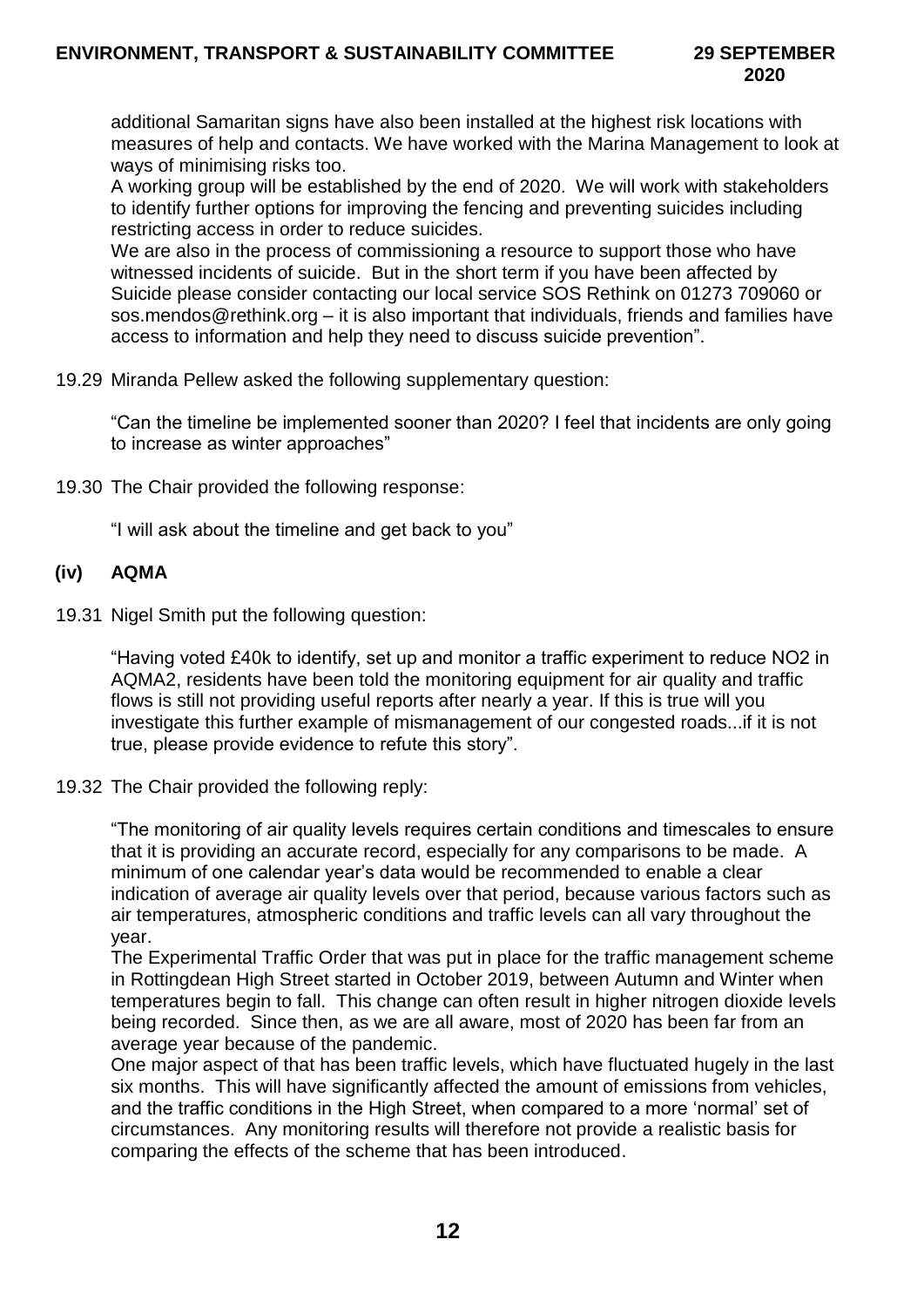Diffusion tubes are being used to monitor outdoor nitrogen dioxide in the High Street. Some additional equipment has also been installed to provide real-time information, but this is being tested and is only being used as a comparison with diffusion tube readings. These data are still awaited from the contractor who has experienced restrictions on staff movements during lockdown.

I therefore believe that it is the lack of suitable data for the study because of the effects of the pandemic that may be the problem, rather than the equipment. For these reasons, officers are reviewing the data that they do have and are considering the options available to them. Once this has been completed, they will be able to update the Parish Council and ward councillors accordingly, as well as residents. I hope this clarifies the situation for you".

19.33 Nigel Smith asked the following supplementary question:

"I know from today's agenda that the proposal to extend the bus lane on the A259 between Greenways and Roedean Road has now been withdrawn. Can you reassure residents that this proposal, in the absence of any research or planning was supported by a bizarre and unqualified statement that removing one lane of traffic on the A259 between Greenways and Roedean Road would not cause congestion or any delays, that this will not be reintroduced without a full impact assessment and comprehensive consultation with local councillors and stakeholders?"

19.34 The Chair provided the following reply:

"Thank you, what you are referring to is not on the agenda and would need a new report to be reintroduced. If you like, I can speak to officers and get back to you about some of the detail".

## **(v) Underground waste bin service**

19.35 Derek Wright read the following question:

"I want to ask the council officers to commission a report on the feasibility of introducing an underground waste bin collection service, as used in other Heritage centres and in many European resorts. The council could trial such a system here, by planning it into the public realm designs of Valley Gardens Phase 3, Madeira Drive and Black Rock. It would result in hiding underground the, unsightly communal and commercial waste bins that blight the seafront and our conservation areas. This didn't happen in Valley Gardens phase 1 &2 which has resulted in the Commercial and Council bins blighting the area".

19.36 The Chair provided the following reply:

"Thank you for your question. I can see the benefit of underground bin systems which are used in many places in Europe. They are clearly much tidier and take up less space on the highway. Cityclean is already exploring the possibility of underground bin systems for the future.

There are challenges with these systems as they can be costly to introduce in some areas due to existing underground infrastructure and in some cases may be impossible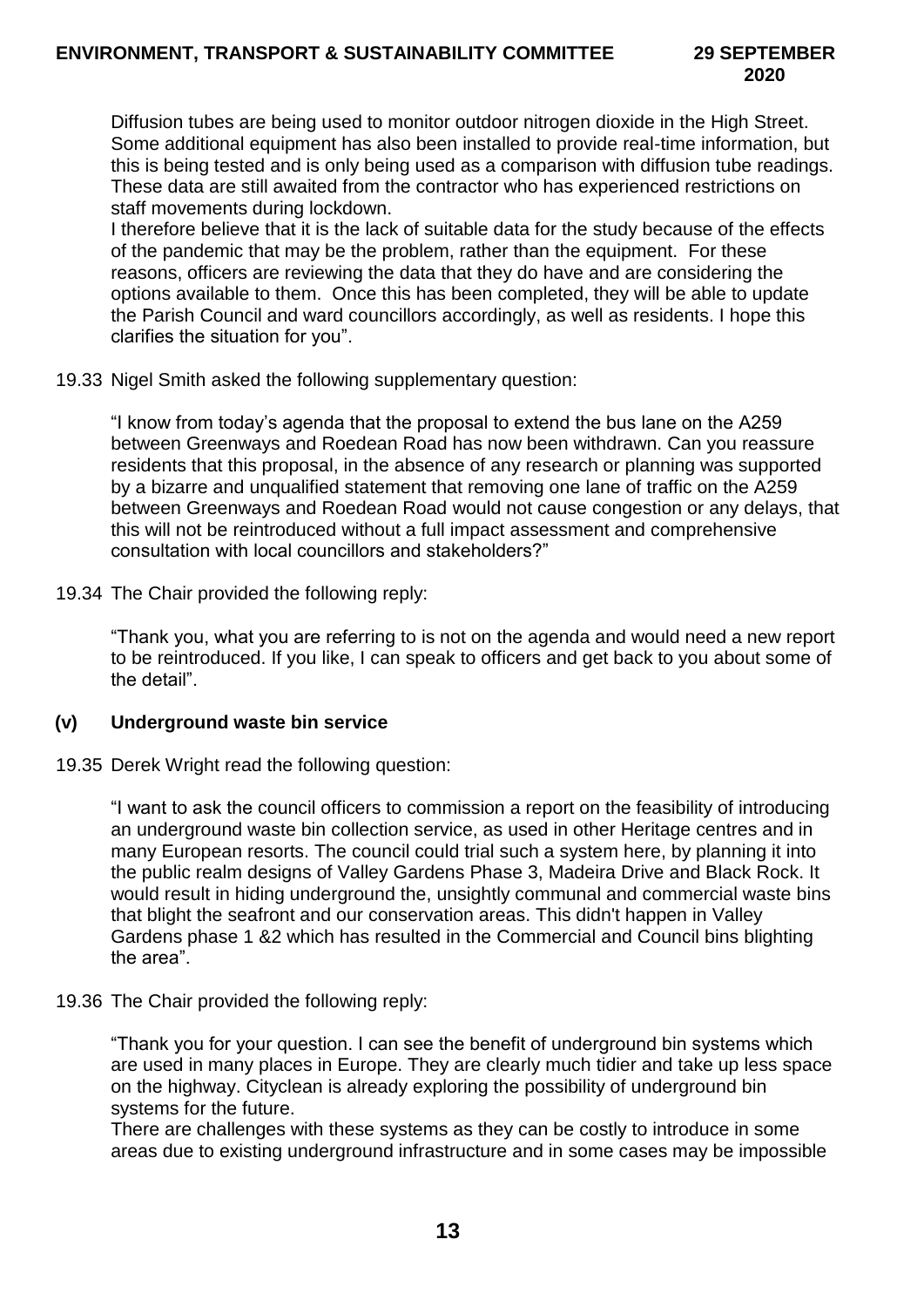to install. They tend to be installed in new developments on greenfield sites, but we are aware that in some older European cities they are extensively provided.

I will ask transport, major projects and Cityclean to explore the possibility of introducing underground waste bins for Valley Gardens 3, Madeira Drive and Black Rock.

Cityclean will also need to consider the fleet required to empty from these types of bins, so this is something we would need to consider as part of the Fleet Replacement Programme.

Due to the levels of investment that would be required, and capacity constraints this is something that would need to be considered as a long-term project.

In the shorter term, we are working to improve on-street communal bins. This includes regular cleaning and maintenance regimes, as well as the installation of bins bays to ensure bins do not migrate to places they should not be. Tomorrow we will be launching a consultation on how we can better manage commercial bins on the highway. Measures on limiting when a commercial bin can be placed on the public highway are commonplace in many towns and cities across the UK and we will be looking to implement some similar arrangements. The consultation is available on the council's website".

19.37 Derek Wright asked the following supplementary question:

"When are the new waste bins going to be installed next to the benches in Valley Gardens?"

19.38 The following reply was provided on behalf of the Chair:

"They are on order and I can let Mr Wright and the committee members know when that happens".

## **(vi) Motorcycle noise**

19.39 Paul Tofts read the following question:

"Loud noises cause stress and attack well-being and mental health, particularly for children and disabled people. Noise from powerful motorcycles, ridden anti-socially, often by non-residents, can be extremely disturbing, at locations such as the approach to the City, Valley Gardens and the seafront. Excellent work by this Committee to encourage walkers and cyclists to reclaim these spaces is threatened with irrelevance by such environmental degradation.

In Paris the Police have cameras to monitor noisy motor cyclists and take action against offenders.

Is the Environmental Committee responsible for addressing the degradation of the Environment by throbbing motorcycle noise?"

## 19.40 The Chair provided the following reply:

"The noise from loud motorcycles can be very disturbing for the city's residents and wildlife and while the council would like to reduce this impact, the responsibility for managing vehicle emissions and safety falls to the government agency "The Driver and Vehicle Standards Agency". They are responsible for setting safety standards and also ensuring vehicles are working correctly through the MOT process. I will ask officers to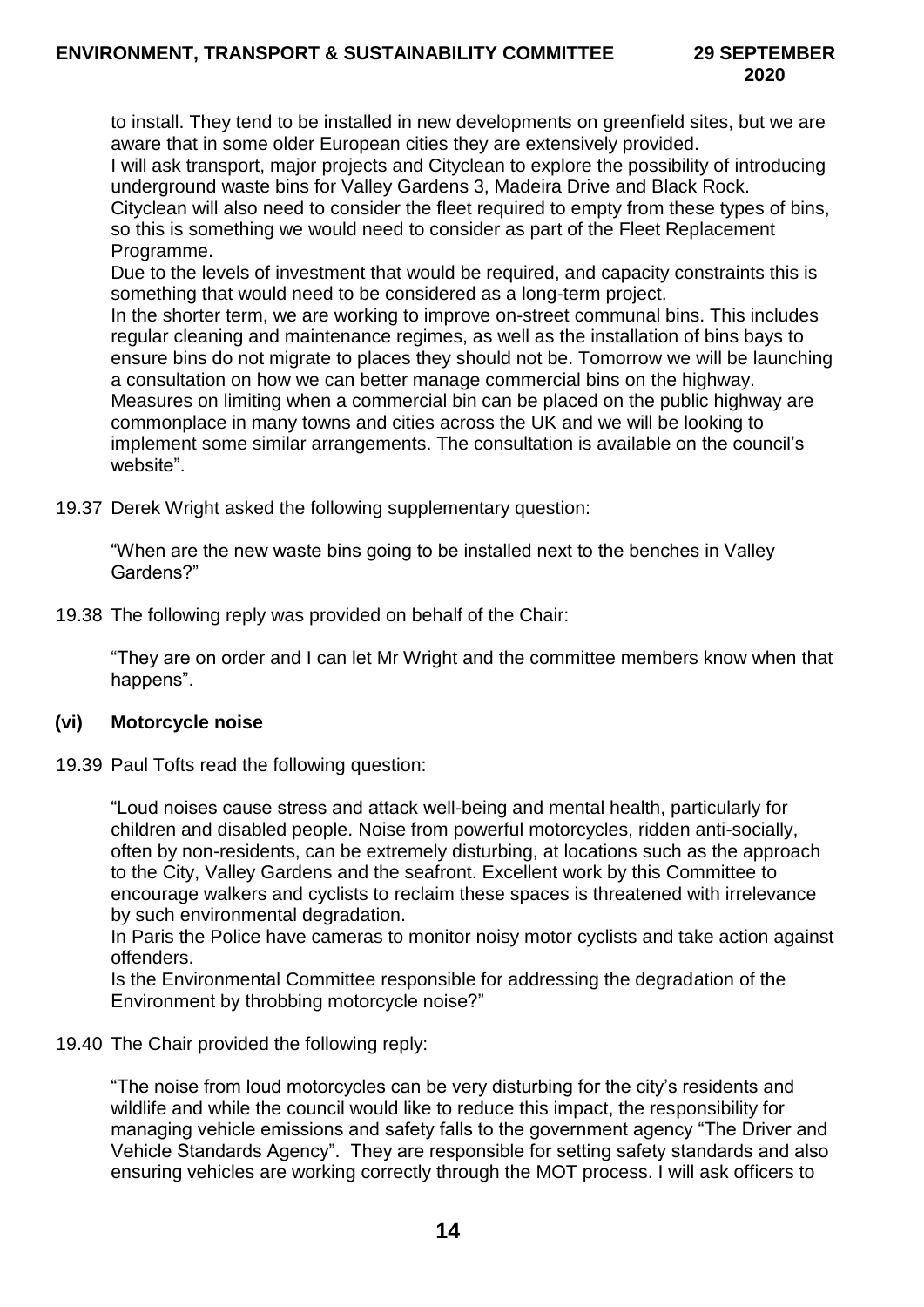write to the DVLA outlining your concerns and how local authorities can play a part in limiting noise from vehicles.

However, there is more that the council can do. Both Cllr Davis and Lloyd feel very strongly about this matter as well, and the increase in very loud motorbikes must be seen as completely unacceptable and we know it is distressing to residents and harmful to wildlife. We are aware that many motorbikes break the 82 decibel limit so we will be writing to local police to ask them to pull over and fine if necessary, motorbikes with excessively loud engines. We are also aware that 'noise cameras' are being trialled that will be able to capture the details and fine the owners of excessively loud motorbikes. This technology is still being trialled but we will watch the outcomes carefully and will be pushing for them to be introduced in Brighton and Hove as soon as it is possible to do so, and I will ask officers to write to the Secretary of State for Transport on this matter".

19.41 Paul Tofts asked the following supplementary question:

"How else can motorcycle noise be monitored, mitigated, regulated and discouraged and punished?"

19.42 The Chair provided the following reply:

"I think I've outlined all the things that I'm aware of and if monitor the impact of the noise cameras and we keep lobbying for them to be introduced here, that would be good. We will continue to speak to Sussex Police and DVLA".

#### **(vii) Temporary cycle lanes**

19.43 Elena Kerrigan read the following question:

"My 5 year old and I now cycle 2 miles from Portslade to school near Hove Park along the temporary cycle lane on the Old Shoreham Road. The first regular exercise I've done in years. We're avoiding buses because of Covid and don't want to have to buy a second car (my keyworker husband commutes by car). Some councillors are calling for the lanes to be removed, and for other temporary lanes not to be implemented. If this happens, how will the council provide safe, socially distanced, environmentally responsible travel for us, and thousands of other families across our city?"

19.44 The Chair provided the following reply:

"Thank you for your welcome comments and I am delighted that you and your child are using the cycle lanes. The council is committed to active travel and has asked for further funds from the government's emergency active travel fund tranche 2 to extend facilities in the city. With Covid cases rising, this is more important than ever, but safe cycle routes also improve air quality, the health of our residents and will help us transition to net zero toxic carbon emissions by 2030. You also raise an important point that the cycle lane on Old Shoreham Road serves lots of schools in the area. I hope that councillors from all parties will support the administration's commitment to improving and expanding cycle infrastructure. Separately from the emergency active travel fund, which Old Shoreham Road is a part of, we are developing a local cycling and walking infrastructure plan, to establish a network of safe walking and cycling routes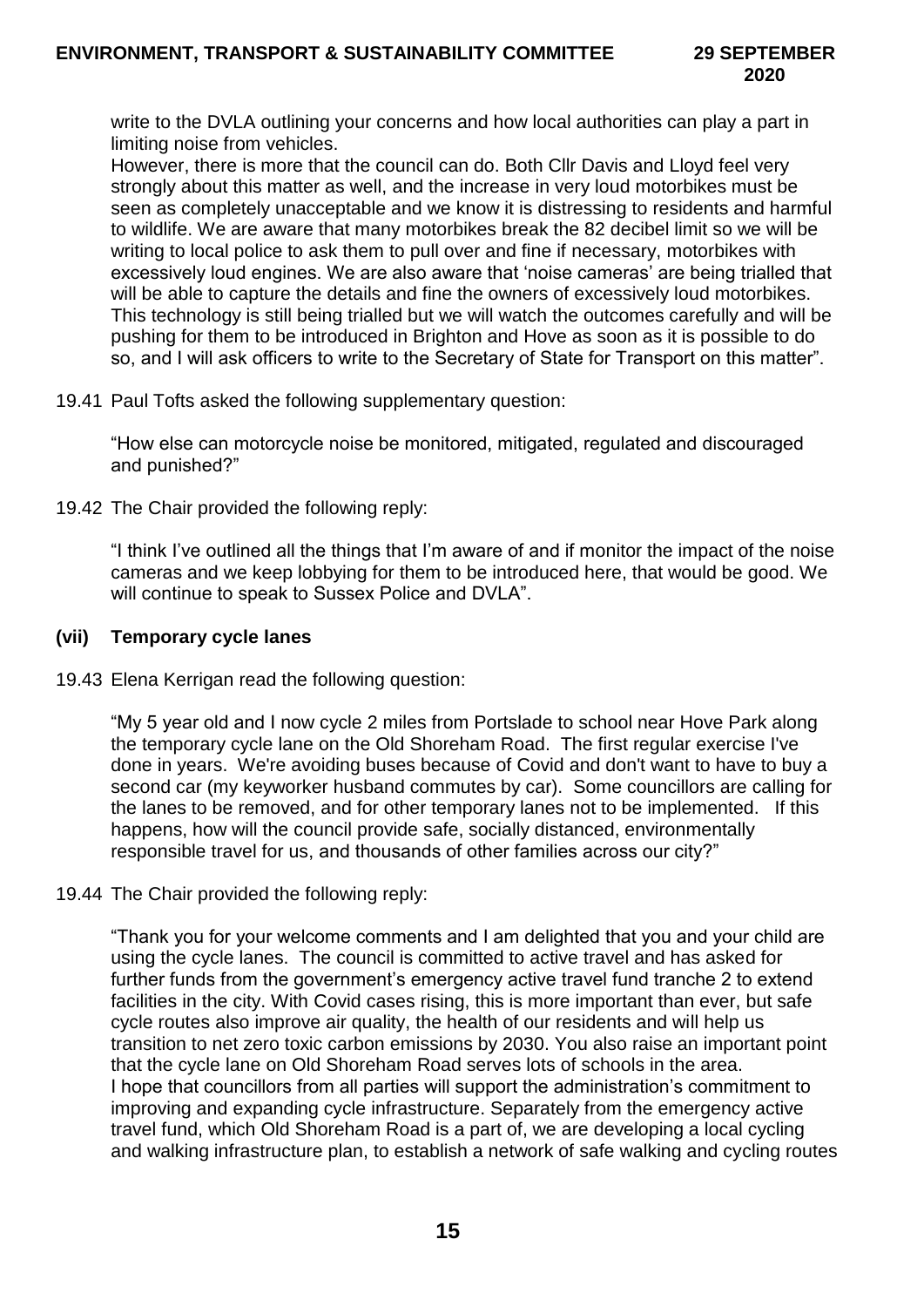across the city. As you may be aware the current arrangements are covered in items on the agenda today and will be discussed later in this meeting, too".

#### **(viii) London Road and Dyke Road cycle lane impact assessments**

19.45 Katherine Sykes read the following question:

"What impact assessments, and mitigation, are in place for the London Road and Dyke road cycle lane proposals. Assessments and mitigation that take into account impact on local communities, in this case specifically the Westdene community, including impact on whole of The Deneway as an essential access road, the Westdene estates infrastructure, parking, congestion, air pollution, safety and equity of access?"

19.46 The Chair provided the following reply:

"The council has submitted a bid to the governments active travel fund tranche 2 for the London Road. At this stage the detail of the scheme has not been developed so the impacts on communities is not known. Clearly, if the bid is successful then the detailed proposals will be available for comment as they are worked up. It is important to acknowledge the changes that the pandemic has had on the city and the importance that active travel plays in providing alternatives to the car".

#### **(ix) Graffiti Reduction Strategy**

19.47 Robert Rosenthal read the following question:

"In the event that the committee decide against requiring private homeowners or landlords to clean up graffiti on their own properties, how will the council facilitate its removal?"

19.48 The Chair provided the following reply:

"The results of the public consultation demonstrate there is little appetite to enforce against homeowners for the removal of graffiti from their property. Therefore, this has not been included as a recommendation on today's agenda. Instead, other means will be adopted to encourage the removal of graffiti from this type of property. This will include:

- Writing to homeowners to ask them to remove the graffiti as it is causing a nuisance on the locality
- Offering paint through our Community Clean Up Scheme to help them remove it
- Offering the services of our chargeable graffiti removal service (if approved by committee) at an appropriate rate to encourage the removal

The recent Keep Brighton & Hove Tidy activities have demonstrated how proud residents and businesses are to live and trade in the city and their commitment to keeping it clean and tidy. We will be harnessing this enthusiasm and continuing to support them to do this and I hope, and expect, homeowners to do the same".

19.49 Robert Rosenthal asked the following supplementary question: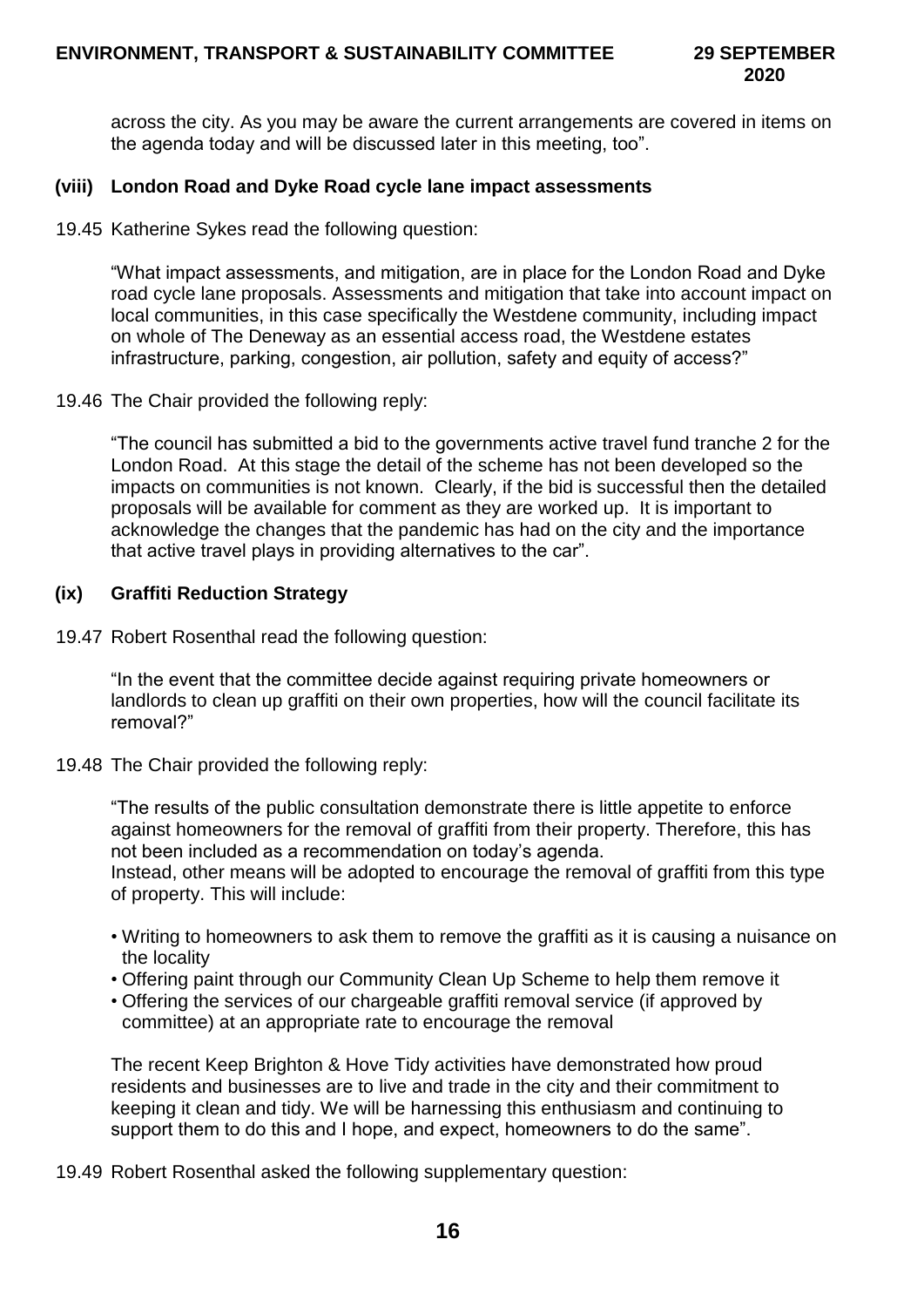"Could you tell us a little bit about this recommended contracting service that you might get to do the job on behalf of people?"

19.50 The following reply was provided on behalf of the Chair:

"It is referenced in the report and what we're looking at is offering a low-cost graffiti removal service so that people who are excluded because they can't afford to use a commercial service will be able to take advantage of that service".

## **(x) Cycle Infrastructure**

19.51 Sue Birch read the following question:

"As a mobility impaired disabled person who uses a bike as a mobility aid to get around and who does not own a car I rely on safe and properly integrated cycling infrastructure to get to work, to University and to get around the city to socialise. If the current temporary cycle lanes are removed and new ones under Tranche 2 not implemented, can the council guarantee that disabled and mobility impaired cycle users ability to get around safely will not be restricted?"

19.52 The Chair provided the following reply:

"Thank you for your question. I hope that councillors from all parties will support the administration's commitment to improving and expanding cycle infrastructure. I am pleased to say that work on the Local Cycling, Waking Infrastructure Plan has started. The plan seeks to identify a coherent and comprehensive network of walking and cycling routes across the city that will provide the facilities you are seeking. This plan will provide the vehicle for expanding these facilities and enable the council to obtain the necessary funding to implement them. A public consultation on the plan will be starting later this year.

The council is committed to active travel and has asked for further funds from the government's emergency active travel fund tranche 2 to extend facilities in the city. With Covid cases rising, this is more important than ever.

40% of residents in Brighton and Hove do not own a car, so we need safe transport for everyone. We also want to ensure that cycle lanes are wide enough to be accessible for all types of bikes including disabled users".

19.53 Sue Birch asked the following supplementary question:

"How much weight is put on the online survey as it has become fairly obvious that it is open to manipulation by various campaign groups and not targeting key stakeholder groups"

19.54 The Chair provided the following reply:

"I would like for the council to do a bit more consultation offline and I'll take on board your comments about schools as I think reaching young people is important"

## **(C) DEPUTATIONS**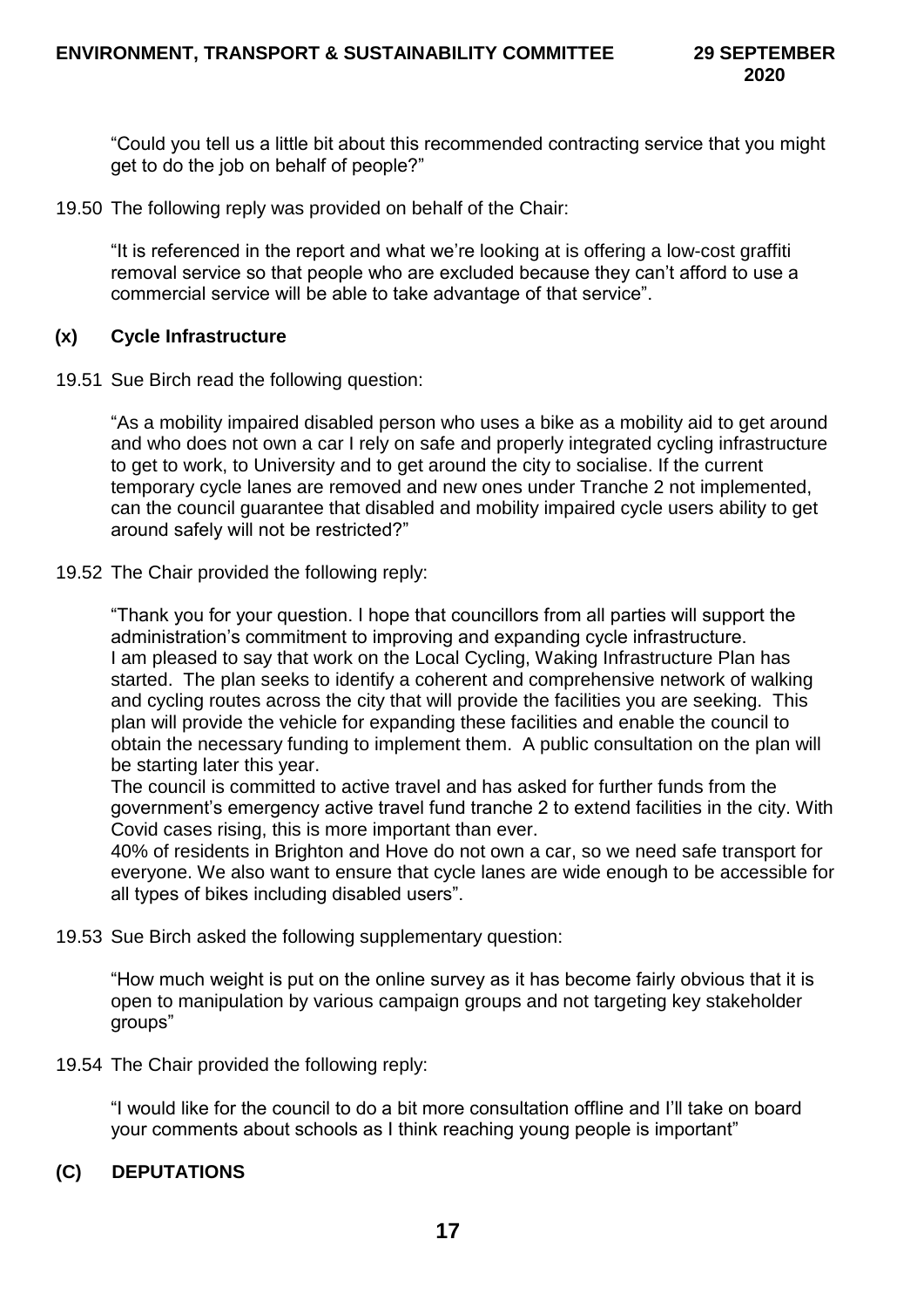# **(i) Top Triangle Parking Survey**

- 19.55 The Committee considered a Deputation that set out the results of a recent parking survey conducted in the Top Triangle area of Hanover and related parking problems.
- 19.56 The Chair provided the following response:

"Thank you for your petition and I am sorry to hear of the difficulties you are having with parking in this area.

As you are aware there has been extensive consultation with residents with the initial consultation and the subsequent review of the area. Officers responded to resident comments within the planned review by changing the roads where residents in those roads requested a change of scheme.

Officers are now working on other areas as outlined in the Parking Scheme Priority timetable to respond to a large number of residents across the city who have parking difficulties and who have patiently waited for a parking scheme consultation in their area. This timetable was agreed by this committee last year and this request will need to be added to this timetable to consult on these roads a third time when the timetable is next reviewed in late 2021. All correspondence from areas across the Council will be analysed with officer recommendations on the way forward discussed fully by members of this committee".

19.57 **RESOLVED-** That the Committee note the Deputation.

## **(ii) Cycle Lane Projects - Current Consequences and Exhaust Emission**

- 19.58 The Committee considered a Deputation relating to perceived problems caused by the introduction of the cycle lane on Old Shoreham Road.
- 19.59 The Chair provided the following response:

"Access for Blue light services is of course important in the city and I must stress that they are consulted on every change that is made to the road network. If concerns were raised by emergency services, the council would not ignore them. All blue light services were informed of the plans before the schemes were implemented and no concerns were raised.

The measures currently implemented with the Urgent response Transport Action plan are under review and ongoing consultation, and an update will be presented later in the meeting. The report is of course available on the website if you wish to view the latest information".

19.60 **RESOLVED-** That the Committee note the Deputation.

## **(iii) Funding for temporary cycle lanes**

19.61 The Committee considered a Deputation that expressed support for the funding of more sustainable methods of transport and the additional economic and health benefits.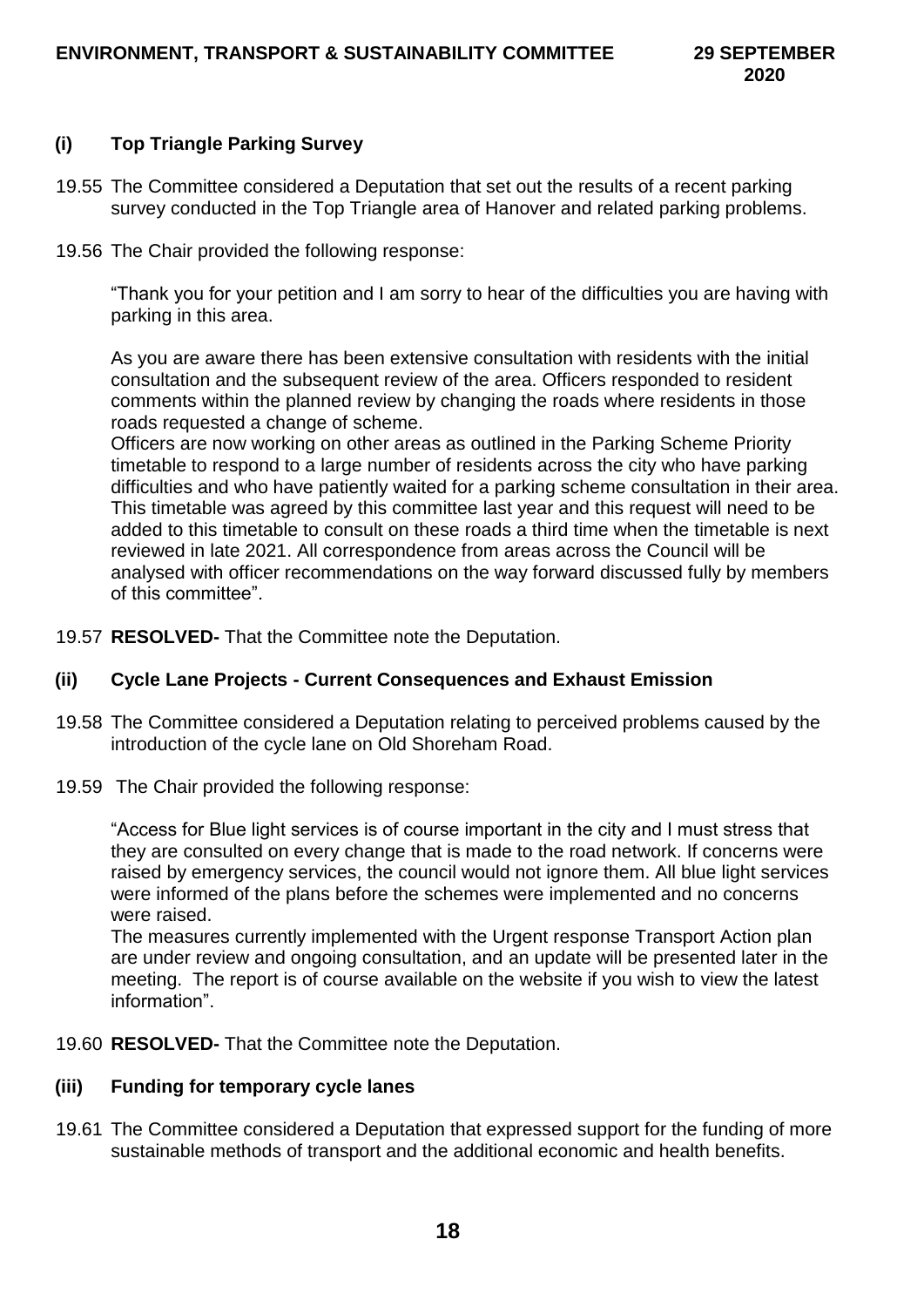19.62 The Chair provided the following response:

"Thank you for the support and the sound reasoning that you have put forward as to why the Emergency Active Travel Funding tranche 2 funding is key to ensuring how the city promotes active travel and the strong link with the need to prepare for the challenges that the pandemic will pose in the future. I also really appreciate your emphasis on an evidence-based approach to implementing active travel infrastructure, and highlighting the health, environmental and social advantages that cycling can bring.

I agree that we need to improve active travel infrastructure in order to help our city reach net zero by 2030, to improve road safety, to clean up our air and to protect our health. We need to do all we can to support the 40% of residents who don't have a car. We are also aware of the importance of improved engagement with communities affected by changes.

The update on the Urgent response Transport Action will be presented later in the meeting and it is available on the council's website, so I do hope you will stick around to hear the discussion".

19.63 **RESOLVED-** That the Committee note the Deputation.

#### **(iv) Stanmer Park/Brighton Dogwatch**

- 19.64 The Committee considered a Deputation that noted the health benefits of dog walking and expressed concern for that in relation to the proposed parking charges for Stanmer Park.
- 19.65 The Chair provided the following response:

"Physical activity is important, and the council does want to encourage it. However, when you drive to a site to get physical activity people have to pay in or around many of our parks. We also want to encourage people to use sustainable transport to get to Stanmer- there are regular busses and trains that take you right to the entrance, and it is also accessible by bike. The park has blue badge spaces for those that rely on cars to get around.

We are well aware of the high number of park users who use parks to exercise both their dogs and themselves and have kept most areas of the city's parks open to dog walkers. I am aware that there has been some discussion about the price of the season tickets, and it is felt one that does not encourage university parking will not be affordable for most park users.

More detail on charging for Stanmer Park parking, feedback from the public and the review period for the proposed scheme can be found within the Stanmer Park Traffic Regulation Order report Item 25 on the agenda today. I must emphasise that the money raised from parking charges in Stanmer Park will be ringfenced to be spent on improving the park itself".

- 19.66 Councillor Wares noted that it was a concerning trend that cohorts were missed from consultation exercises and noted that his Group had put forward an amendment to the related report that would seek to pause activity in this area.
- 19.67 **RESOLVED-** That the Committee note the Deputation.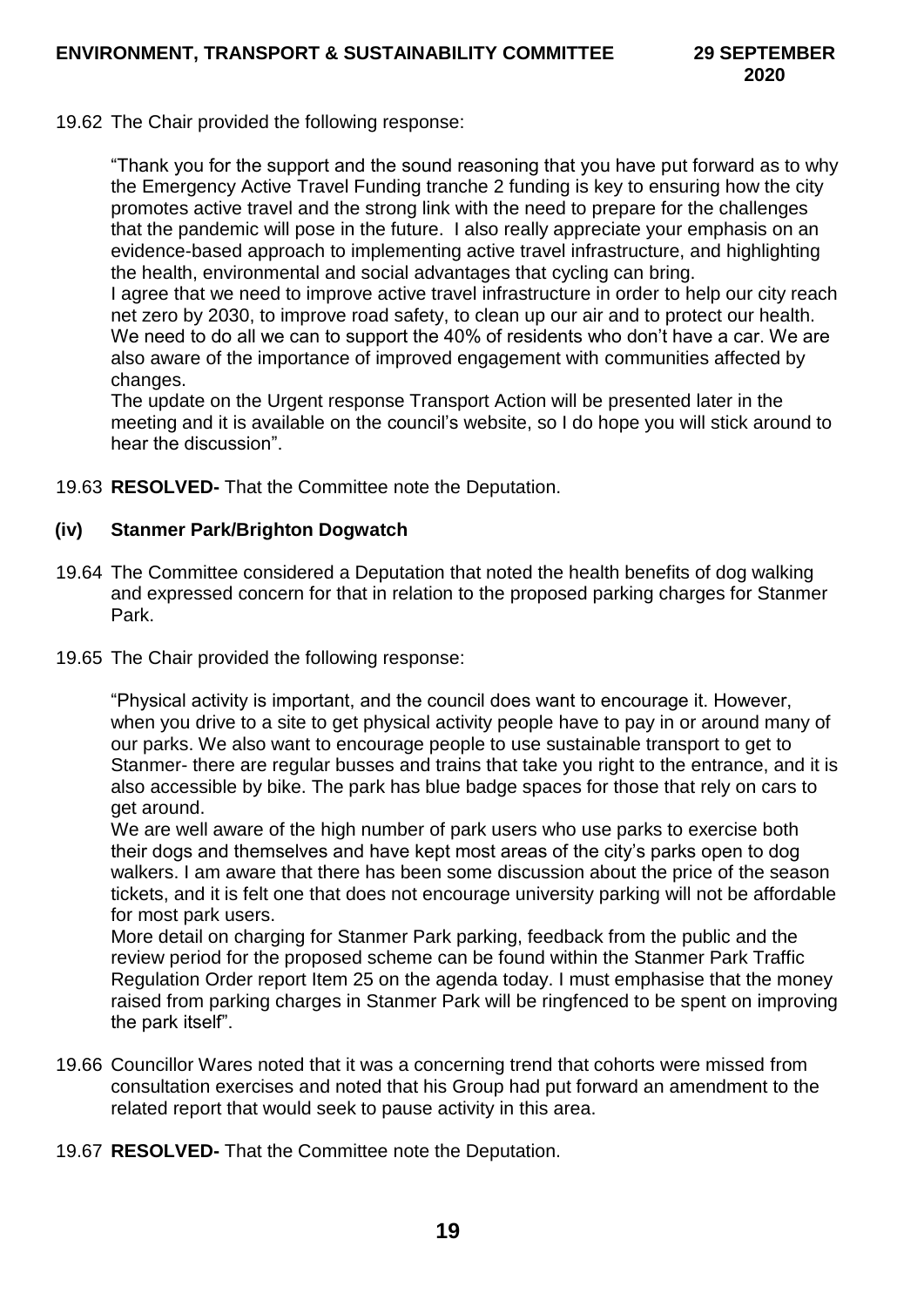# **(v) Aldrington Rec (Wish Park) Football Club Storage Space**

- 19.68 The Committee considered a Deputation that requested storage space for Aldrington Recreation ground for Poets' Corner Football Club.
- 19.69 The Chair provided the following response:

"It is fantastic to hear how well the club is doing. Unfortunately, the Council does not currently have spare building space at Aldrington Recreation Ground. Within the City there is already a shortage of space for City parks equipment storage and the council has to rent space at the moment – so if any space could be identified for it, we would need to use it to reduce costs. Officers have checked the locations you have suggested but they are not available to offer for alternative storage.

A long time ago the council agreed to steel shipping containers for clubs to store equipment in some locations such as Wish Park, but these have proved to be both unsightly and, in some cases, have caused problems for residents. They also require planning permission. We will therefore not be agreeing to the use of containers going forwards.

Officers advise that most sports organisations in our parks would like to have storage space and we are keen to work with sports organisations to improve facilities in parks without detracting from other park users enjoyment of the parks but we are generally not in a position to provide storage facilities for clubs. I am sorry that this was not the answer you were hoping for, but I would be happy to link you up to Cityparks staff".

19.70 **RESOLVED-** That the Committee note the Deputation.

#### **(vi) Old Shoreham Road temporary cycle lane usage**

- 19.71 The Committee considered a Deputation that set out traffic count data recorded by residents for the usage of the temporary cycle lane on Old Shoreham Road that suggested it was under-utilised and not fit for purpose.
- 19.72 The Chair provided the following response:

"The measures introduced in direct response to coming out of lockdown were supported and funded by government to encourage and promote active travel. This is mainly due to the clear health benefits and the impact that the pandemic has had on public travel and the need to socially distance. With a rise in Covid 19 levels across the country, these measures are once again crucial.

An update will be received later in the meeting with regard to these measures and they will of course continue to be monitored. There has been no decision taken by the committee currently to make these facilities permanent and further consultation will be carried out before any decision is taken. Your point about only 4% of school children feeling safe using cycle lanes is shocking and to me only highlights the need to improve cycle infrastructure".

19.73 **RESOLVED-** That the Committee note the Deputation.

## **(vii) Blue Badge parking/Disability Access**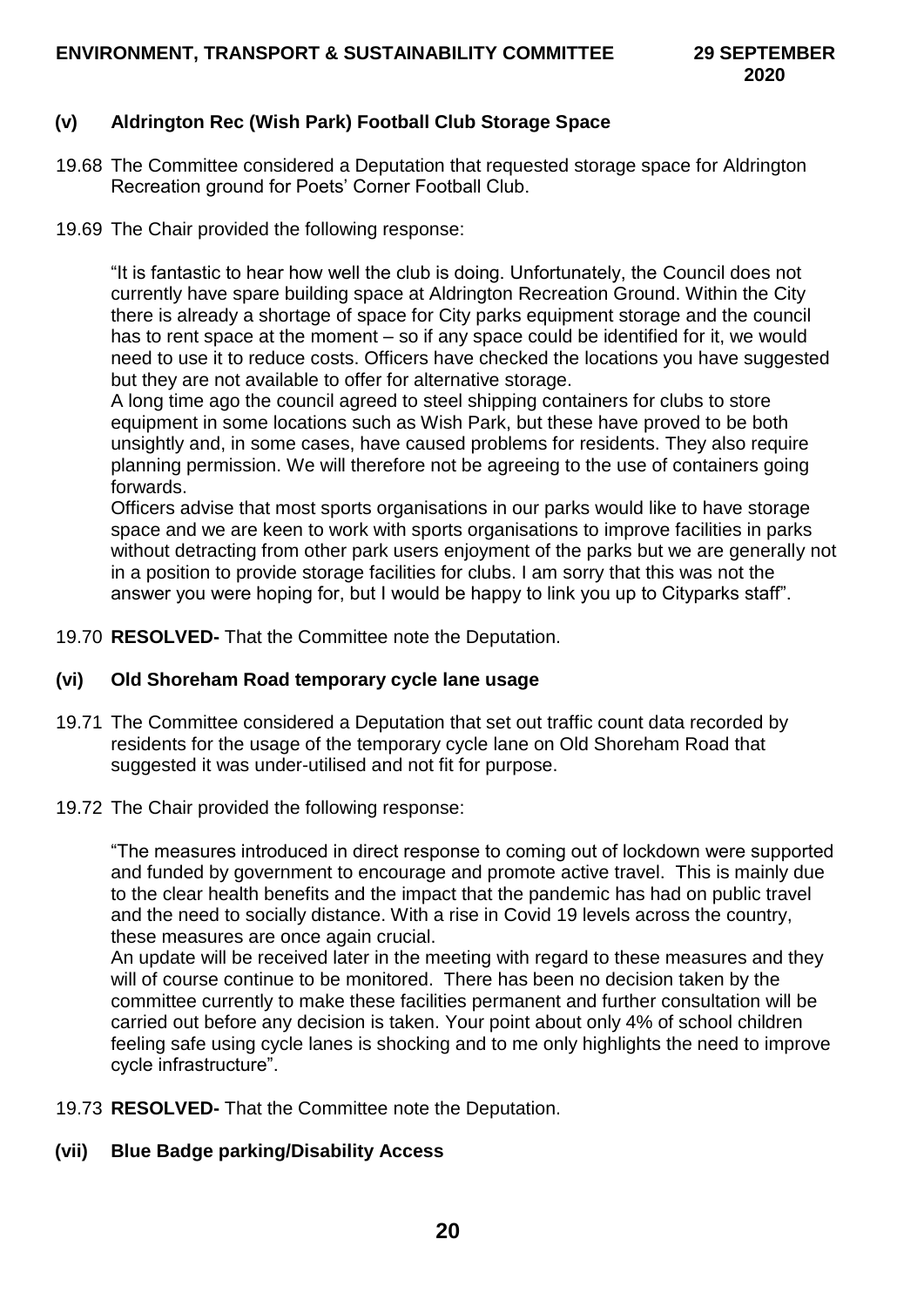- 19.74 The Committee considered a Deputation that highlighted the significant problems caused by the changes to parking relating to the Covid Transport Action Plan and requested that the Council make urgent reparation to all parking issues, access and curfews and commit to including future improvements to enhance disabled citizens' outcomes within Tranche 1 & 2 schemes.
- 19.75 The Chair provided the following response:

"Thank you for your deputation. As you'll be aware we have only taken over running the council recently, but I want to assure you that although these temporary transport changes have been introduced quickly, by instruction of central government due to the nature of the covid-19 pandemic, we remain committed to delivering inclusive and accessible transport for all. The changes helped people move safely around the city during the pandemic, avoided overcrowding on public transport, supported people back to work and businesses to reopen.

Our Public Sector Equality duty still applies as we make these changes, and you are right that the council must ensure the principles of fairness, dignity and equality underpin our ongoing response. As you mention, officers have now prepared an Equalities Impact Assessment on the measures within the Transport Action Plan which has been informed by direct engagement with partners, community groups and disability representatives, as well as the survey results. Your input via the informal advisory group has been very valuable for this too. It is important that this assessment informs our decisions on the Action Plan today.

Importantly, many of the changes have been implemented using the Experimental Traffic Regulation Order process which is supporting ongoing consultation whilst the measures are in place. The process means we can truly be responsive and adapt the changes flexibly, based on direct feedback from the public, and the consultation is ongoing. It's already been used to move the closure point on Madeira Drive for increased disabled parking, and to amend the restrictions in North Laines to improve disabled access. We also have a proposal to consider today that would reopen a large section of Madeira Drive and considerably improve access to the seafront for disabled car users.

In addition to this, the Council have recently advertised an amendment to the City wide parking place order which, subject to statutory consultation, would allow blue badge holders the opportunity to park in permit holders bays in any of the City's four 'light touch' parking schemes. This proposal was brought forward in response to concerns raised about access for visitors in these areas and could provide blue badge holders with access to an additional 7073 parking bays across the City. Responses to this proposal can be submitted via the Councils TRO Proposal page following the usual process.

I am aware that you have provided feedback on all the specific TROs mentioned in your deputation directly to officers as part of your involvement in the informal weekly advisory group and discussions are ongoing. All formal responses to the experimental traffic orders will also be presented to members of this committee before any final decision is made on whether schemes should be removed, remain or whether significant changes are required, such as in the case of Madeira Drive.

Again, I want to thank you for voicing the concerns of the disabled community, and as Chair I want to keep listening and engaging with the community and campaigners. I recognise that overall, this is picture mirrored across the country where the speed within which implementation was required has created concern. I fully understand that the fact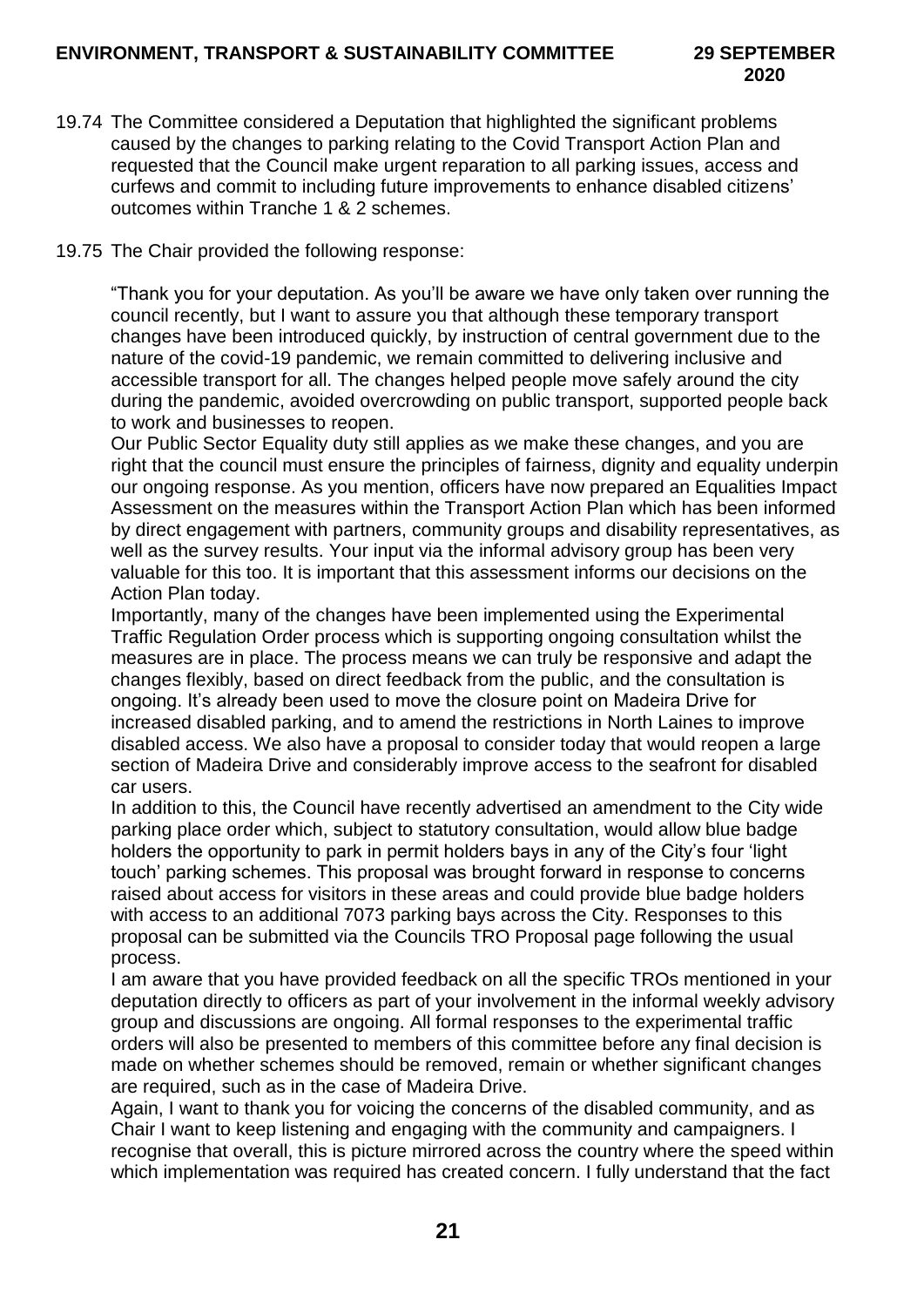remains that if you are disabled, moving around the city will be a major issue and serious inequalities remain across the board for disability inclusion, so I welcome the feedback on the changes.

Due to the importance of this topic, I am recommending that this committee call for a report".

- 19.76 The Committee members collectively agreed that the urgency required for the Covid Transport Plan had led to mistakes being made a supported the call made by the Chair that the committee receive a report on the matter. Councillor Wares stated that changes needed to be made and noted that the Council had potentially broken the law.
- 19.77 **RESOLVED-** That the Committee request an officer report on the matter.
- **20 ITEMS REFERRED FROM COUNCIL**
- **(A) PETITIONS**
- **(i) A food waste collection and disposal system for Brighton & Hove**
- 20.1 The Committee considered a petition referred from the Full Council meeting held on 13 August 2020 and signed by 1307 people that requested a food waste collection and disposal system in Brighton & Hove.
- 20.2 The Chair provided the following response:

"Thanks for your petition about this very important issue. The council is committed to promoting a reduction in food waste and we are actively exploring the introduction of a food waste domestic collection.

The introduction of a food waste collection would present a substantial cost to the Local Authority. However, as part of the National Resources and Waste Strategy the government have said that they will provide funding to Local Authorities who do not yet have a food waste collection to assist them to introduce a collection. Officers are working on developing a scheme and costing it while we are waiting for further announcements as to the funding package which has been promised to council's who need it. The project has been delayed due to the pandemic but has been restarted over the summer and we are expecting a report with options for consideration to be brough to committee next year.

What I can reassure you of is the fact that none of our domestic food waste goes to landfill. Less than 3% of all of our waste goes to landfill. It goes to the Energy Recovery Facility where it is burned and used to generate electricity. The calorific value of the food is very beneficial to the generation of electricity and makes a significant contribution to the electricity generated, which fuels around 25000 homes. This also means that our food waste is not generating the high levels of methane and carbon into the atmosphere through the process of landfill.

A factor that we are taking into consideration in our analysis in relation to food waste collections, is the potential carbon cost of doing so. To introduce a new collection will entail more refuse trucks collecting and tipping the waste. We want to be sure that we are not increasing the carbon cost and pollution in the city by introducing a separate collection of food which would defeat much of the purpose.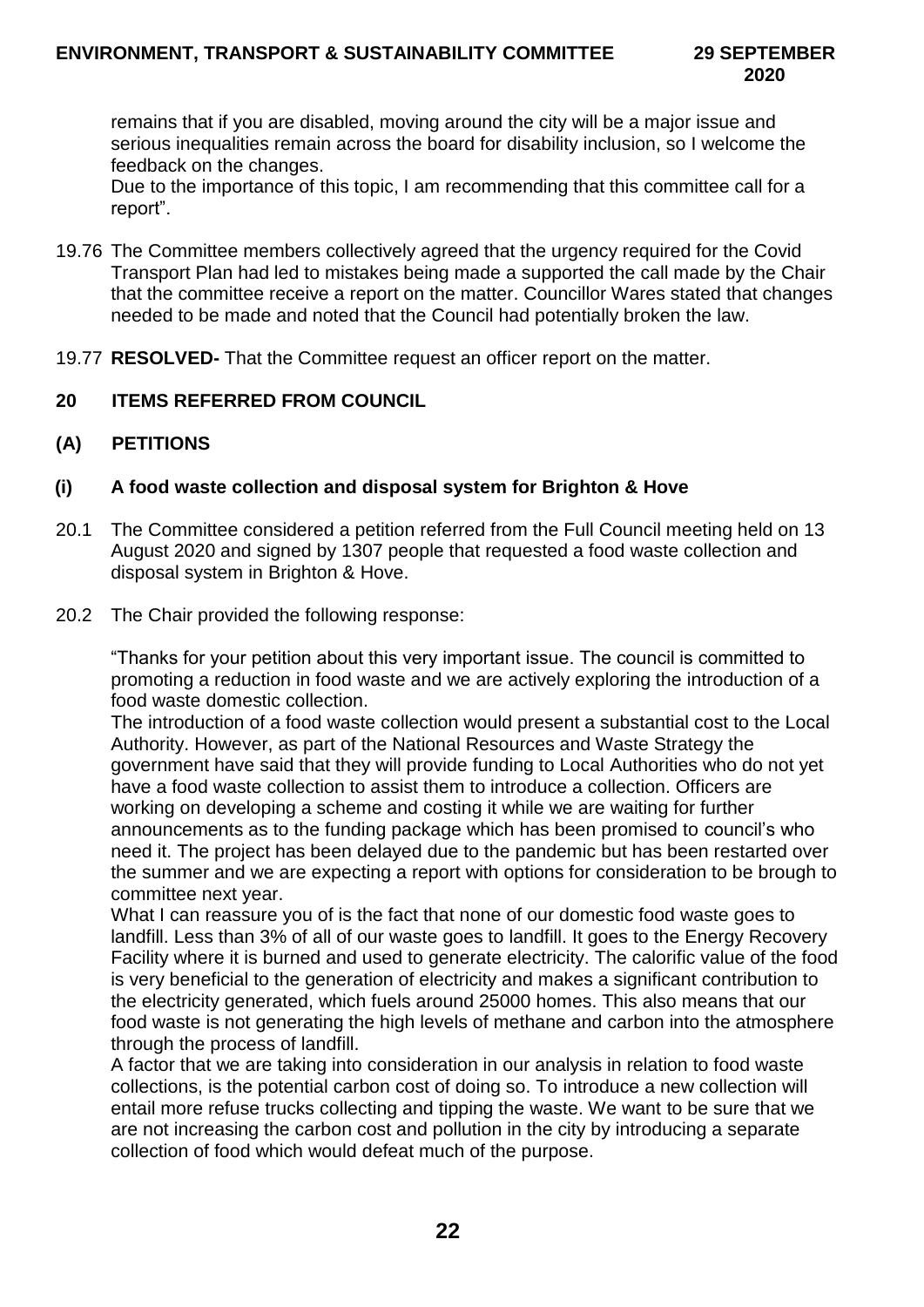In the meantime, we would like to encourage residents to minimise their food waste production and compost any food waste they do generate if they are able to do so. The council works closely with Brighton and Hove Food Partnership who are an excellent organisation working to promote food waste reduction. There are many elements to their work, but they critically aim to ensure that excess food from supermarkets is distributed to those who most need it through foodbanks and community kitchens; they provide healthy eating and cooking classes and work on community food growing projects. The council has created a new Food Policy Officer post who will be recruited to shortly to work along-side B&H Food partnership and other organisations in the city. In partnership with B&H Food partnership we provide around 40 community composting schemes. In addition to the council sells subsidised home composters and wormeries for those who have a garden. And if you already have a garden waste collection you can add your food waste to your brown bin".

20.3 **RESOLVED-** That the Committee note the petition.

# **(ii) Parking Zone S**

- 20.4 The Committee considered a petition referred from the Full Council meeting held on 13 August 2020 and signed by 24 people that requested controlled parking zone S be increased from a Monday to Friday scheme to include weekends.
- 20.5 The Chair provided the following response:

"Thank you for your petition.

The Area S parking scheme was reviewed in late 2018 with a questionnaire sent to all households after a year of the scheme being introduced.

At that time 60% of 681 respondents to the questionnaire outlined they would like to keep the hours / days as they are. There are currently no plans to review the area further but if more residents come forward to outline this is a concern then it is something officers can consider adding to the parking scheme timetable when it is next reviewed".

20.6 **RESOLVED-** That the Committee note the petition.

# **(i) Re-open Madeira Drive**

# **(ii) Keep Madeira Drive closed**

- 20.7 The Committee considered two petitions referred from the Full Council meeting held on 13 August 2020 with one signed by 2884 people requesting Madeira Drive be kept closed and the other signed by 9748 people requesting Madeira Drive be re-opened.
- 20.8 The Chair provided the following response:

"Madeira Drive was closed, providing space for walking, cycling, running and other activities, on 20th April during the early peak of the Covid-19 Pandemic. This was in response to the Government's very strong directives to encourage Cities to support social distancing and active travel necessary for public health and to allow for social distancing. This measure was delivered using Traffic Regulation powers and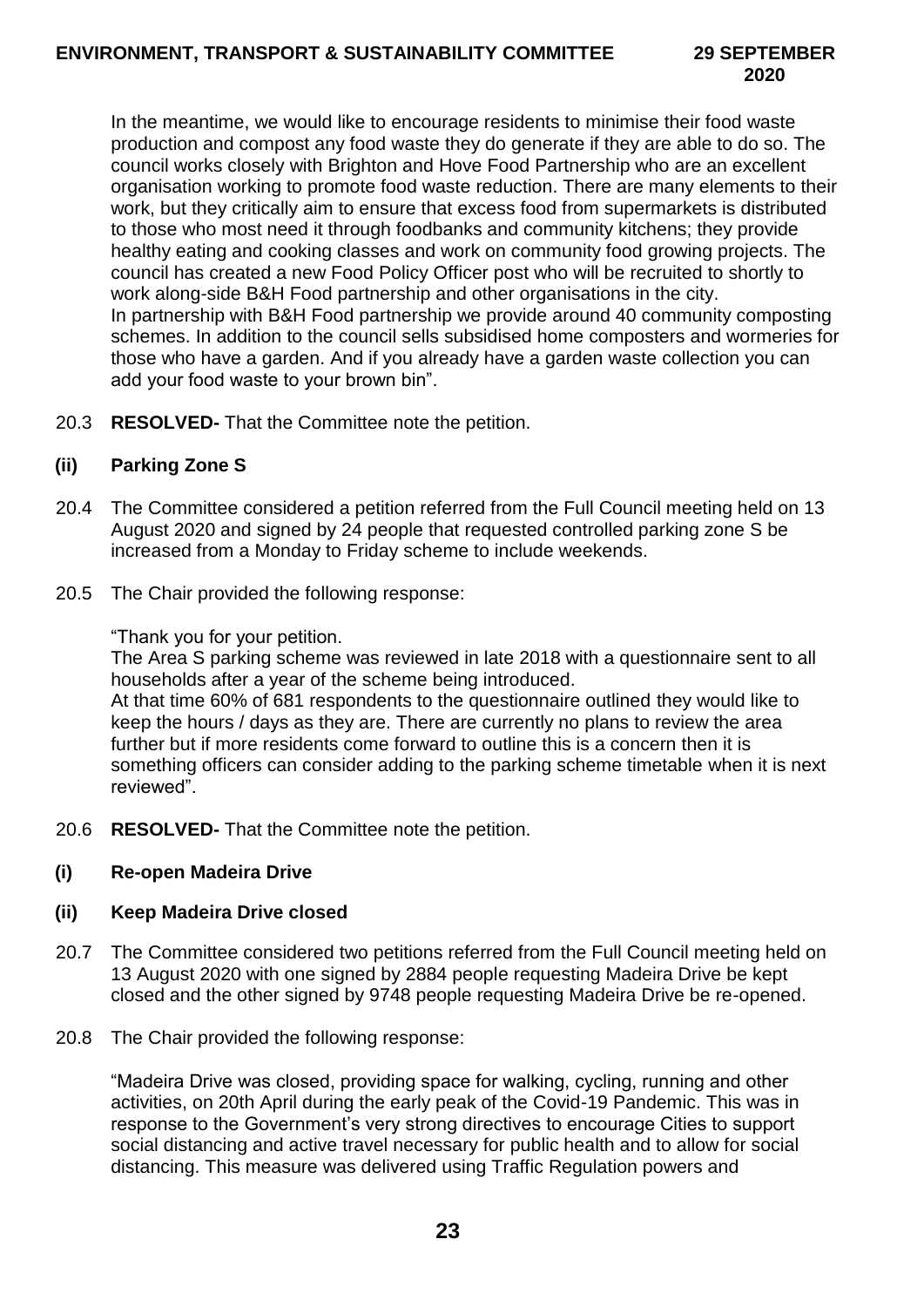subsequently included within an Urgent Response Transport Action Plan agreed at May Policy & Resources Covid Recovery Sub – Committee and further updated and agreed at 23rd June ETS Committee.

At this Committee it was agreed to continue to keep Madeira Drive closed to cars and would also be modified to re-locate the closure point from Marine Parade to the lower level of Dukes Mound and Madeira Drive.

An updated design has been worked on by officers that is detailed on our agenda today. This proposal will include re-opening the road for one-way eastbound traffic movements from the Place Pier eastbound. This will allow access to parking facilities including an increased number of Blue Badge holder Bays, and loading bays including general loading and coach drop off points. some reinstated parking facilities and a two-way segregated on carriageway cycle facility. This means that space for local residents to use for socially distanced exercise, walking and cycling will continue to be available while access for businesses and Blue Bade Holders will be provided and increased. All vehicles will be authorised to freely use the re-opened section of road and to have access to Black Rock Car Park. Access for all businesses will also be provided for".

- 20.9 **RESOLVED-** That the Committee note the petitions.
- **(iii) Remove Old Shoreham Road Cycle Lane Extension–**
- **(iv) Make Old Shoreham Road Cycle Lane Permanent and Establish a Citywide Cycle Network**

#### **Deputation**

- **(i) Support for the review of the temporary cycle lane extension on Old Shoreham Road**
- 20.10 The Committee considered two petitions referred from the Full Council meeting held on 13 August 2020 with one signed by 4400 people requesting the temporary cycle lane on Old Shoreham Road be removed and the other signed by 5135 people requesting the temporary cycle lane on Old Shoreham Road be made permanent. Furthermore, the committee considered a Deputation that expressed support for a review on the temporary cycle lane.
- 20.11 The Chair provided the following response:

"As you will be aware the coronavirus (Covid-19) pandemic has created a number of challenges and changes for the city in respect of how the transport network is being, and will be, used. With the implementation of government restrictions in response to the public health crisis, there has been a new demand to increase the ways that people can exercise and travel while physical distancing.

Communities in the west of our City are poorly served by cycle infrastructure and as a result many rely on private cars and public transport to access work. Once the lockdown restrictions begin to ease, we need to ensure that there are suitable alternatives for those who are willing and able to choose an active way to travel. This will in turn ensure that there is capacity within the network for those people who are unable to travel by foot, cycle or public transport.

If we were to take no action to support alternative modes of travel and everyone chose to travel by private car, congestion would increase leading to poor air quality. The city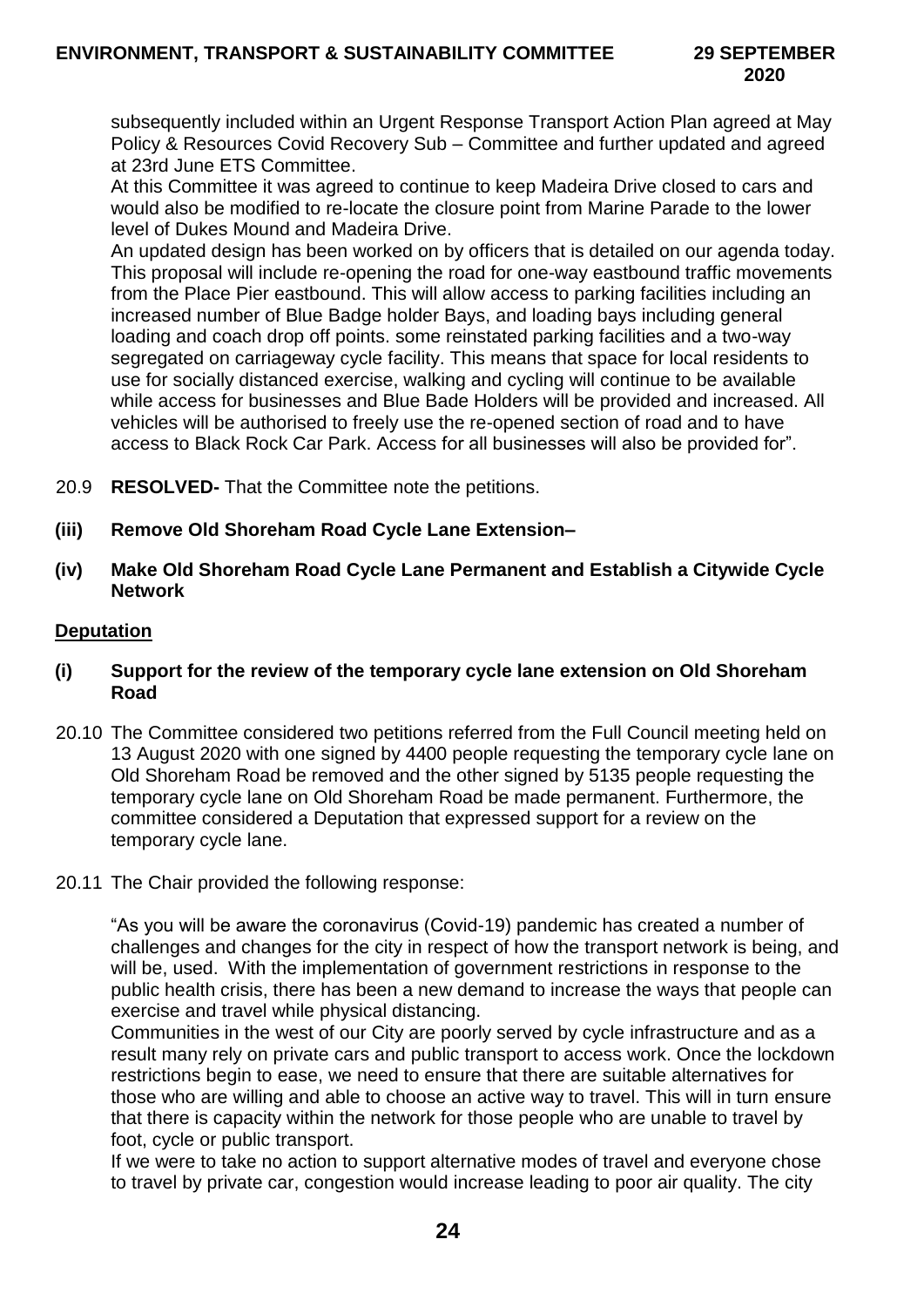also only has a limited amount of parking availability and those residents without access to a car would also be left with limited options to access their place of work or other local amenities.

The cycle lane is currently temporary and is being monitored closely in terms of both safety and usage. An update on the scheme will be provided as part of a report that will be presented to this committee today".

20.12 **RESOLVED-** That the Committee note the petitions and Deputation.

# **(C) DEPUTATIONS**

#### **(ii) Deputation concerning a request for the whole of The Deneway (BN1 8QR and BN1 5AZ) to have safe road markings**

- 20.13 The Committee considered a Deputation referred from the meeting of Full Council held on 13 August 2020 request the whole of The Deneway to have road marking on the basis of road safety concerns.
- 20.14 The Chair provided the following response:

"I am pleased to say that due to the work of the Withdean Councillors, parking infrastructure officers have visited the WEST side of the Deneway to discuss with the councillors the installation of double yellow lines on the west side of the road. Officers will be happy to include the plans for extending yellow lines to the west side of the Deneway in the next Citywide Traffic Regulation Order which we hope to advertise in November/December this year. The plans will then be subject to local consultation and will be advertised on the West side of the Deneway and local residents will be encouraged to respond to this consultation".

20.15 **RESOLVED-** That the Committee note the Deputation.

## **(iii) Madeira Traders compromise**

- 20.16 The Committee considered a Deputation referred from the Full Council meeting held on 13 August 2020 that requested that requested a compromise position from the Council in relation to the closure of Madeira Drive and future improvements.
- 20.17 The Chair provided the following response:

"Thank you for your Deputation. I do realise the challenging times we are facing, but during the covid-19 pandemic it became clear that Madeira Drive needed to change for the wellbeing of residents.

The Urgent Transport Action Plan report that is later on our agenda has a specific recommendation for this area, and this will be debated later in the meeting. You will be able to watch that the debate on the council webcast.

It became apparent that in previous years, engagement with traders had been minimal, but my colleague Cllr Davis has frequently visited Madeira Drive in recent months, to meet with traders to discuss their concerns and opinions on Madeira Drive, and it is clear that there are a plethora of different opinions on what the future of Madeira Drive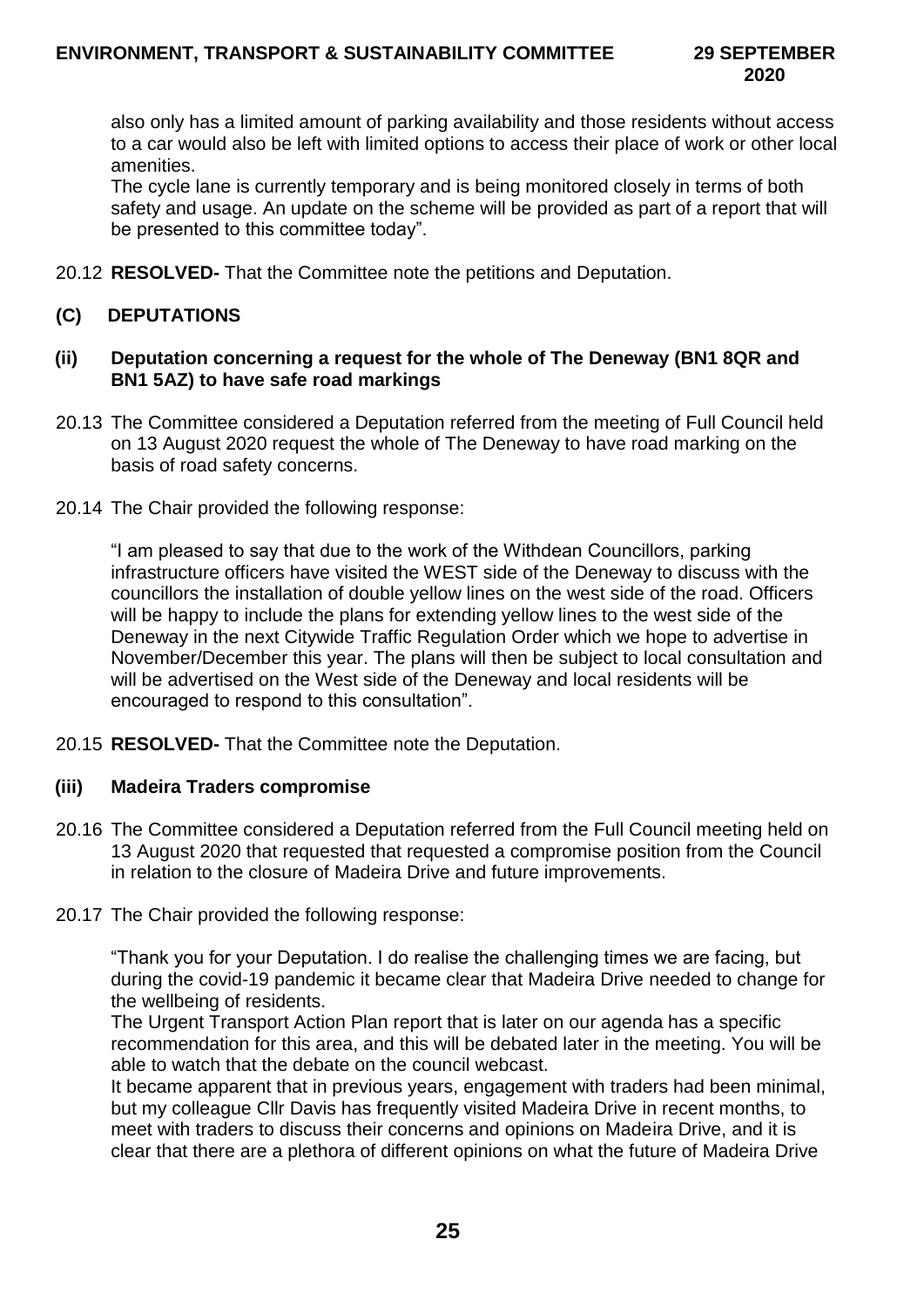should look like. I hope that many of the traders will be happy with the plan put forward in today's meeting".

20.18 **RESOLVED-** That the Committee note the Deputation.

## **(iv) Tackling air pollution and congestion on the A259 from Brighton Old Steine to Eastbourne**

- 20.19 The Committee considered a Deputation referred from the meeting of Full Council held on 19 December 2019 that requested an independent audit of the source data and analysis that the Valley Gardens project is based on be undertaken, followed by open publication of their conclusion in relation to potential impact for funding applications for the A259.
- 20.20 The Chair provided the following response:

"Thank you for your comments. However, I am aware that you received a full response to the issues that you raised from the former Chair of this committee when you presented it to Full Council. Mr Shepherd also received a further response from my colleague Councillor Littman as Chair of the Audit & Standards Committee when the same points were raised, and this is all set out in the published minutes, so I can refer some of the enquiries to those. I understand that there has been a considerable amount of ongoing correspondence with various council officers about this matter. On each occasion, I do want to note the council has confirmed that the council's Business Case has been independently audited by the LEP for the purposes of enabling the funding to be allocated. This process is complete, the funding has been released and the design work for Phase 3 will be progressed, taking into account the recent, further consultation and ongoing stakeholder engagement. The project will be further considered by this committee next year.

Given your primary concern relates to the A259, I would expect that any future study of the route which is considered as part of the government's Major Road Network programme will be based on the most up to date data at the time. I believe that that programme has been affected by the impacts of tackling the Covid-19 pandemic, like many other workstreams have, but when it restarts, I am sure that the Department for Transport will be clear about what information is required for that process. I have no doubt that all the local authorities involved will comply with the relevant guidance to enable the project to have the best chance of success of securing funding. We will also want to ensure that tackling carbon emissions and reducing them significantly will be a key part of any study that comes forward, in order to ensure that we maximise its contribution to meeting our goal of carbon neutrality by 2030".

- 20.21 **RESOLVED-** That the Committee note the Deputation.
- **21 MEMBER INVOLVEMENT**
- **(B) WRITTEN QUESTIONS**
- **(i) Manton Road Safety**
- 21.1 Councillor Yates read the following question: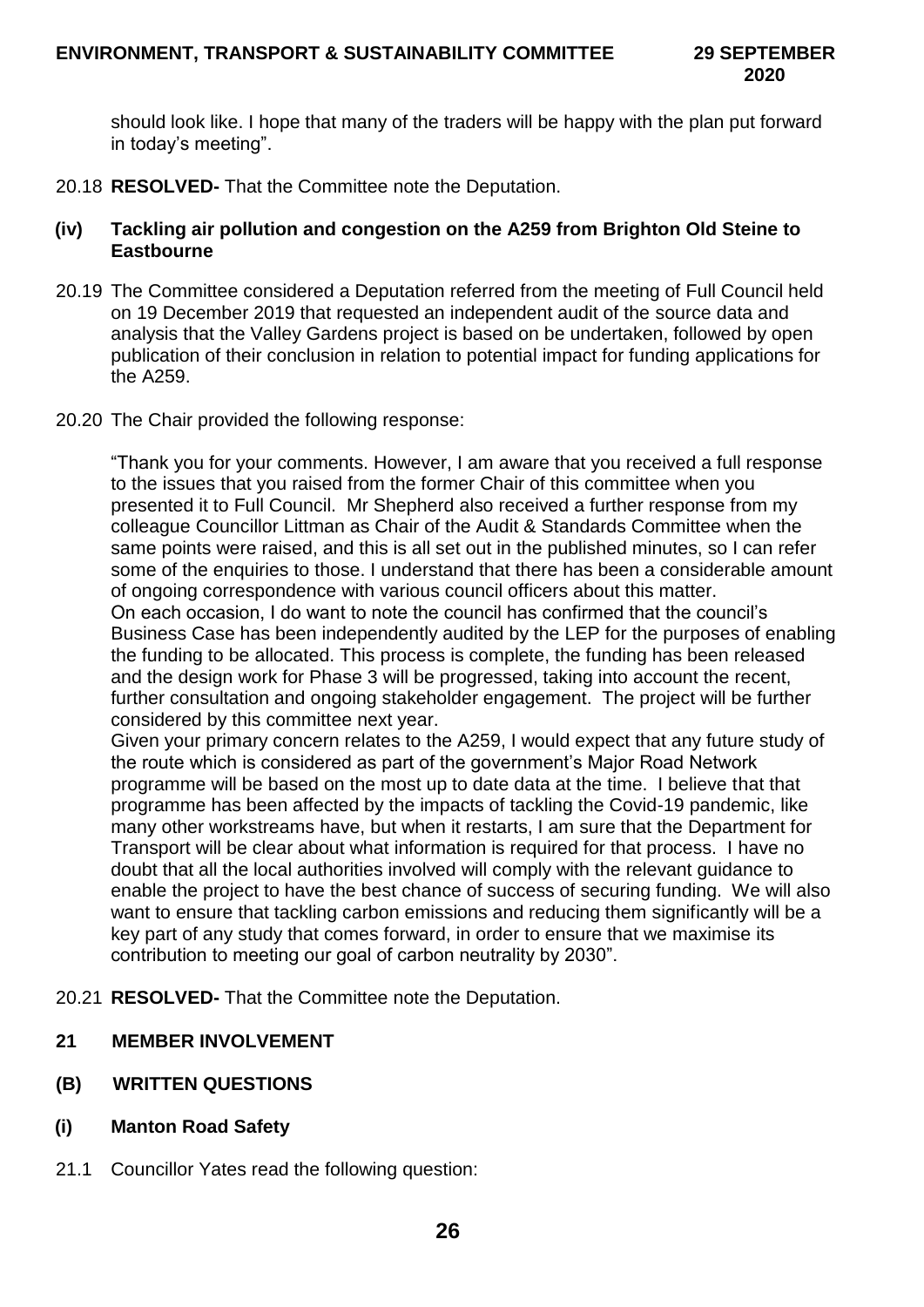"Could the Chair agree undertake to review the safety of Manton Road, Bevendean in the near future please? As a very narrow single track one way road with encroaching bushes on one side and a footway on the other side which is regularly completely obstructed by pavement parking, residents have asked for action to be taken by the council to ensure that all residents and users can share the space safely and without fear of speeding vehicles".

21.2 The Chair provided the following reply:

"The Council's road safety engineering programme is referred to as the High Risk Sites Programme and this tackles the worst sites in the City. This programme looks at clusters of accidents in priority of dealing with the worst locations first. The casualty record is considered to determine whether there are patterns of collisions that can be tackled, whether the Highway layout is appropriate and whether there are benefits in making changes as sometimes making changes can actually make the problem worse. I can confirm that there have been no casualties reported in Manton Road in the last 3 years and therefore the road would not meet the criteria for a full safety review under this programme. However, we have noted your specific concerns about vegetation and footway parking and will pass these on to the relevant teams for further consideration".

## **(ii) Brighton Marina and Gasworks site**

21.3 Councillor Fishleigh read the following question:

"Nearly 2,000 new flats will be built at Brighton Marina and the Gasworks site over the next few years.

I know that there is no master plan for transport for this area but we will need new roads, flyovers, bridges, tunnels, pavements, cycle paths and bus lanes to transport people into, around and out of the area".

Please would you tell me what the process and timescales are for planning, financing and building these?"

21.4 The Chair provided the following reply:

"Brighton Marina and the Gas Works Site just north of the A259 have been identified for redevelopment in Policy DA2 of the City Plan Part 1 which was adopted in 2016. A high-level assessment of infrastructure needs, including transport, for all of the policy allocations was carried out to support their inclusion within the Plan.

A more detailed assessment of transport measures and opportunities is set out in the adopted Brighton Marina Masterplan Planning Advice Note from 2008. This helps to inform future regeneration and transport measures which will be suitable to accommodate development in the area.

New development is an opportunity to secure improvements to infrastructure. As planning applications come forward on the main sites in the area – the Marina Outer Harbour application is due to be considered by the Planning Committee tomorrow and we await proposals for the Gas Works site – I can assure you they will be carefully assessed by City Transport and Planning officers and, if approved, any necessary measures will be secured as part of the decision. The funding mechanisms will be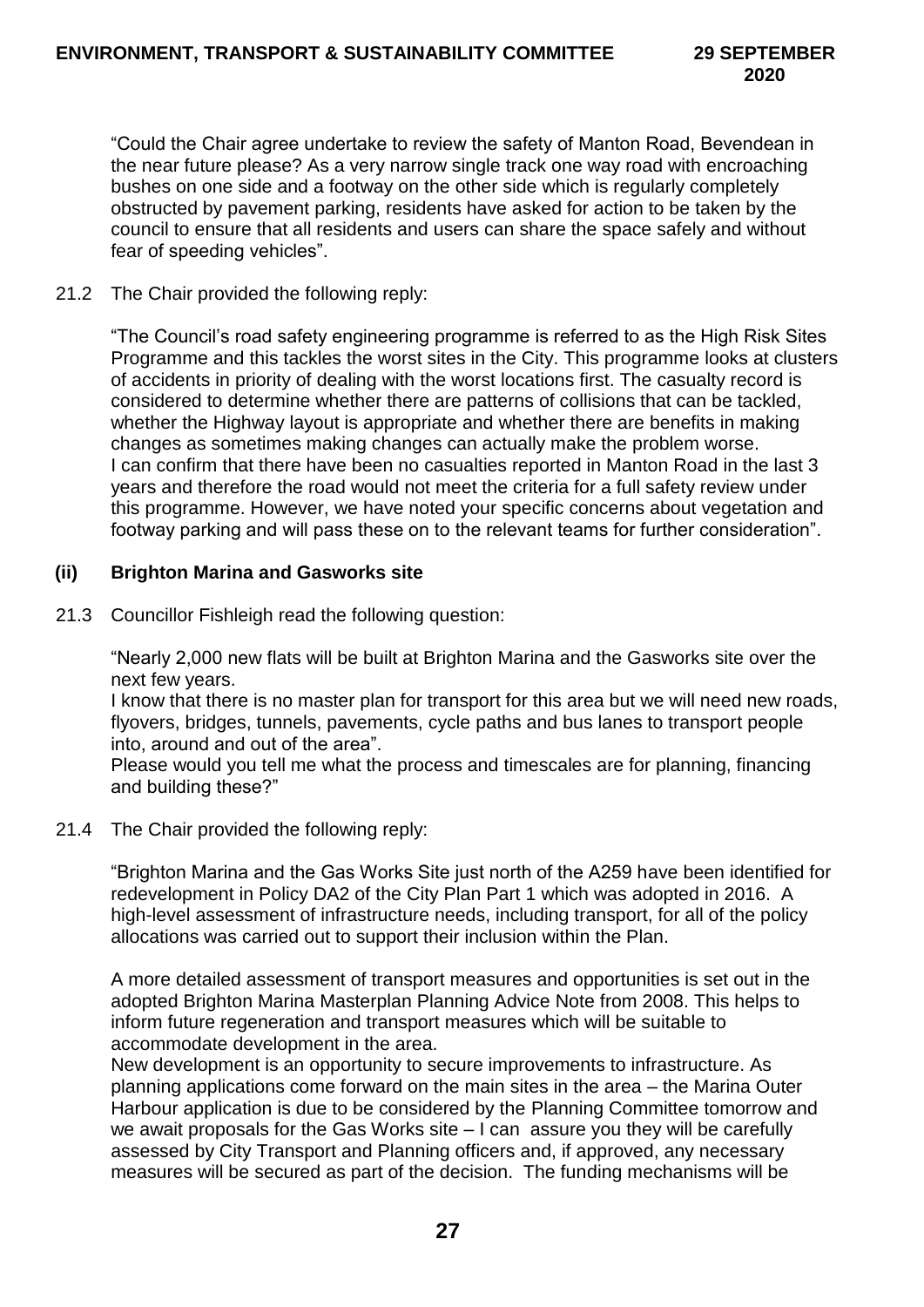determined by the planning process, and the construction timescales will be planned by the developer.

The assessment will include the cumulative impact of other development sites and will ensure that the right infrastructure is put in place for people and vehicles to support new development and encourage and provide safe, accessible and sustainable travel options".

21.5 Councillor Fishleigh asked the following supplementary question:

"The council is allowing utility companies that have to take up paving slabs to replace these slabs with unsightly tarmac. Please would you clarify if this is an official policy".

21.6 The Chair stated that a written response would be provided.

## **(iii) Ovingdean to Roedean temporary bus lane**

21.7 Councillor Fishleigh withdrew the question.

#### **(iv) Valley Gardens Phase 3**

21.8 Councillor Wares read the following question:

"On or around the 6th September various publications and social media posts referred to comments made by the Executive Director at a meeting on the 4th December 2018 in respect to Valley Gardens phase 3. The alleged comment was "to make driving in the centre of the city so difficult that fewer people do it". That I can only presume reflects the then Labour Administration's approach. Is this the adopted underpinning strategy for Cllr. West, the Co-Chair responsible for transport in the city?"

21.9 The Chair provided the following reply:

"Thank you for your question Cllr Wares. I am sure you will recall that the Valley Gardens Phase 3 project has a very clear set of Core Design Objectives which were approved by this committee in June 2018. They focus on improving walking, cycling and public transport use; tackling congestion; improving road safety and the public realm; creating accessible spaces; and enhancing the environment. They do not include making driving difficult. I'm hopeful you will have also noted the improvements as a result of the opening of VG1 and VG2.

The scheme therefore embodies many of the objectives that are part of the council's wider transport strategy which is set out in its current Local Transport Plan, approved in 2015. We are all working together to achieve these objectives across the city and involving partners and stakeholders along the way. Through the development of a new Local Transport Plan, we will have a further opportunity to discuss and agree the transport vision and strategy for the city, and I look forward to doing so as the Chair of this committee".

# **(v) Cityclean**

21.10 Councillor Wares read the following question: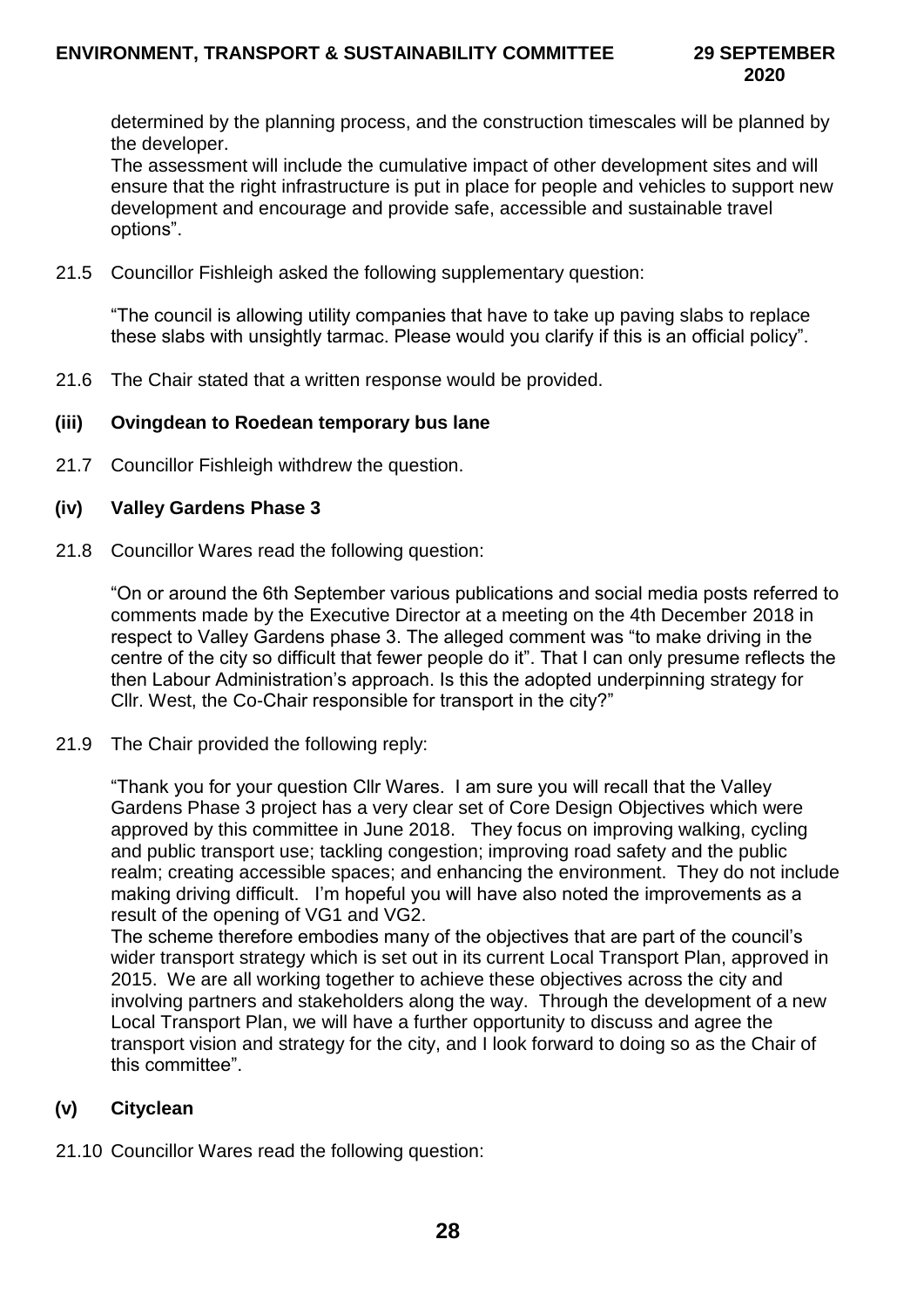"On the 14th July, whilst in opposition, Brighton & Hove Green councillors issued a statement that said that it was time to end missed recycling and refuse collections. It also said that it was time to end repeated excuses over missed collections. Now Cllr. Heley is in charge of Cityclean, will she please confirm that she endorses that statement and take personal responsibility for future missed collections. Will the Co-Chair also confirm that no more excuses will be given?"

# 21.11 The Chair provided the following reply:

"It is absolutely the time to end missed collections. As an opposition member I was also critical of Cityclean's performance and as chair I will continue to hold the service to account, and work closely with officers to do all that I can to improve the service for our residents.

I hope committee agrees with me when I say that the amount of work taking place at Cityclean to improve performance, as highlighted in the Modernisation Programme update on today's agenda, is impressive. This demonstrates the efforts being made to improve the service across the city.

Complaints are down, compliments are up and the percentage of vehicles off the road due to faults is decreasing. While we are not yet seeing a corresponding reduction in missed collections, we can hope that the projects within the Modernisation Programme will shortly make an impact.

The review of persistent missed collections and the subsequent request for Traffic Regulation Orders will implement measures, such as double yellow lines, will remove the access issues, enabling Cityclean trucks to enter roads.

The investment in technology which we are being asked to endorse today will improve the communication between Cityclean teams, meaning any reports of missed collections can directly sent to the relevant crew to resolve, lessening the impact of the missed collection on residents".

# **(vi) Cityclean**

21.12 Councillor Wares read the following question:

"At Full Council I asked if Cllr. Heley thought the agreement between the unions and the council that prevented strikes earlier in the year should be made public. Cllr. Heley was reluctant to answer. The council have responded to my Freedom of Information request to say they have the information but don't consider it in the public interest to release the documents. Now Cllr. Heley has had time to consider the matter, please could she provide an answer today?"

## 21.13 The Chair provided the following reply:

"Thank you for your question. You have received a very detailed written response to your FOI request, from the previous administration, which sets out in full the explanation as to why the agreement is exempt from disclosure under the Freedom of Information Act and how you may appeal this decision.

While personal data in the agreement has been anonymised as far as it is possible to do so, it is considered that sufficient other information exists in the public domain to render individuals referred to in the agreement identifiable. As a result, the agreement is considered to include the personal data of third parties. There was also considered to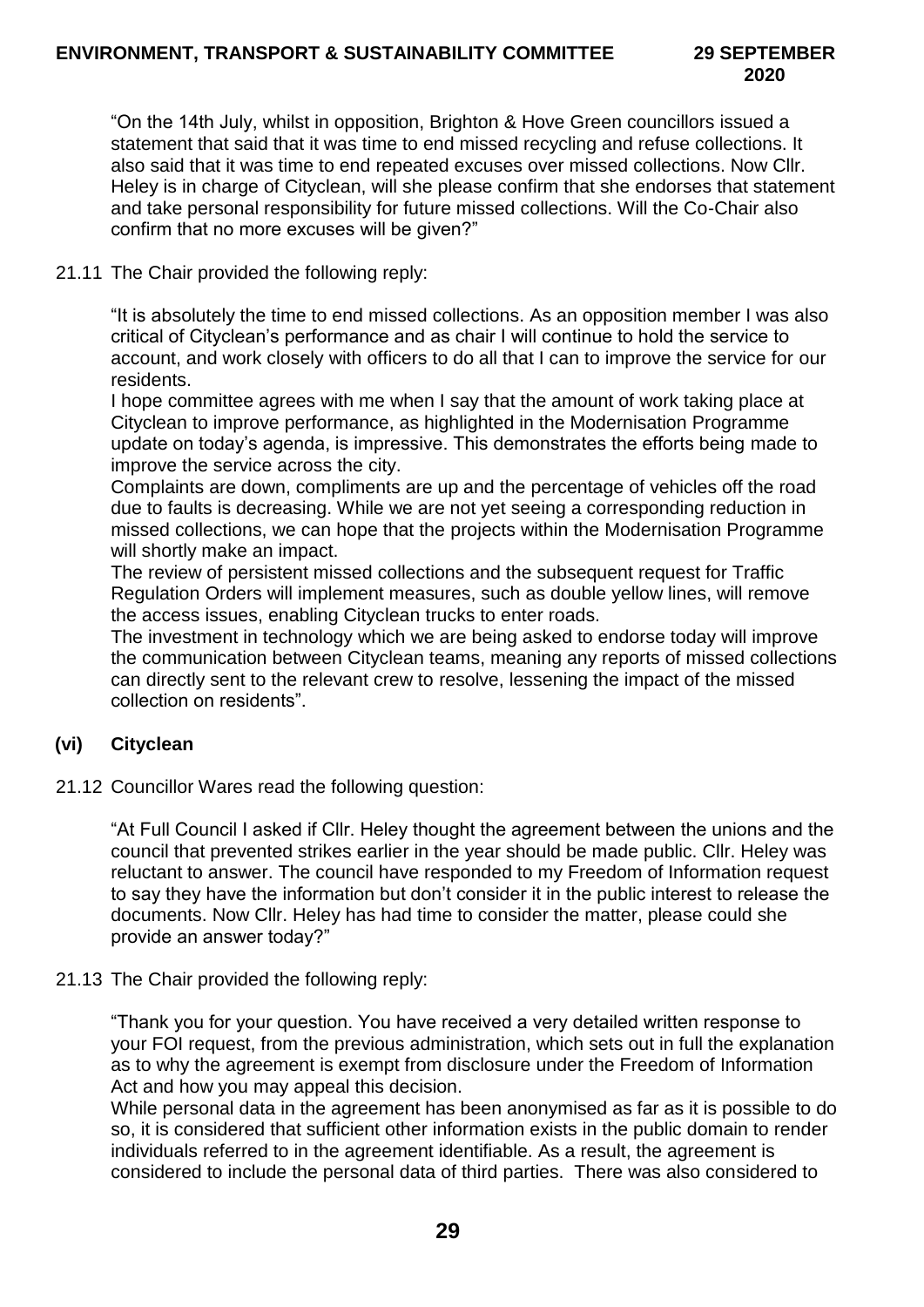**2020**

be a strong likelihood that releasing the agreement would significantly impact the effective conduct of the council's affairs".

21.14 Councillor Wares asked the following supplementary question:

"Do you agree that the information should not be made public?"

21.15 The Chair provided the following reply:

"Yes, at the moment I do agree"

#### **(vii) Madeira Drive**

21.16 Councillor Wares read the following question:

"With the Tranche 1 and 2 bids for Covid-19 transport measures there is little or no mention of Madeira Drive. Please could Cllr. West confirm how all the physical measures, the cost of traffic orders and the employment of marshals are being paid for, what is the cost to date and what is the daily cost to employ marshals?"

21.17 The Chair provided the following reply:

"The costs associated with Madeira Drive have been paid for within existing budgets for both the physical changes and the ongoing costs for the closure. The stewarding for the closure is £382.20 a day"

21.18 Councillor Wares asked the following supplementary question:

"Just to confirm, that is not coming out of the council's Tranche 1 funding, it's coming from existing budgets?"

21.19 The following reply was provided on behalf of the Chair:

"Yes, that's correct"

#### **(viii) Parking revenue**

21.20 Councillor Wares read the following question:

"The loss of parking revenue due to the Covid-19 measures implemented by the council by suspending parking is likely to run into millions. As this revenue props up a number of provisions and services such as senior citizen, disabled and school bus passes and subsidised bus routes, please can Cllr. West confirm what the council's plan is to make up for the lost revenue, for example are you bringing in a congestion charge?"

21.21 The Chair provided the following reply:

"For the financial year 2020/21, the Council can and will make a claim to central government for eligible income lost from sales, fees and charges as a result of the pandemic. The total claim can be for 75% of the eligible income lost (less a 5%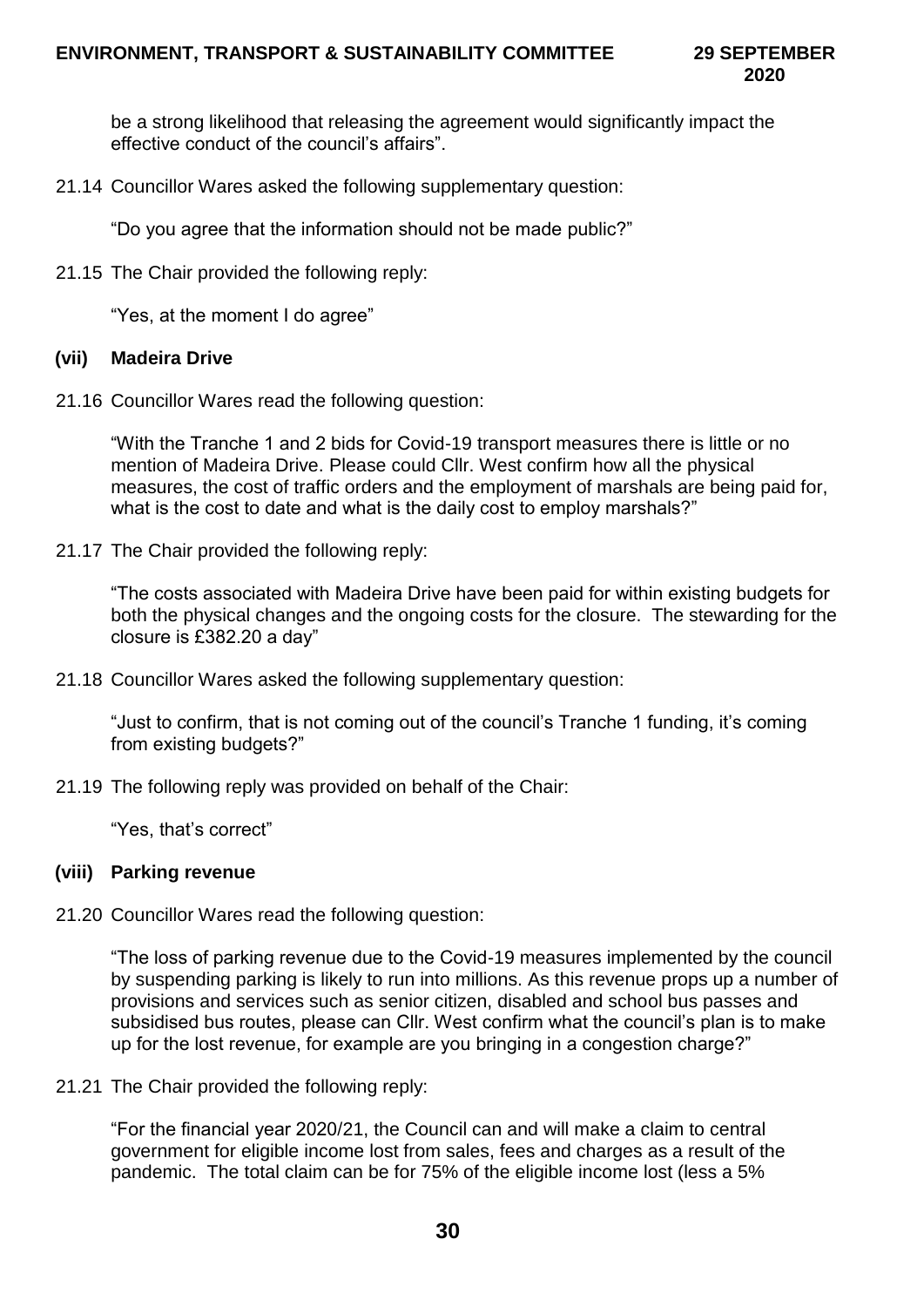deduction from the original budget for administrative costs and any other relevant mitigating savings). The grant claim will include parking income lost as a result of Covid-19 related measures for suspending parking temporarily (including the closure of Madeira Drive).

The latest details of the forecast parking income losses and the estimated value of the grant to cover these losses will be reported to the October 2020 Policy & Resources Committee as part of the 2020/21 TBM 5 Budget Monitoring report. In opposition, I put forward a few policy ideas that would raise money for the council such as an ULEZ and congestion charge and I believe that we need certain powers from central government to do some of those things but in theory, yes, we'd like to do that".

## **(ix) North Street**

21.22 Councillor Wares read the following question:

"In a recent press release Cllr. West referred to North Street being the 3rd most polluted street in England. North Street remains 2-3 times above the legal limit. As confirmed in council reports, North Street is primarily used by buses, taxis and delivery vehicles. Please would Cllr. West advise by what year does he intend to ensure North Street pollution levels are below the legal limit and in giving that date, will he take personal responsibility if the target is missed".

21.23 The Chair provided the following reply:

"We have a report later on the agenda about air quality, and it refers to the council's annual report which includes the most up to date data for 2019 and was published earlier this year. Monitoring takes place at three points along North Street, so we have very clear information about what is happening from year to year. The highest levels of nitrogen dioxide are recorded at the busy Clock Tower junction, where there are tall buildings and traffic lights to enable everybody to move safely. Although they exceed standards, the results show that there has been continuous improvement over a number of years in this part of the Ultra-Low Emission Zone, as there been elsewhere in the city, but there is still a lot of work to do.

The development of a new Air Quality Action Plan, which will come to this committee next year, will provide the recommended actions that we can all sign up to and ensure that we identify and assign responsibilities for making the city a cleaner and healthier place for people to live, work, shop and visit. Continuing to work with our local bus and taxi companies to reduce emissions will undoubtedly play a key part in addressing the problems in North Street. I do hope that they can continue with their investment plans for cleaner, low emission vehicles in these difficult times, and that the welcome decision to un-pause our SCRIF money for retrofitting exhausts on older buses will help too. Add in the feasibility work for delivering a Car Free City Centre by 2023 and an expanded Ultra Low Emission Zone, and I am confident that we can significantly influence the pace of the continued air quality improvement that we have already seen in North Street, and hope we can count on your support for these important measures".

21.24 Councillor Wares asked the following supplementary question:

"You didn't give me a date by which North Street would be resolved, do we have a date when that will become a priority?"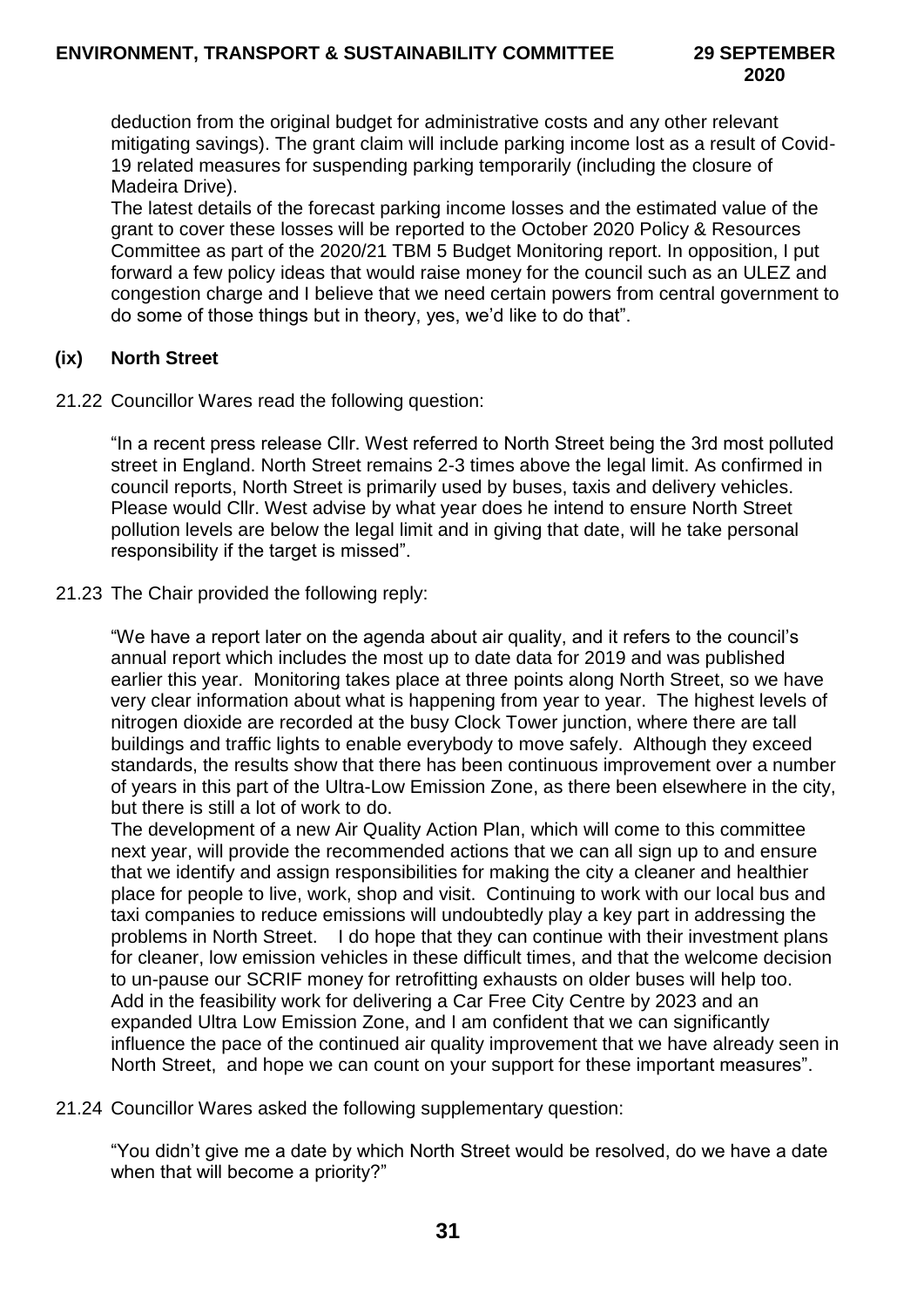21.25 The Chair provided the following reply:

"As soon as possible".

# **(x) Temporary transport measures**

21.26 Councillor West read the following question:

"For months now I have been trying to obtain an unequivocal answer to the simple question "once a Covid-19 response to transport measures is no longer needed, will all the Experimental traffic regulation orders remain, as it appears the Experimental status doesn't need Covid-19 as a requirement for them to remain legal". Please could Cllr. West provide that answer as it will confirm whether or not the council intends to make the measures permanent and that the claims of "temporary" are misleading and the term "trojan horse" is more accurate as transport changes installed under the guise of Covid-19 will occur?"

21.27 The Chair provided the following reply:

"When the Conservative Government issued its emergency powers in April, revised in May, this year and specific Statutory Guidance under The Traffic Management Act it also set out a range of provisions for Local Authorities to follow including local choice of which Traffic Regulation Order (TRO) type to use. The Government allowed the choice to be determined by Local Authorities to suit its local circumstances and conditions. The various Covid-19 Urgent Response Transport Action Plan measures have been advertised through the Experimental Traffic Regulation Order process which after the initial consultation allows 6 months for comments and then the order needs to come back to this Committee anytime within 18 months to determine the way forward. Committee members can then determine whether to revoke or make permanent the Order (including any amendments required).

Any amendments in the meantime can also come back to this Committee for members to agree the way forward such as the proposal to be discussed today to revoke the experimental Traffic Regulation Order for Madeira Drive with a new proposal through a Permanent Traffic Regulation order".

21.28 Councillor Wares asked the following supplementary question:

"If there is no longer a Covid response required, will the Experimental Traffic Orders be rescinded there and then, or will you keep them in place to run their course?"

21.29 The Chair provided the following reply:

"It is quite clear now that Covid 19 is not just going to have an end date, it will be an ongoing thing and I think I have answered that we have that 18 month window to make changes and everything does have to come back to committee. So, I don't really think the argument of a trojan horse is that valid as it needs committee approval".

## **(xi) Madeira Drive**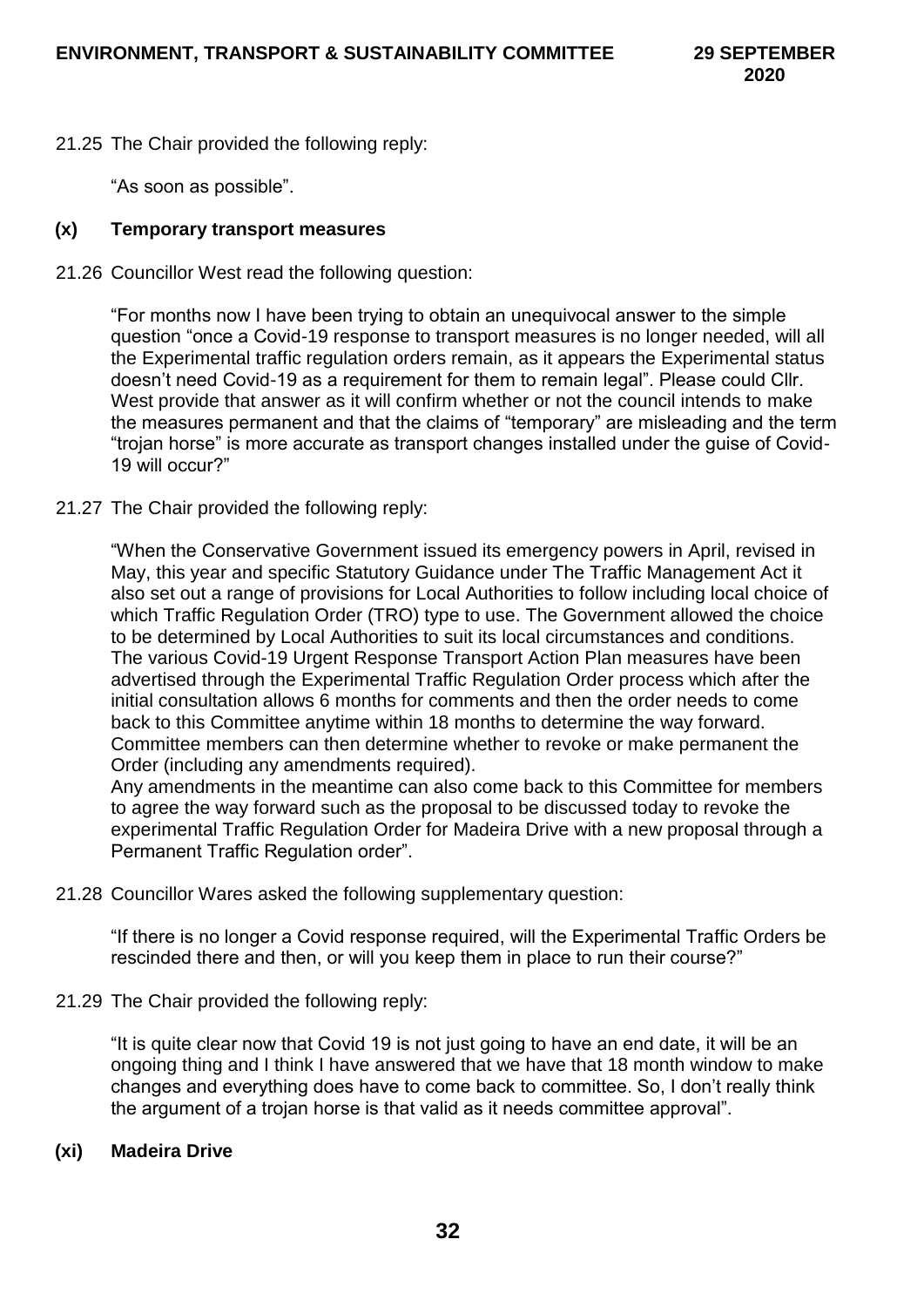21.30 Councillor Wares read the following question:

"There have been several announcements by the Administration that Madeira Drive will be reviewed to repurpose its use and potentially not be open to traffic in any form save for events that might be permitted. As the Administration's Valley Gardens phase 3's design and the assumptions they make, albeit to many still viewed as flawed, specifically requires Madeira Drive to be a one-way road, please could Cllr. West either confirm that regardless of future plans, Madeira Drive will always at least be open to one-way traffic or that he agrees to suspend work on Valley Gardens phase 3 until the future of Madeira Drive has been designed, consulted upon and any subsequent proposal agreed by the appropriate committees?"

21.31 The Chair provided the following reply:

"Officers have reviewed the Madeira Drive road closure and considered comments made from businesses and stakeholders. A recommendation has been made to this Committee to re-open the road for one-way eastbound traffic movements from the Place Pier eastbound. This will allow access to parking facilities including double the number of Blue Badge Bays, loading bays and coach drop off points. All vehicles will be authorised to freely use the re-opened section of road and to have access to Black Rock Car Park.

These recommendations have been considered in-line with future proposals such as Valley Gardens, Phase 3 and Black Rock development".

## **(xii) Pavement Weeds**

21.32 Councillor Wares read the following question:

"Across many parts of the city, pavements are becoming dangerous due to the amount and size of weeds and other vegetation growing in and besides them. It was proposed that weeds would be manually cleared but there appears to have been very little activity. Accepting the pandemic will have influenced progress, the activity of clearing weeds could have been done is a safe manner. The concern is that pavements now have significant trip hazards and impede those using wheelchairs, mobility scooters, walking aids or prams and buggies. Also, because "pavement weeds" have been allowed to grow they will be more difficult to remove, it will take longer and thus be more costly and are quite likely causing structural damage to the pavements themselves. Please could Cllr. Heley advise what is being done to clear the weeds and will sufficient resource and funding be made available to repair and replace damaged pavements?"

#### 21.33 The Chair provided the following reply:

"Our City Environmental Managemental services has committed to become pesticide free by 2022. A plan was developed to end the use of pesticide in the city's parks, open spaces, pavements and highways in November 2019. The service will not engage contractors to use pesticide on any land managed by these departments. This means that, since the decision was taken, the removal of weeds in parks and on hard surfaces has been undertaken in-house and using manual techniques.

When adopting this approach, Cityclean were open that they would not be able to remove the weeds to the same extent and therefore, there would be more weeds.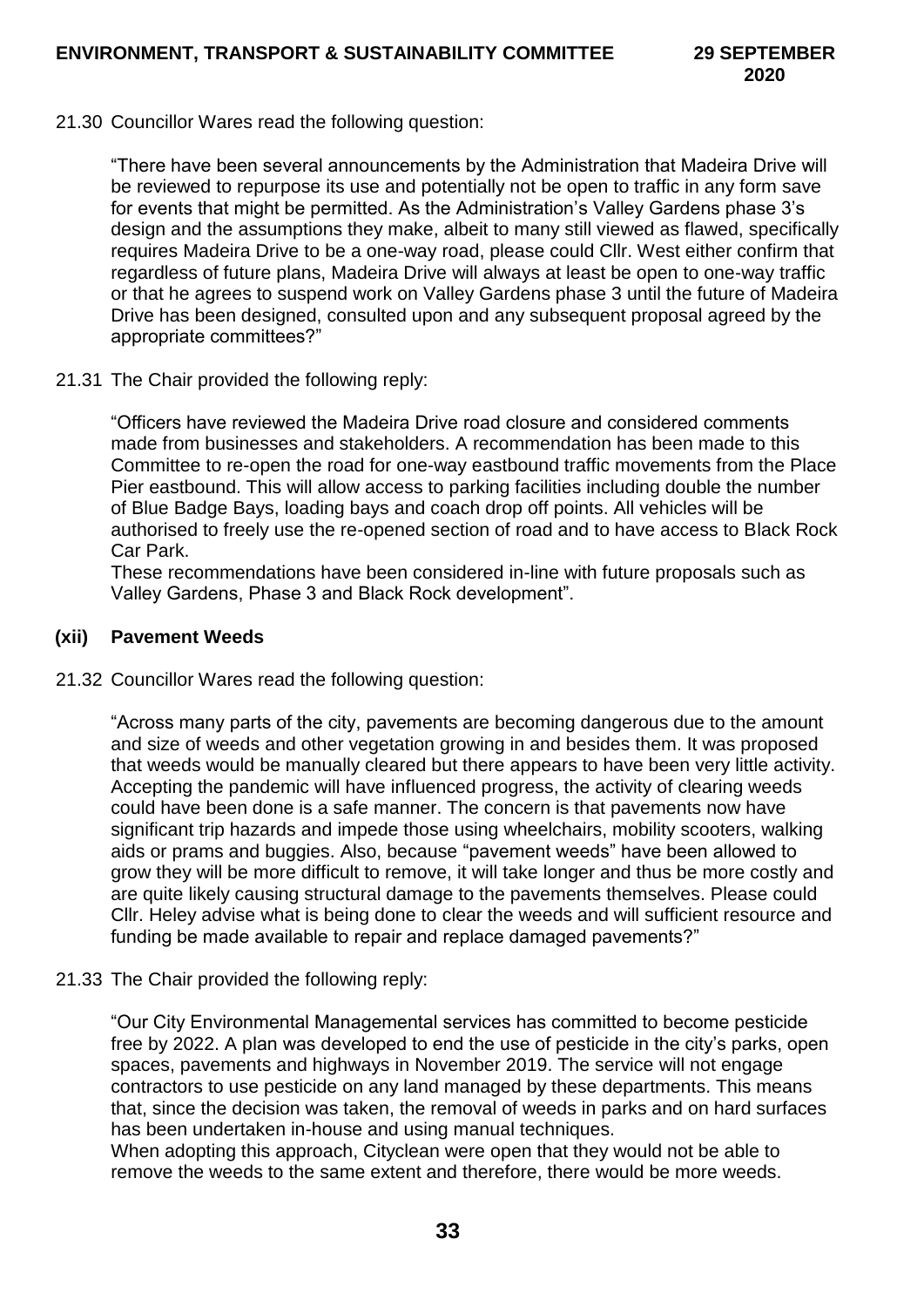However, this also brings some benefits of encouraging insects and increased biodiversity. Indeed, many residents have asked us not to remove weeds when they have seen the insects flourish.

Cityclean has cleared most of the worst affected areas in the city. However, the weeding and deep cleaning schedule was quite badly impacted by the covid-19 pandemic and lockdown. Street Cleansing operatives were diverted to other more urgent front line Cityclean and beach front services to cover staff who had to self-isolate.

The weeding season ends in October when the focus will change to leaves. We will then look at what has gone well, the positive and negative impact on the environment including pavements and where we can make improvements. We will take this time to trial new brushes for the mechanical sweepers and review funding, equipment and resources for the following year. A report will be brought to committee in the New Year. Our Streets Cleansing operatives continue to work hard to remove weeds and leaves from the most affected areas of the city.

Residents who would like excessive weeds removed from public land can contact report this online and street cleaners will attend the area".

21.34 Councillor Wares asked the following supplementary question:

"Can I invite you to have a walk around Patcham and Hollingbury with me and perhaps part of Withdean as well and you will see for yourself that the claim that the worst affected areas have been dealt with have not been done".

21.35 The Chair provided the following reply:

"Yes, I will come to Patcham and Withdean to have a look at weeds".

# **(C) LETTERS**

## **(i) Council ponds**

- 21.36 The Committee considered a Letter from Councillor Osborne that requested better management of council ponds.
- 21.37 The Chair provided the following response:

"As a result of the climate crisis, we are seeing an increase in hot and dry summers. This is noticeable in our ponds which are not stream fed but either rely entirely on rainfall or collect runoff from surrounding roads. During times of drought these ponds receive no additional water. With hotter drier summers this is likely to be a regular problem so much so that we don't believe that the majority of our ponds are suitable for fish and are working to a long-term solution to remove the fish. Preston Park Rock Garden and St Ann's Well Garden ponds are an exception; they are not filled by rain but from bore hole and mains water and are still suitable for fish.

With regard to Falmer Pond, no fish were moved by the Environment Agency. Indeed, they told us that we could not move them without a license from them for which we would have to get the fish tested for disease (30 fish which would be euthanized). We didn't proceed with this as we didn't think there were enough fish left in the pond to test and we could not find anyone willing to take them.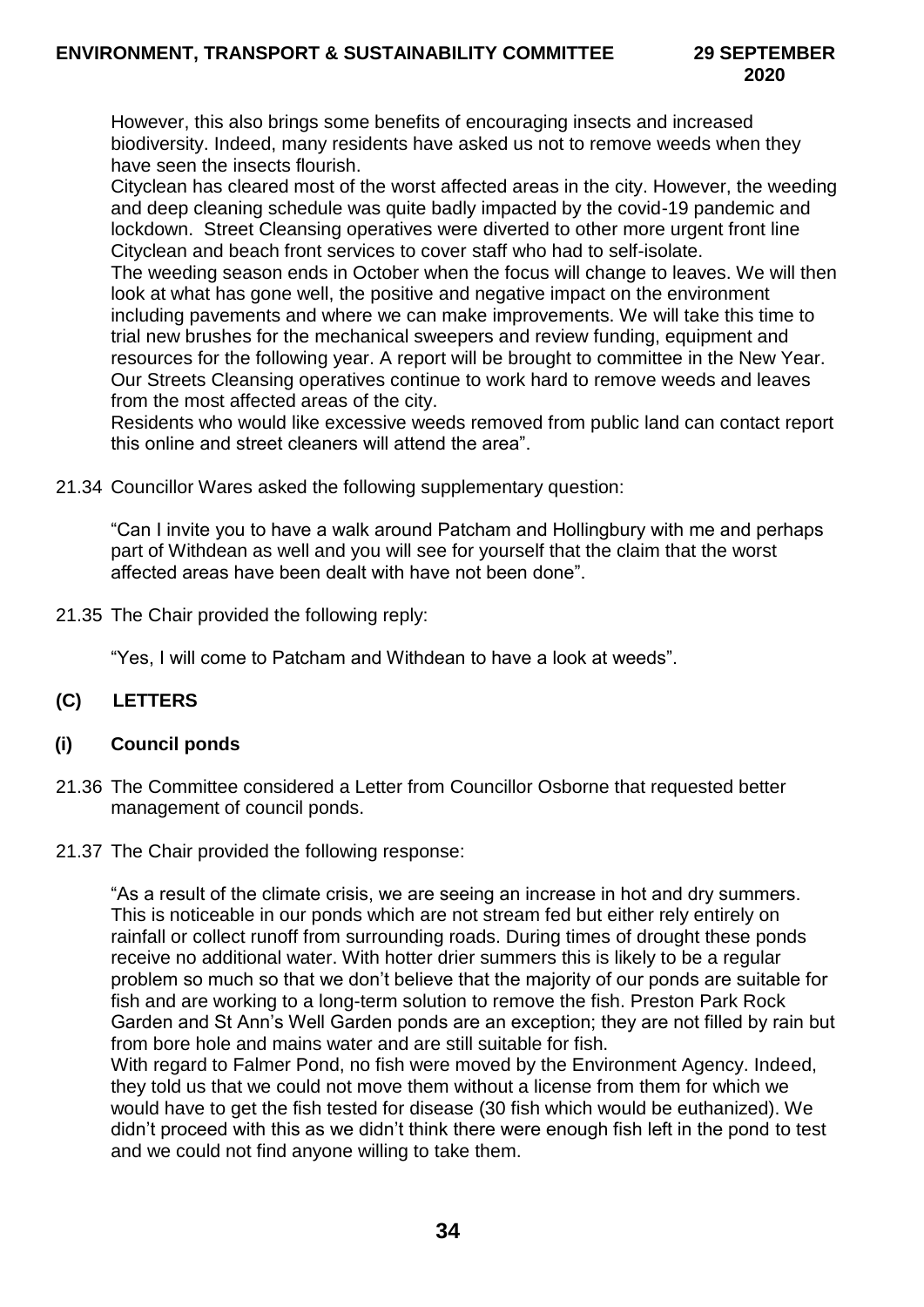A pump was installed to aerate it while there was enough water to pump around and investigated filling the pond from the water main, but this requires permission from Southern Water. Southern Water are not willing to give permission in times of drought when their priority is to maintain drinking water supplies. They did offer to provide treated effluent suitable for discharge into a stream, but this requires a permit from the Environment Agency who refused to grant it as they were concerned about a build-up of pollutants should the water further evaporate. This left us in the unfortunate position of having a pond with distressed fish with no way of removing the fish, increasing the water level, or aerating the water once the level had dropped to a level where the silt would foul the pump which was distressing for staff as well as the public.

We completed a survey last year which identified several issues with the pond including the amount of silt and deterioration to the inlet and outlet which now leak. This means that while the pond may fill quickly after rain, the level quickly drops to the level of the leak. This is not far above the level of the silt, so it does not take long for evaporation to reduce the amount of water such that the fish begin to struggle. The cost of carrying out the suggested repairs is not something that can be met from existing budgets, but officers have bid into the governments recently announced Green Recovery Fund for money to carry out these works

Signage is put up but unfortunately doesn't tend to last very long. The rangers used to do more outreach, e.g. run guided walks, etc., but this was one of the things that was cut to meet budget savings with the rangers being asked to concentrate more on facilitating volunteers helping to maintain our parks and open spaces.

I have asked officers to explore the with council's communication team how we can provide more information to the public on issues relating to ponds across the city. I hope the problems we've experienced with our ponds recently will serve as a stark reminder for members about how the global climate crisis is having and will continue to have such a devastating impact on our wildlife".

21.38 **RESOLVED-**That the Committee note the Letter.

## **(ii) Wildflowers**

- 21.39 The Committee considered a Letter from Councillor Osborne that requested support for Hollingdean and Stanmer to become a trial 'Wildflower Ward' starting with the grass verges along the bus route up Davey Drive and The Crestway.
- 21.40 The Chair provided the following response:

"This sounds like a lovely idea that would help increase the biodiversity in the city. The contents of Councillor Osbourne's letter align closely with the objectives of the Open Spaces Strategy. Therefore, if the committee agrees, I will instruct officers to bring a report to the November meeting of this Committee to cover all areas of the strategy, including grass verges".

21.41 **RESOLVED-** That the Committee receive a report on the matter.

## **(iii) LCWIP**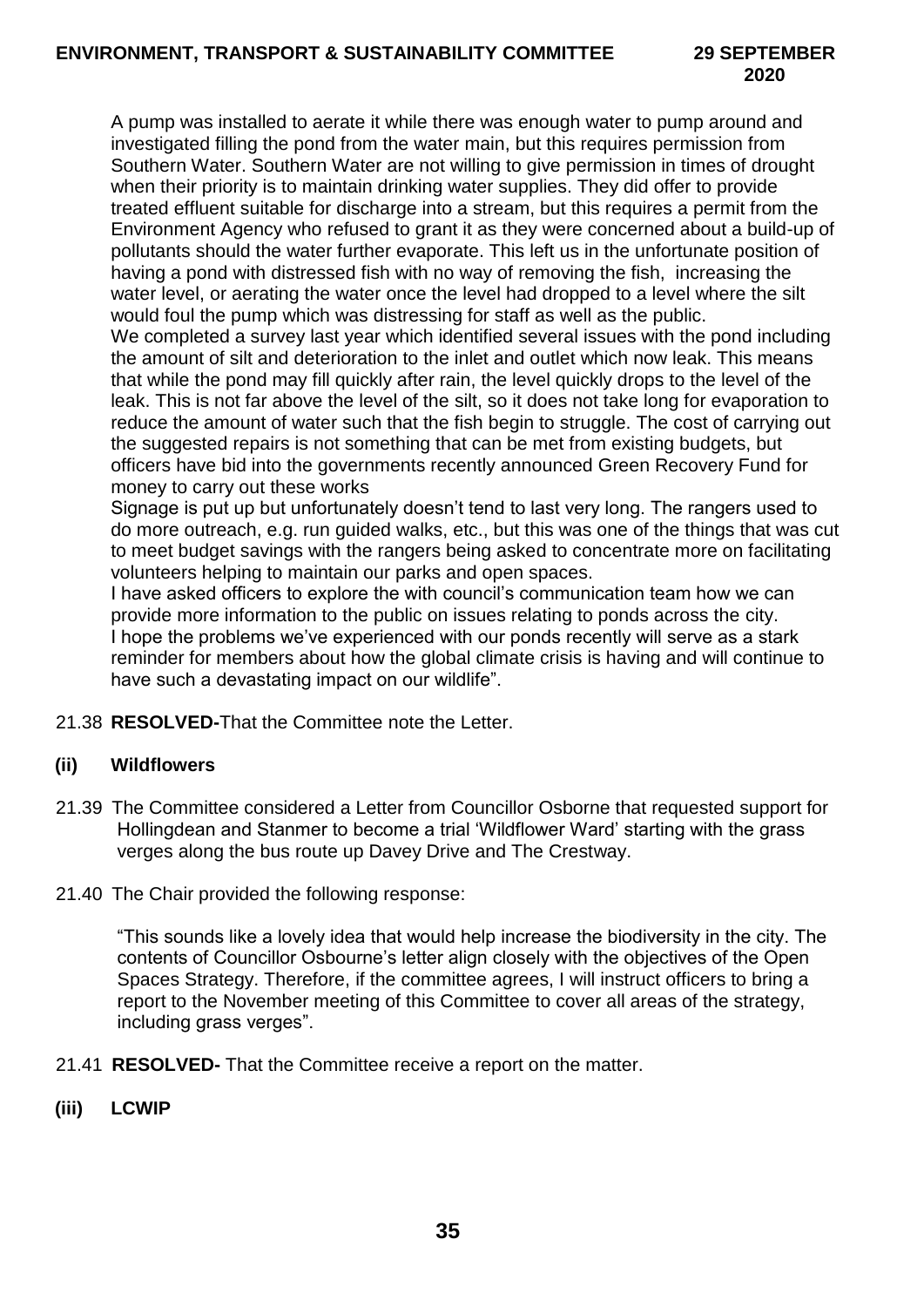- 21.42 The Committee considered a Letter from Councillor Wares that expressed concern regarding his concerns relating the progress and focus of the Local Cycling & Walking Infrastructure Plan (LCWIP).
- 21.43 The Chair provided the following response:

"The LCWIP is still in development and is an ongoing process which welcomes input and involvement from stakeholders and members (and the wider public when the draft document is produced). The needs and views of all stakeholders need to be taken into account and balanced when developing this document. What has been presented to stakeholders / members at this current stage is the draft walking / cycling network proposals, these are very much a work in progress for discussion with stakeholders and the approach which we have largely followed to this point is the suggested approach in the national guidance.

The LCWIP Technical Guidance from Department for Transport suggests for the walking network to focus on identifying Core Walking Zones and Key Walking Routes to and from these. This is in order to focus on the areas with most demand in terms of trip attractors (e.g. schools, shopping areas, workplaces) and therefore the most potential for improvement to journeys / attracting new pedestrian journeys or longer walking trips. Focusing away from these areas is unlikely to have the same effect in terms of the potential for modal shift. That said, we understand the point being raised with regards to the suburban journeys in the city and the potential for influencing these journeys and potential for modal shift to sustainable modes. The LCWIP has identified 20 Core Walking Zones and associated Key Walking Routes, while many of these zones are near the city centre area (e.g. central Brighton, Seven Dials, London Road), many are also focused on outlying areas (e.g. Patcham, Hangleton and Woodingdean). For the cycling routes, these are focused predominantly on strategic where there is highest propensity to cycle, in line with the national Propensity to Cycle Tool (PCT). For the LCWIP to have a key focus on the suburban areas instead of the high footfall areas / high propensity strategic cycle routes, this would require a significant change of focus which would need to be considered and agreed through the project governance mechanisms. Focusing away from the Core Walking Zone approach of considering areas with higher footfall / strategic routes for cycling, and switching to areas with larger geographical spread of facilities / residential properties would require more of an areabased approach to the process in order to gain the most benefit from provision of walking and cycling interventions in less built-up areas.

We are considering Councillor Wares' comments on this subject alongside other comments gathered as part of this stakeholder engagement phase.

Following this stage of stakeholder engagement, we will be revising the draft network based on the feedback and engaging further with stakeholders on the changes as a result of their feedback".

21.44 **RESOLVED-** That the Committee note the Letter.

# **(iv) SCAPE Project Carden Avenue**

21.45 The Committee considered a Letter from Councillor Wares that requested urgent works to address potential gaps in the SCAPE Project in Carden Avenue that if not addressed, would continue to cause flooding in the area despite the project.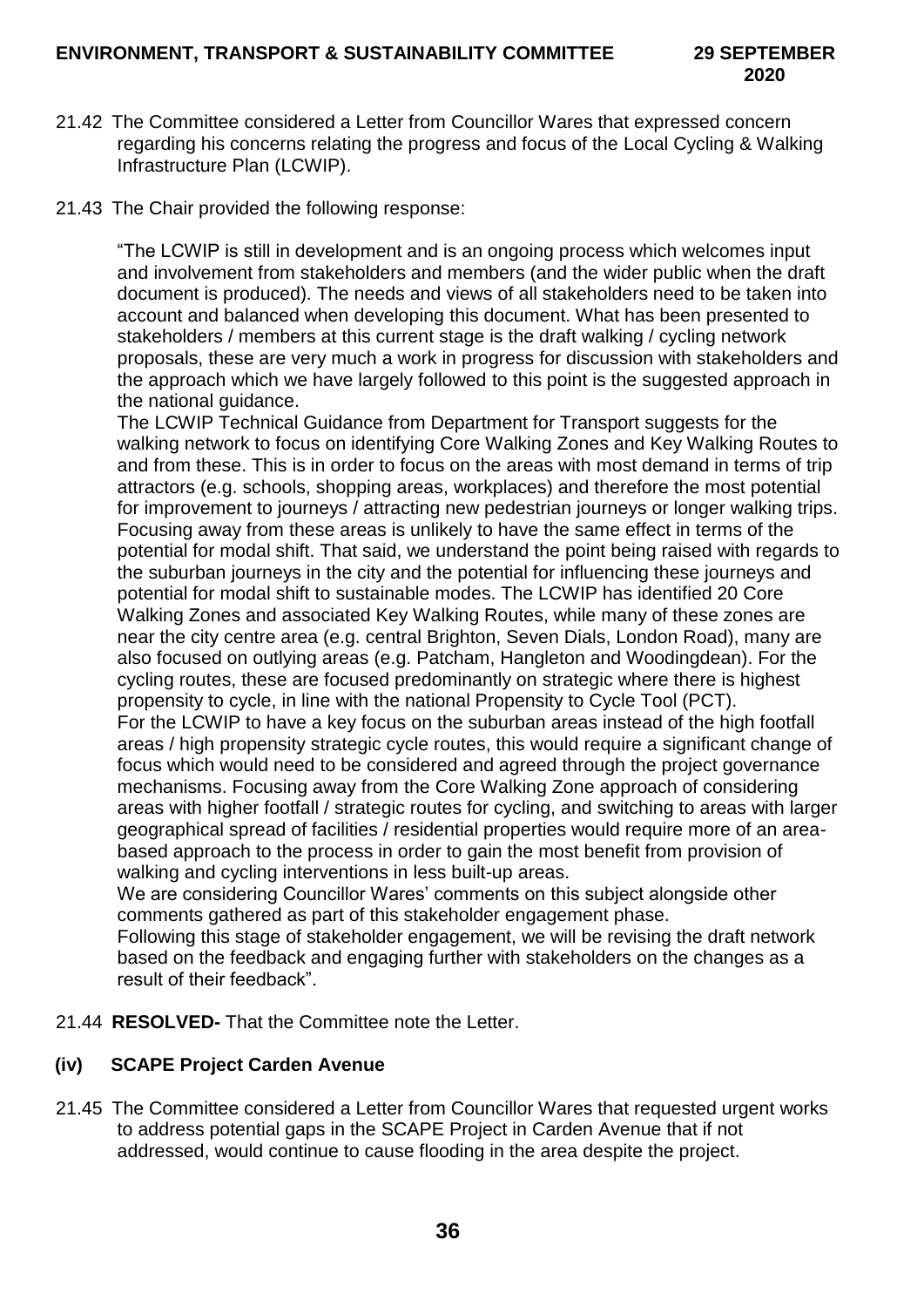21.46 The Chair provided the following response:

"Scape is a project which is being partially funded by the Interreg 2seas programme. A programme which is funded by the EU. This is a pilot scheme which is looking at adapting to the climate change through water management. The Carden Avenue scheme is our (BHCC's) offering to this research project. It is not intended to provide a solution to the flooding, but to show in principle that this sort of intervention could work in an urban environment. This is why the Carden Avenue scheme scope has changed over time. The scope has been reduced, to meet the timeframe of the programme, and also meet the funding. In this area, any intervention will improve the current situation. Following completion, it is expected that the scheme should provide an improvement to flood risk to the residents in the immediate and down-stream areas.

BHCC acknowledge the issue raised about the large amount of water coming downstream and have engaged with Southern Water to undertake further investigations. BHCC thinks that there might be a missed connection. An initial inspection at the Hollingbury retail park has taken place, but no missed connections were identified. However not all connections were investigated at the time. To date Southern Water have been reluctant to invest in monitoring in the system, as the system is large, and there are a number of branches which feed into the main sewer along Carden avenue, even though we, the council, have offered to pay for the work. As the Lead Local Flood Authority, we believe that with specific targeted monitoring points, an assessment of the inflow of water into the system can be made and provide findings. I will also ask officers to pick up this issue with you after the meeting to make sure everything has been covered".

21.47 **RESOLVED-** That the Committee note the Letter.

## **(v) The Deneway Patcham**

- 21.48 The Committee considered a Letter from Councillor Wares that requested extension of the double yellow lines on the north side of The Deneway to prevent pavement parking.
- 21.49 The Chair provided the following response:

"Thank you for your letter Councillor Wares, The Parking Infrastructure Team would be happy to consider extending the double yellow lines in The Deneway and will add this to the next Citywide Traffic Regulation Order which we hope to advertise in November/December this year.

Officers would be happy to meet ward councillors to discuss this".

21.50 **RESOLVED-** That the Committee note the Letter.

## **(vi) Parklets**

21.51 The Committee considered a Letter from Councillor Hills that request the Committee calls for a report to consider how a parklet scheme might be put together and piloted in the city and for agreement that parklets could be considered as part of the pilot Low Traffic Neighbourhood scheme in Hanover and Elm Grove, subject to approval by residents.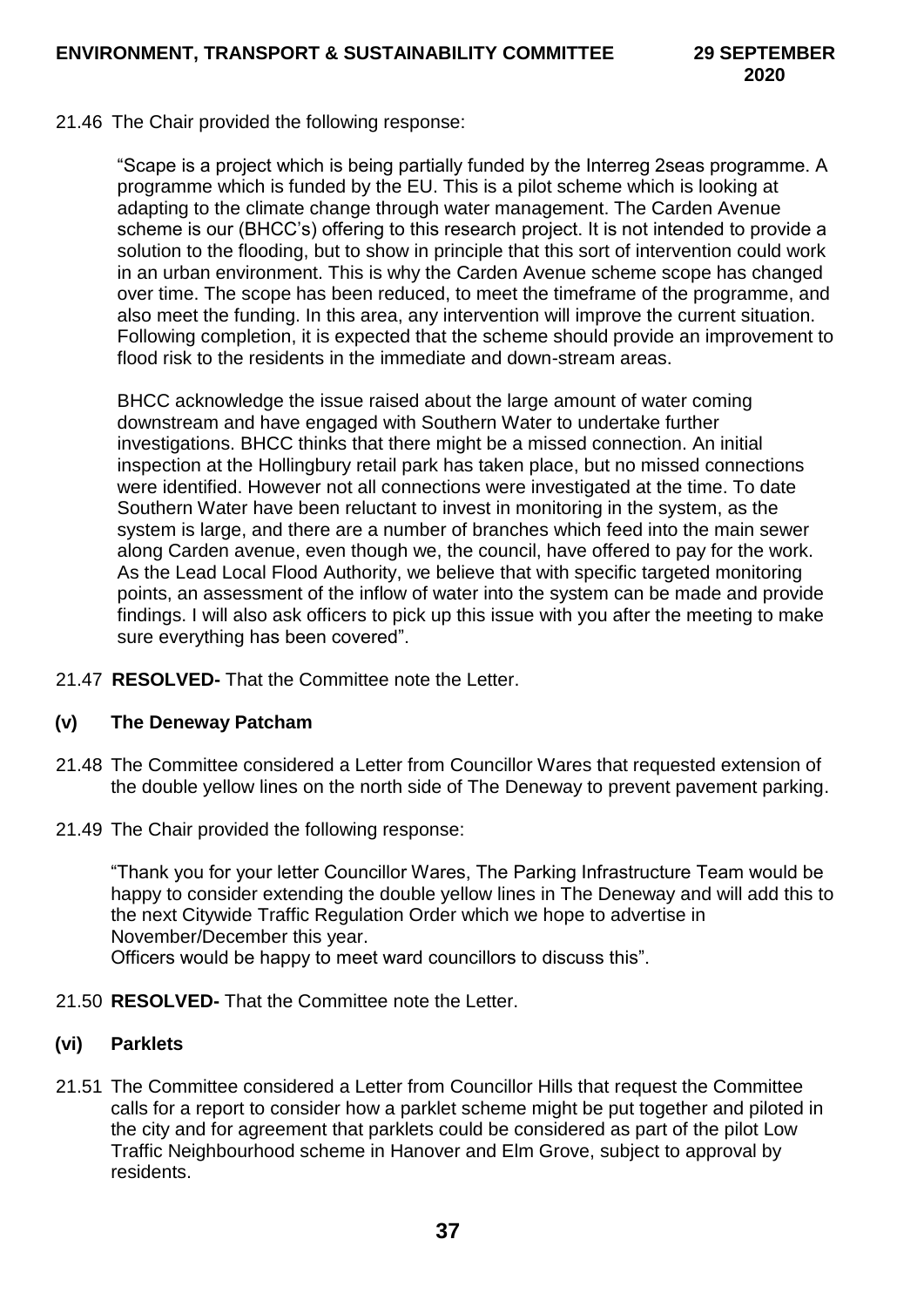21.52 The Chair provided the following reply:

"Thank you for your letter. I love the idea of Parklets and can see the benefits they would bring to residents and to the environment.

This will need careful consideration because of the costs of installation and also the ongoing maintenance costs. Therefore, before making a decision I think it is important to ask officers to cost this so that we can consider how parklets could be funded. As you have said the committee has already agreed to proceed with the development of a Low Traffic Neighbourhood (LTN) in the Hanover area. We are in the process of identifying a suitable budget and resource to take this scheme forward. Once this is in place then then we would be happy to explore the options for trailing a parklet as part of the Hanover LTN so long as this can be funded and there is community commitment to the ongoing care of the planting.

Officers will be in touch with ward councillors to discuss this further once we are in a position to take this forward. I therefore propose that we request officers to provide a report to a future committee".

21.53 **RESOLVED-** That the Committee receive a report on the matter.

# **(D) NOTICES OF MOTION**

#### **(i) Equalities and Emergency Active Travel Fund**

21.54 Councillor Wares moved the following Notice of Motion on behalf of the Conservative Group:

In light of recent allegations in various media and press releases by the campaign group BADGE and Possibility People, and to ensure that the council has not fallen into disrepute, this Committee requests that the Chief Executive: -

- 1. Asks the Equality and Human Rights Commission to instigate an investigation into the council such that the allegations can be fully assessed and independently reported on; and
- 2. Asks the Local Government Association to review and report on the allegations regarding claims made in bids to Central Government for monies from the Emergency Active Travel Fund.
- 21.55 Introducing the motion, Councillor Wares detailed several matters of deep concern relating to the introduction of the Emergency Active Travel Fund measures and disability groups. Councillor Wares stated that the seriousness of the allegations made required an urgent, independent investigation.
- 21.56 Brown formally seconded the motion and stated that the allegation that the council failed to consult in accordance with the Equalities Act was very serious and must be investigated.
- 21.57 The Chair provided the following response to the motion: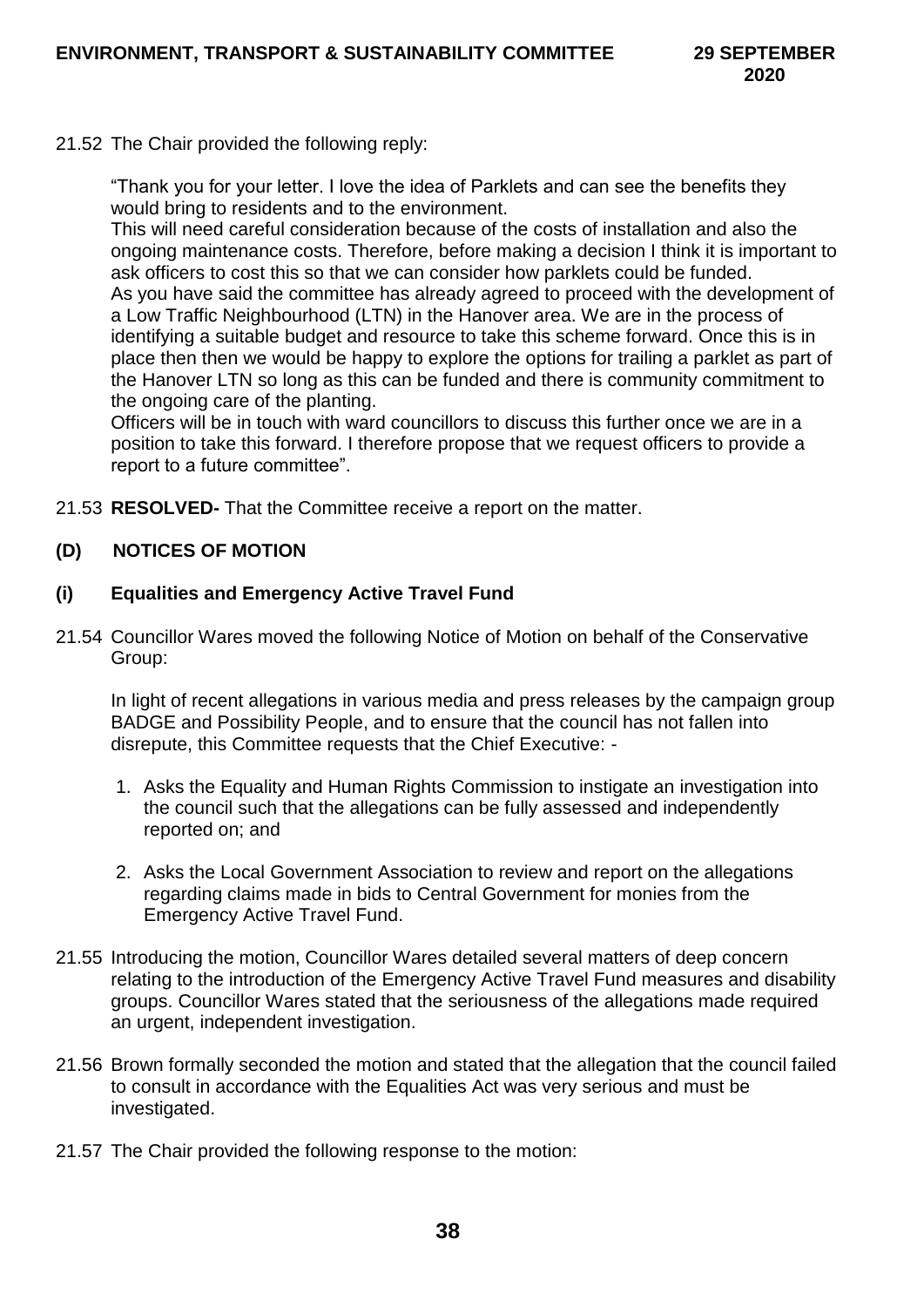"The allegations you refer to relate to the level of consultation carried out before temporary transport measures were implemented in response to the Covid-19 crisis and the information included in our bid to government for funding from the Emergency Active Travel Fund.

I want to assure you that although these measures have been introduced quickly, to help minimise the effects of the public health emergency, we remain committed to delivering inclusive and accessible transport for all.

Conservative MP and secretary of state for transport Grant Shapps himself said the following: " If work has not started within four weeks of receiving your allocation under this tranche of funding, or has not been completed within eight weeks of starting, the Department will reserve the right to claw the funding back by adjusting downwards a future grant payment to your authority. This will have a material impact on your ability to secure any funding in tranche 2."

Bids for the government funding had to be submitted at extremely short notice – within eight working days. This meant that formal consultation on proposals, of the sort you might expect in non-emergency situations, was not practicable. But we recognise going forward, that we need to go above and beyond what is required of us when it comes to consultation.

Importantly, the Experimental Traffic Regulation Order process being used to implement many of the changes, is facilitating ongoing consultation whilst the measures are in place. The process empowers us to be truly responsive and allows for the changes to be quickly adapted based on direct feedback from the public. It is a different approach to consultation and directly linked to the challenging timescales set by the Department for Transport and conservative government.

Having become the administration just weeks ago, and with myself becoming Chair only last week, I want to stress that this situation does need to be resolved and its vital disability groups feel part of the response to the changes and measures to combat Covid-19.

I have met with BADGE and Possibility People and am instructing officers to work collaboratively with them going forward. I am also asking officers to establish a formal Active Travel forum, so stakeholders can have a say in council schemes.

I set out in my chair's communications at the beginning of this meeting some of the things we are exploring. I will make sure that going forward, officers will work more closely and collaboratively with disability representatives, including BADGE and PossAbility People, and talking with other community groups to help identify where the temporary changes may be having disproportionately negative effects, to take action where necessary

We must make sure the principles of fairness, dignity and equality underpin our ongoing response.

I am pleased therefore, that we have an Equalities Impact Assessment to consider alongside recommendations on the Urgent Response Transport Action Plan at this meeting. This assessment is crucial to us meeting our Equality Duty and we must take note of the impacts highlighted for all groups with protected characteristics in making decisions today.

To ensure our decisions are informed by as many voices as possible, I am also pleased to see that officers are proposing public consultation takes place on further schemes, and that we will have the opportunity to agree those measures as well as the consultation plan before work continues.

With a positive, collaborative and responsive approach in place I do not feel it is necessary to invite the Equality and Human Rights Commission or the Local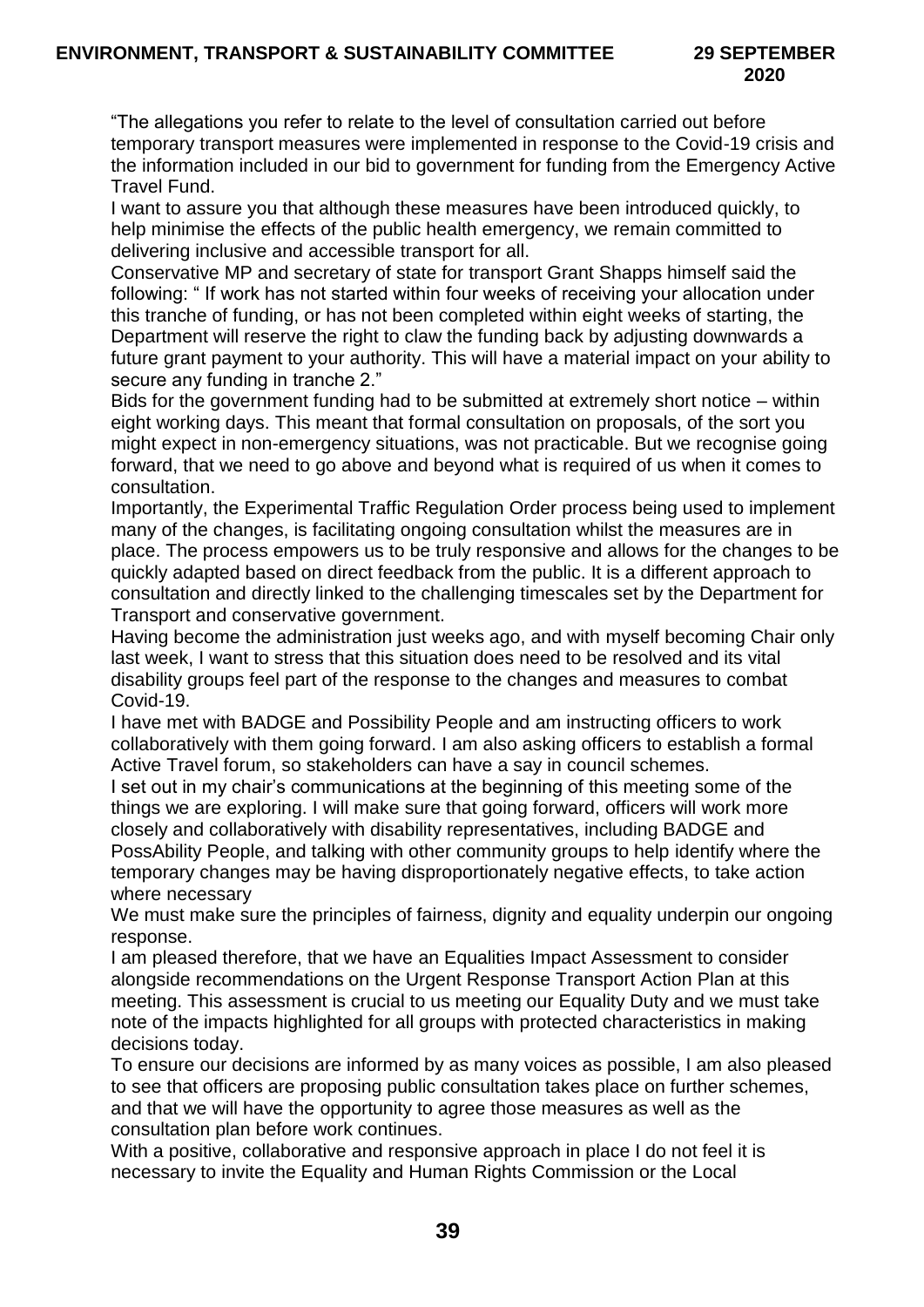Government Association to investigate the Council's handling of the process for implementing these emergency measures. The focus now must be on the way forward and positive engagement, and this is the priority for myself and my colleagues. I also note that the conservative government has been trying to scrap the EHRC for years, a body that has often exposed the discrimination against disabled people as a result of conservative government policy. Poverty Britain points to Equality and Human Rights Commission (EHRC) research that found disabled people had been disproportionately affected by austerity measures introduced by successive Tory-led governments between 2010 and 2017.The research (PDF), published in November 2017, found that, on average, the impact of tax and benefit changes on families that included a disabled adult would reduce their income by about £2,500 per year; if the family also included a disabled child, the impact would be more than £5,500 per year. It also highlights a report by the UN committee on the rights of persons with disabilities, which found in November 2016 that the UK government was guilty of "grave" and "systematic" violations of disabled people's rights.

In conclusion, if the Conservative members on this committee could contact their colleagues in government to lobby for an increase in support for disabled people, I would be grateful".

- 21.58 Councillor Williams stated that the decisions made in response to the Covid pandemic were made quickly and for good reason. Councillor Williams that the committee now needed to look forward and address the matter by conducting meaningful and widespread consultation on permanent changes, not temporary ones.
- 21.59 Councillor Appich noted that the Conservative Group had supported the changes when they were made and that was a matter of public record. Councillor Appich stated that decision were requested to be made by central government in haste and whilst mistakes had been made, it was important to move forward and undertake meaningful consultation. Councillor Appich stated that she found the motion to be one of political posturing and would not be supporting it.
- 21.60 Councillor Hills stated that central government had given clear instructions to local authorities that to receive funding, an application would need to be made within eight days that was a very tight deadline. Councillor Hills stated that rather than make judgements in hindsight, the council needed to learn lessons and ensure that permanent changes were widely consulted upon.
- 21.61 Responding to the debate, Councillor Wares stated that he was deeply concerned that his committee colleagues were unwilling to investigate the serious allegations.
- 21.62 Councillor Wares requested a recorded vote on the motion.
- 21.63 Councillor Brown seconded the request.
- 21.64 A recorded vote on the Notice of Motion was undertaken with the following outcome:

Councillor Appich: Against Councillor Brown: For Councillor Davis: Against Councillor Fowler: Against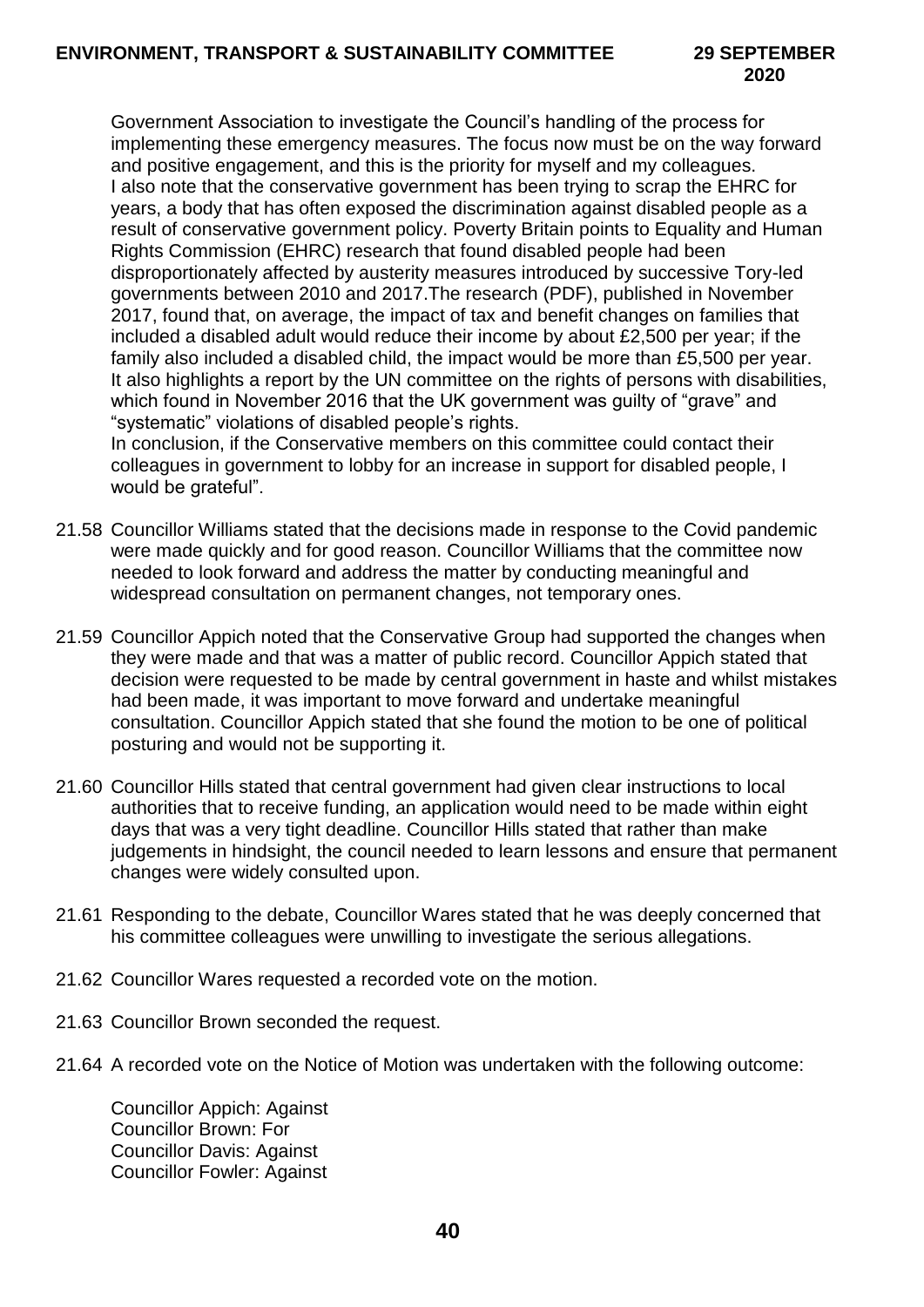Councillor Heley: Against Councillor Hills: Against Councillor Lloyd: Against Councillor Wares: For Councillor Williams: Against Councillor Wilkinson: Against

- 21.65 Therefore, the motion failed.
- 21.66 **RESOLVED-** That the Committee note the Notice of Motion.

#### **(ii) Historic Motoring Events on Madeira Drive**

21.67 The Committee considered the following Notice of Motion referred from the meeting of Full Council held on 13 August 2020:

This council resolves to:

(1) Recommends to ETS Committee that any post-Covid changes to the layout of Madeira Drive do not prevent historic motoring events from taking place

#### 21.68 The Chair provided the following response:

"Madeira Drive was closed on 20th April during the early peak of the Covid-19 Pandemic in response to the Government's very strong directives to encourage Cities to support social distancing and active travel necessary for public health and alternative mobility potential. This measure was delivered using Traffic Regulation powers and subsequently included within an Urgent Response Transport Action Plan agreed at May Policy & Resources Covid Recovery Sub – Committee and further updated and agreed at 23rd June ETS Committee.

At this Committee it was agreed to continue to keep Madeira Drive closed and would also be modified to re-locate the closure point from Marine Parade to the lower level of Dukes Mound and Madeira Drive and to improve accessibly to Black Rock. Officers have now considered options for Madeira Drive based on monitoring and consultation and will be providing recommendations at 29th September ETS Committee. These recommendations include a re-opening of Madeira Drive for eastbound traffic with an east-west bound on carriageway cycle facility and reinstated parking on the north side. It is proposed this scheme will require further detail design and will be delivered though a Traffic Regulation Order Process allowing a full consultation of the parking arrangements prior to installation. As part of these design processes we will consult with Event Organisers to ensure we deliver a scheme that can support and enhance crucial City Events".

- 21.69 Councillor Wares stated that he did not feel the response adequately addressed the request of the Notice of Motion that was ensuring that motoring events continued on Madeira Drive in a post-Covid world.
- 21.70 Councillor Wares requested a recorded vote on the motion.
- 21.71 Councillor Brown seconded the request.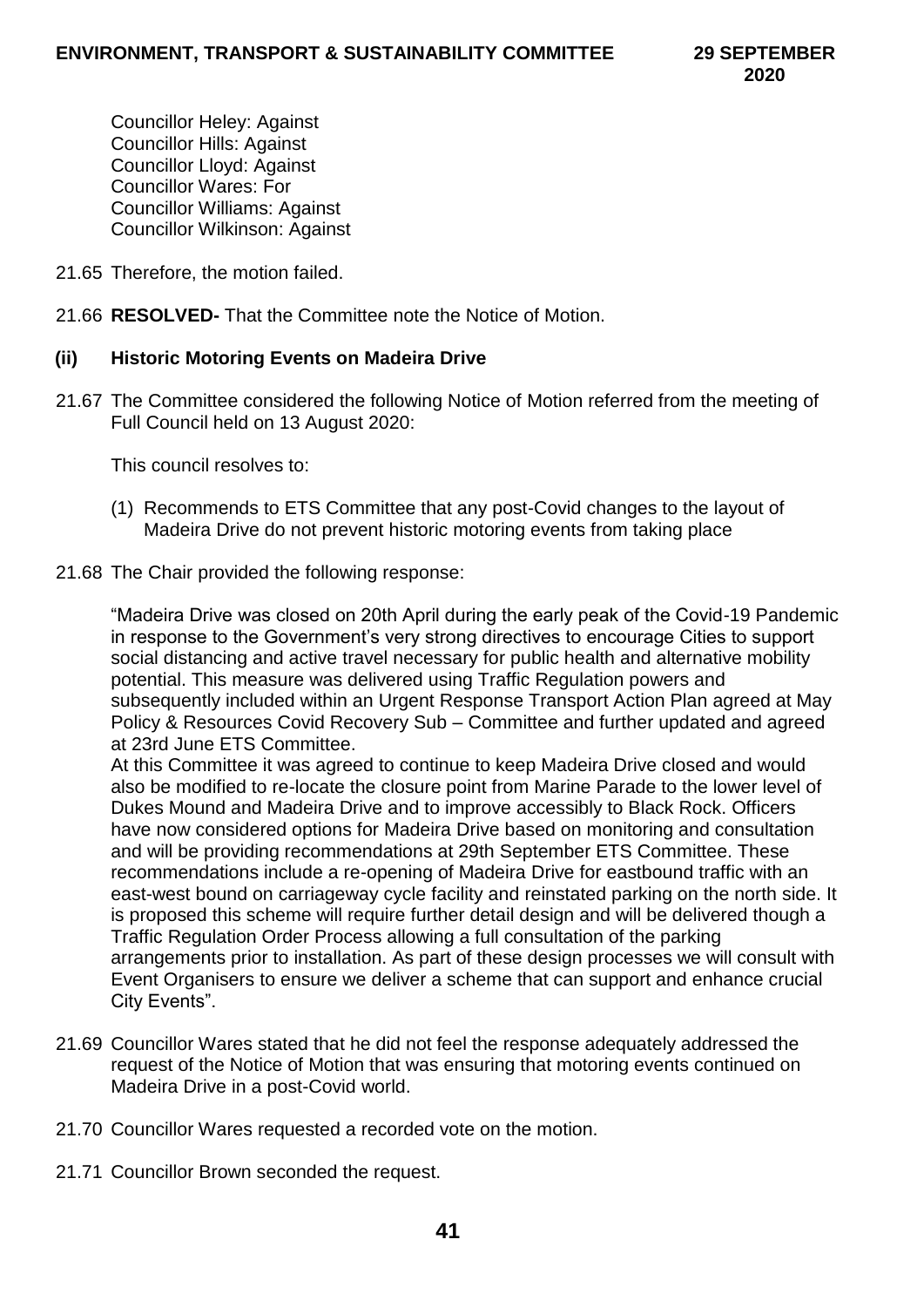- 21.72 A recorded vote on the Notice of Motion was undertaken with the following outcome:
	- Councillor Appich: For Councillor Brown: For Councillor Davis: For Councillor Fowler: For Councillor Heley: For Councillor Hills: For Councillor Lloyd: For Councillor Wares: For Councillor Williams: For Councillor Wilkinson: For
- 21.73 Therefore, the motion was carried.
- 21.74 **RESOLVED-** That the Committee agree that any post-Covid changes to the layout of Madeira Drive do not prevent historic motoring events from taking place.

## **(iii) Litter Reduction**

21.75 The Committee considered the following Notice of Motion referred from the meeting of Full Council held on 13 August 2020:

This Council requests that:

- 1. A report is commissioned for the next suitable meeting of the ET&S Committee, outlining a further strategic response to the problem of littering, including:
- joint working between the council, supermarkets and hospitality industry that can stem the flow of rubbish at the source
- the development of a voluntary scheme, whereby businesses can be supported to develop a 'return/refund' system for disposable items, to help minimise littering among customers; and where participation is rewarded e.g. through promotional materials / stickers for businesses who join the scheme;
- details on how any strategy aligns with the council's unnecessary single-use plastics pledge
- an update on the council's food waste trial
- the strategy to deal with seasonal increases in littering especially on the beaches to avoid unnecessary build-up of waste by bins whilst also not impacting on general residential household waste and recycling collection services through-out the city
- the potential to increase the number of Civil Enforcement Officers employed by the council
- the potential to increase the number of staff and support equipment (including vehicles) that can be dedicated to litter picking throughout the city on a planned or response basis
- 21.76 The Chair provided the following response: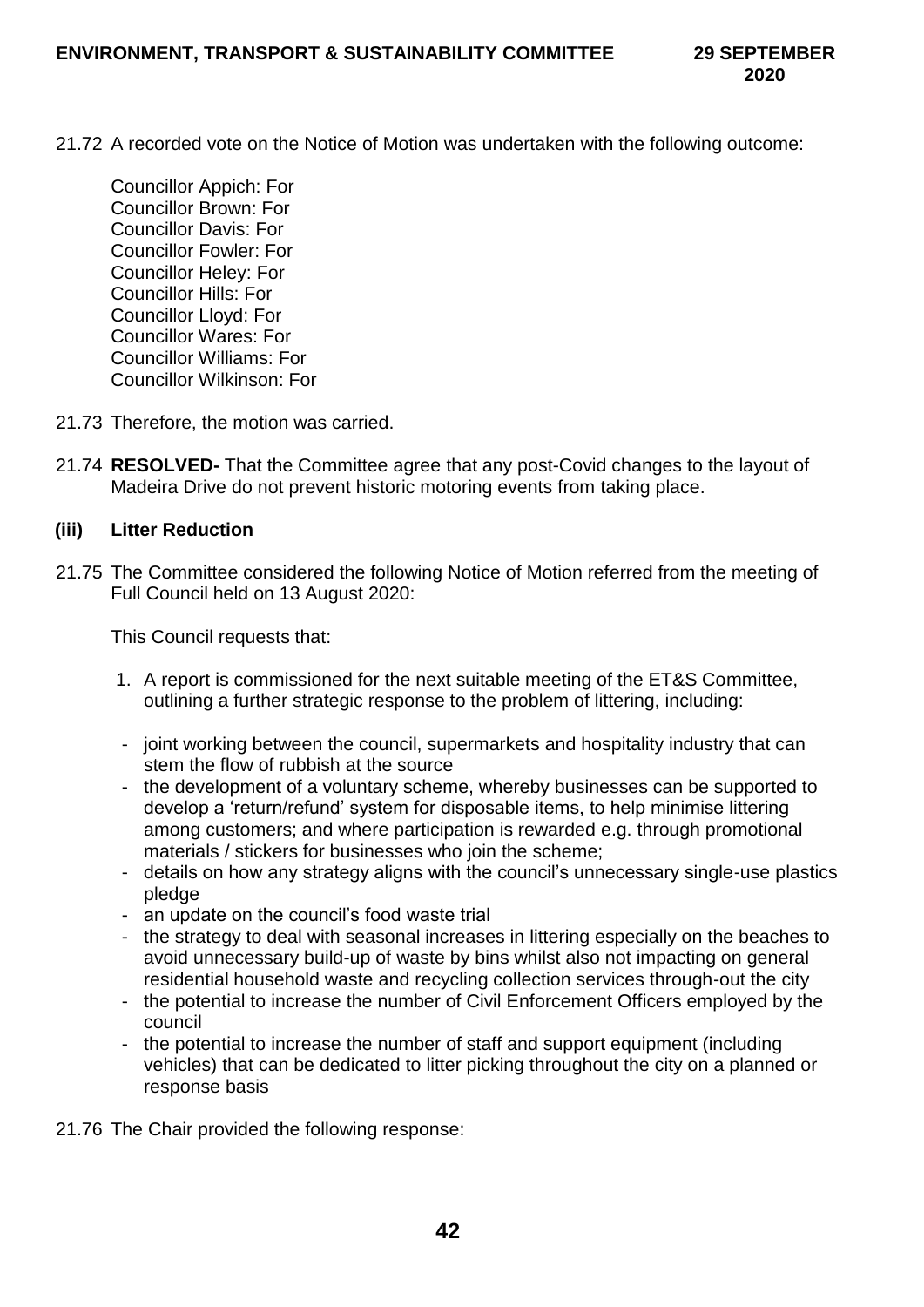# **2020**

"This Notice of Motion requires a substantial amount of work by officers and I would like them to have time to undertake a review of the summer streets, seafront and enforcement issues and service prior to making recommendations to committee. I am therefore proposing that the committee note this NOM and request a report from officers to be presented at a future ETS committee".

21.77 **RESOLVED-** That the Committee agree to the request made in the Notice of Motion.

#### **22 URGENT RESPONSE TRANSPORT ACTION PLAN - UPDATE**

- 22.1 The Committee considered a report of the Executive Director, Economy, Environment & Culture that updated on the transport network measures taken by the Council in the short term to respond to the Covid-19 emergency. The report also set out recommendations in relation to specific measures that were implemented as part of the package of emergency measures approved at the Environment, Transport & Sustainability Committee on 23 June 2020.
- 22.2 Councillor Wilkinson moved a motion on behalf of the Labour Group to amend the recommendations as show in bold italics and strikethrough below:
	- 2.2 Delegate authority to the Executive Director Economy, Environment & Culture to review and make amendments to the Old Shoreham Road cycle lane in respect of specific traffic movements, including the right hand turn into Olive Road *and the Carlton Terrace junction* to ease congestion*, and a general review of road markings and signage to optimise safety.*
	- 2.3 Give approval for the Executive Director Economy, Environment & Culture to commence detail design and the Traffic Regulation Order process to re-open Madeira Drive one-way eastbound, improve blue badge capacity and relocate cycle facilities as detailed in paragraph 3.17 of this report and the plan contained in Appendix B**,** *and for this process to remain under constant review with alternative options weighed up and reported back to Committee to assess.*
	- *2.4 Agree to a pause in implementing Tranche 2 changes, in order to ensure local residents and stakeholder groups are consulted and are able to offer input into the process. Request that officers agree a window with the Department for Transport that allows for meaningful consultation to take place, without placing the Tranche 2 funding at risk, and our expectation is that this window be no less than 6 weeks; and*
	- 2.5 Agree that subject to the Council securing funding for Tranche 2 of the government's Emergency Active Travel Fund, a report is brought to a Special or Urgency Committee *meeting of the Environment, Transport & Sustainability Committee* to agree the measures being taken forward and the associated consultation plan.
- 22.3 Councillor Williams formally seconded the motion.
- 22.4 Councillor Wares moved a motion on behalf of the Conservative Group to amend the recommendations as shown in bold italics and strikethrough below: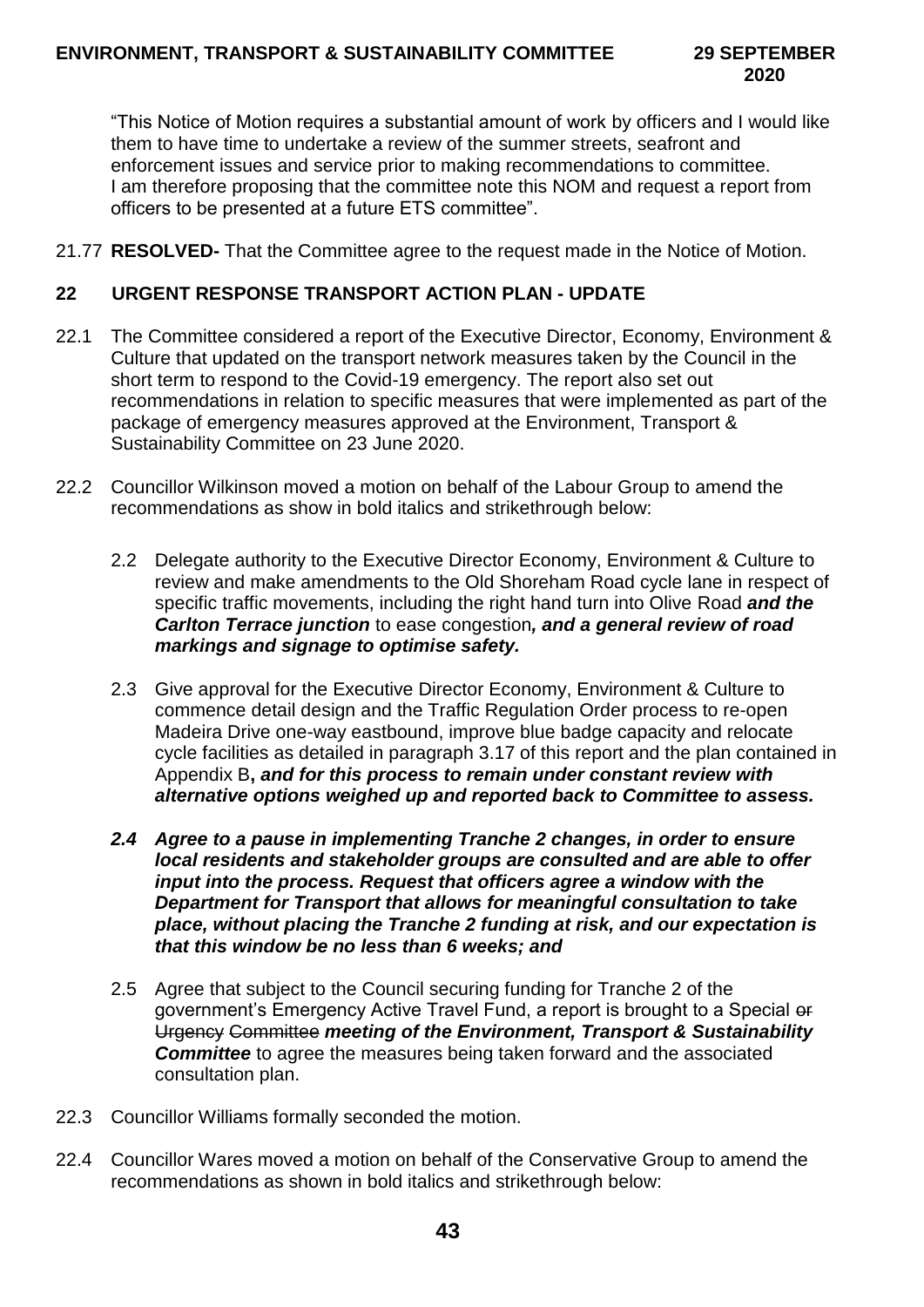The Committee is recommended to:

- 2.1 Note the update to temporary measures that have been implemented as part of the Urgent Response Transport Action Plan contained in Appendix A, and that *except where altered by the following recommendations,* the committee agrees they remain in place while the threat from Covid-19 is again escalating, and that officers continue to monitor those schemes and report findings back to *the November* a future Committee.
- 2.2 *Request* Delegate authority to the Executive Director Economy, Environment & Culture to *remove the temporary cycle lane on* review and make amendments to the Old Shoreham Road. cycle lane in respect of specific traffic movements, including the right hand turn into Olive Road to ease congestion.
- 2.3 *Request* Give approval for the Executive Director Economy, Environment & Culture *to urgently* to commence detail design and the Traffic Regulation Order process to re-open Madeira Drive one-way eastbound, *restore and* improve blue badge capacity *and unfettered access for everybody to Changing Places public toilets* and relocate cycle facilities as detailed in paragraph 3.1*9* 6 of this report and the plan contained in Appendix C.
- *2.4 Request the Executive Director Economy, Environment & Culture to urgently alter the Traffic Regulation Orders in respect to New Road to allow Blue Badge holders to access and park in New Road the same as all other road users and to provide Blue Badge parking in proximity to New Road for Blue Badge use during the closed period. In respect to the city centre to allow Blue Badge holders long-term parking as opposed to the current 3-hour limit.*
- *2.5 Request the Executive Director Economy, Environment & Culture to urgently install the eight fit for purpose disabled bays in Bartholomew Square and via consultation with stakeholders representing Blue Badge holders, relocate the two now inaccessible disabled bays in London Road.*
- *2.6 Request the Executive Director Economy, Environment & Culture to urgently commission an independent road safety audit on the "floating" disabled parking bays on the A259 with emphasis on them being fit for purpose for use by Blue Badge holders.*
- 2.4*7 Postpone Tranche 1 proposals not already implemented (save for those changes detailed in points 2.2 – 2.6 inclusive and* Agree that subject to the Council securing funding for Tranche 2 *proposals until* of the government's Emergency Active Travel Fund, a report is brought to a Special or Urgency Committee to agree the measures being taken forward and the associated *public and stakeholder* consultation plan. *The report to include assessments relating to, inter alia, economic, financial, social, equalities, pollution & air quality, traffic movement & displacement and journey time impacts such that future decisions can be based on considered opinions, evidence and assessments capable of future monitoring comparisons.*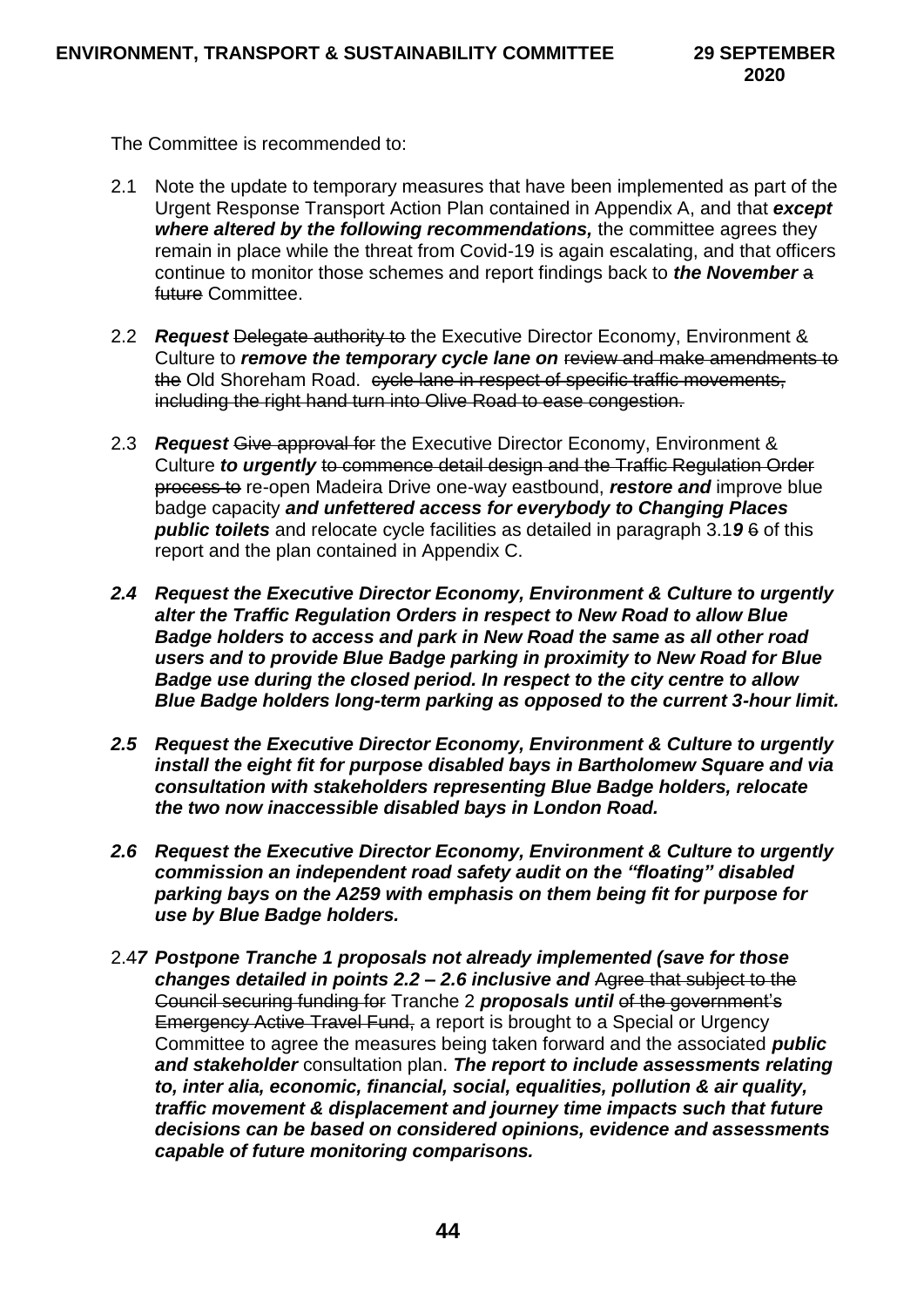- 22.5 Councillor Brown formally seconded the motion.
- 22.6 The Chair stated that the Green Group would be supporting the Labour Group motion but not the Conservative Group motion as to agree would place the Tranche 2 funding at risk and many of the issues identified were already being addressed.
- 22.7 Councillor Fowler stated that the temporary measures had realised benefits and it was right to learn and consult to improve the measures going forward.
- 22.8 Councillor Lloyd stated that traffic was the sole cause of traffic and every effort needed to be made to reduce levels to the benefit of people and the environment.
- 22.9 Councillor Davis noted that the Council had supported a Carbon Neutral city by 2030 and these types of measures were fundamental to that.
- 22.10 Councillor Wares stated that the dissent relating to the proposals was because the plans were rushed and had not been sufficiently thought through and the council were not listening to all road users.
- 22.11 Councillor Wilkinson stated that central government expected changes and the urgency relating to funding meant that it had not been possible to do so in the way it normally would be. Councillor Wilkinson stated that it was important that consultation with all stakeholders and communities was thorough going forward and that bold changes were needed to respond to the pandemic and create a better, cleaner environment for the city and its residents.
- 22.12 Councillor Wares asked for clarification that the cycle lane on Old Shoreham Road was not subject to a Traffic Regulation Order (TRO) and would remain permanent until the committee decided otherwise.
- 22.13 The Head of Transport Projects & Engineering confirmed that to be the case and added that any decision on the permanent status of all the schemes brought in would be for the committee.
- 22.14 The Chair then put the Labour Group motion to the vote that passed.
- 22.15 The Chair then put the Conservative Group motion to the vote that failed.
- 22.16 The Chair then put the recommendations as amended to the vote that were agreed.
- 22.17 **RESOLVED-** That the Committee:
- 1) Note the update on temporary measures that have been implemented as part of the Urgent Response Transport Action Plan contained in Appendix A, and agree these remain in place while the threat from Covid-19 is again escalating, and officers continue to monitor the schemes and report findings back to a future Committee.
- 2) Delegate authority to the Executive Director Economy, Environment & Culture to review and make amendments to the Old Shoreham Road cycle lane in respect of specific traffic movements, including the right hand turn into Olive Road and the Carlton Terrace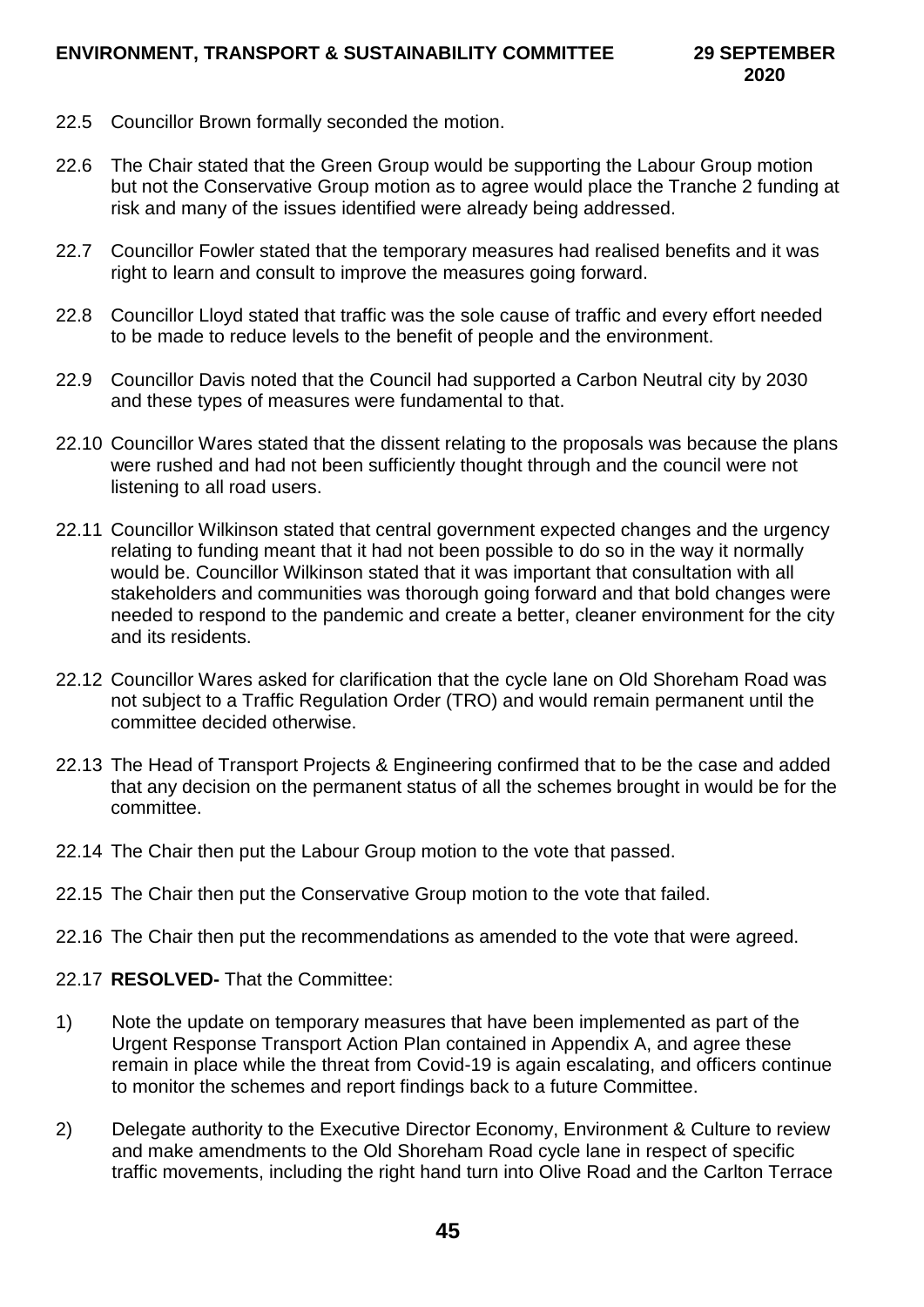junction to ease congestion, and a general review of road markings and signage to optimise safety.

- 3) Give approval for the Executive Director Economy, Environment & Culture to commence detail design and the Traffic Regulation Order process to re-open Madeira Drive oneway eastbound, improve blue badge capacity and relocate cycle facilities as detailed in paragraph 3.17 of this report and the plan contained in Appendix B, and for this process to remain under constant review with alternative options weighed up and reported back to Committee to assess.
- 4) Agree to a pause in implementing Tranche 2 changes, in order to ensure local residents and stakeholder groups are consulted and are able to offer input into the process. Request that officers agree a window with the Department for Transport that allows for meaningful consultation to take place, without placing the Tranche 2 funding at risk, and our expectation is that this window be no less than 6 weeks.
- 5) Agree that subject to the Council securing funding for Tranche 2 of the government's Emergency Active Travel Fund, a report is brought to a Special meeting of the Environment, Transport & Sustainability Committee to agree the measures being taken forward and the associated consultation plan.

# **23 2020 REVIEW OF AIR QUALITY MANAGEMENT**

- 23.1 The Committee considered a report of the Executive Director, Economy, Environment & Culture that set out the outcomes of a technical, Detailed Air Quality Assessment based on calendar year evidence up to and including 2019, and proposes amendments to the city's two existing Air Quality Management Areas [AQMA] which were declared in 2013.
- 23.2 Councillor Wares moved a motion on behalf of the Conservative Group to amend the recommendations as shown in bold italics and strikethrough below:

That the Committee:-

- 2.1 *Notes* Approve the proposed boundaries of the city's Air Quality Management Areas *(AQMAs)* as set out in Appendix 2;
- 2.2 Request that the Executive Director *consults the Citizen Assembly on Climate Change on the proposed AQMAs in 2.1 together with the comments expressed by this Committee* takes all necessary steps to vary the 2013 Air Quality Management Area Order in accordance with Appendix 2;
- 2.3 Request that the Executive Director undertakes the necessary work to develop and consult on the revised, draft Air Quality Action Plan;
- 2.4 *3* Request that officers bring a report to a future Environment, Transport & Sustainability Committee which includes the results of the consultation on the draft Air Quality Action Plan *with the Citizen Assembly on Climate Change for further* and a final document for consideration and approval.
- 23.3 Councillor Brown formally seconded the motion.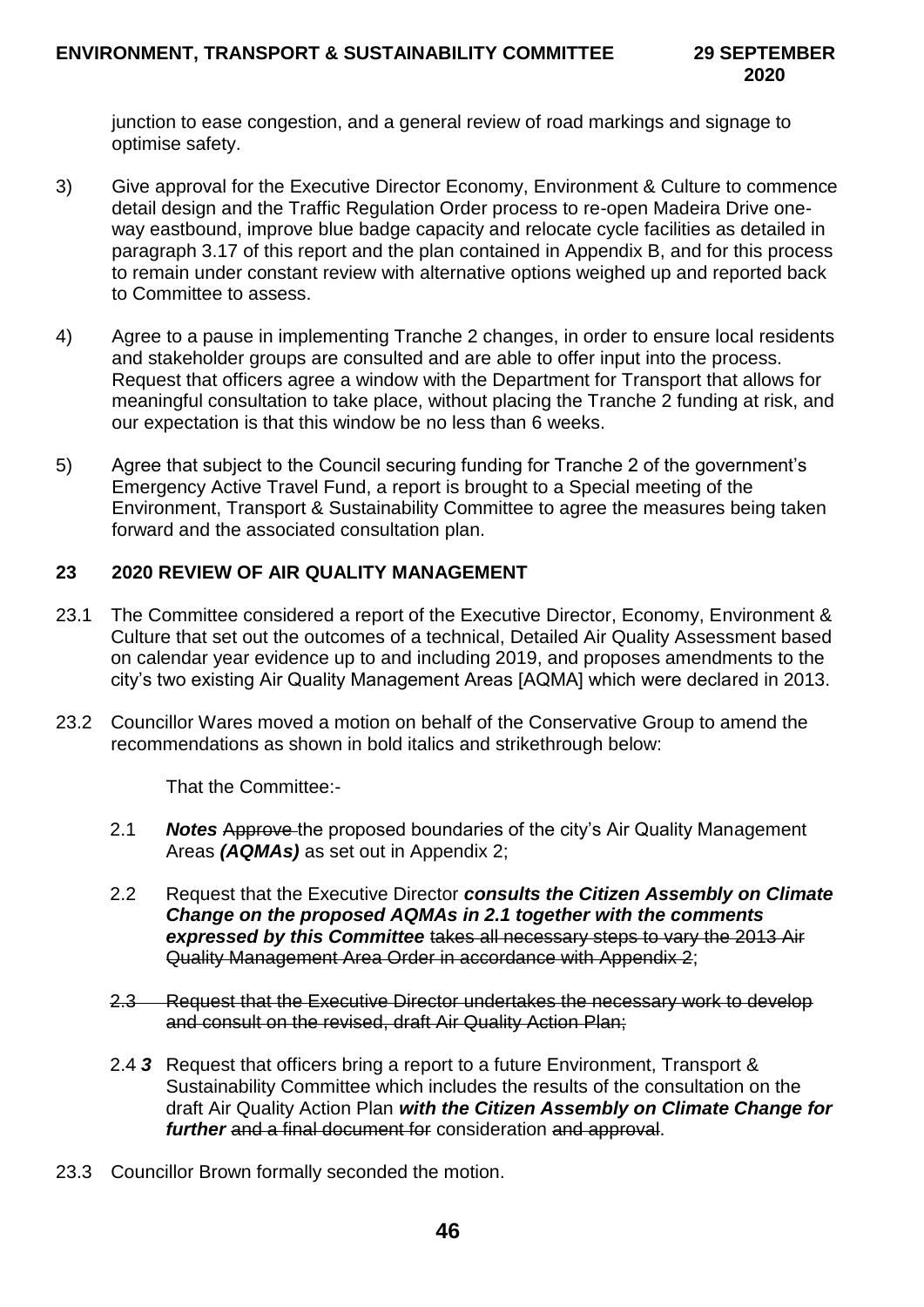- 23.4 The Chair stated that the Green Group would not be supporting the motion as it misunderstood the purpose of the report and the remit of the Climate Assembly. The Chair explained that purpose of the Climate Assembly was to consider the future decarbonisation of the city and not deal with technical council policy documents.
- 23.5 Councillor Appich asked when the next review would take place and what would trigger that review.
- 23.6 The Senior Technical Officer explained that the consultation would take place between March and May 2021 and the monitoring review took place in July of every year.
	- 23.7 Councillor Wares stated that there was no misunderstanding of the role of the Climate Assembly, the motion detailed a suggestion and it was up to the committee to determine that. Councillor Wares encouraged the committee members to read the 2020 Detailed Assessment of Air Quality in Brighton & Hove that was listed as a background document but was very thorough and informative.
- 23.8 The Chair then put the Conservative Group motion to the vote that failed.
- 23.9 The Chair then put the recommendations to the vote that were agreed.
- 23.10 **RESOLVED-** That the Committee:-
- 1) Approves the proposed boundaries of the city's Air Quality Management Areas as set out in Appendix 2;
- 2) Requests that the Executive Director takes all necessary steps to vary the 2013 Air Quality Management Area Order in accordance with Appendix 2;
- 3) Requests that the Executive Director undertakes the necessary work to develop and consult on a revised, draft Air Quality Action Plan;
- 4) Requests that officers bring a report to a future Environment, Transport & Sustainability Committee which includes the results of the consultation on the draft Air Quality Action Plan and a final document for consideration and approval.

# **24 ELECTRIC VEHICLE CHARGING POINT INSTALLATION UPDATE**

- 24.1 The Committee considered a report of the Executive Director, Economy, Environment & Culture that updated on progress with installing lamp post chargers in areas of the city with no off-street parking. Following discussions with UK Power Networks it also informed the Committee of the precise locations of the rapid taxi hubs and proposed infrastructure as well as the outcome of informal consultation with residents nearby and formal consultation on changes to parking restrictions.
- 24.2 In response to questions raised by Councillor Wilkinson, the Parking Strategy & Contracts Manager explained that progress would be monitored through residents' requests and feedback and consultation with ward councillors about the suitability of existing bays and locations of new bays.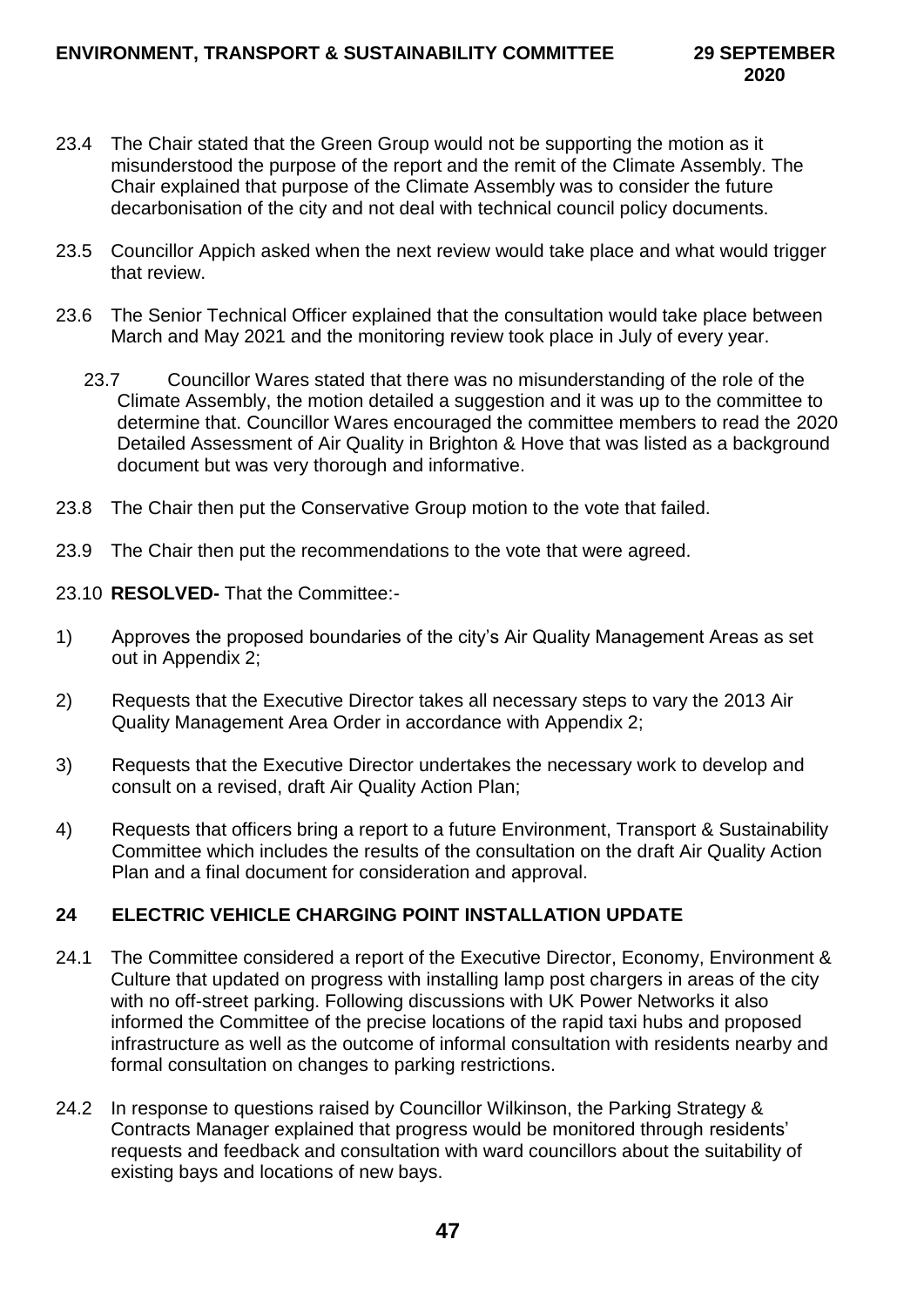## 24.3 **RESOLVED-**

- 1) That Committee notes progress with the installation of over 200 lamp post chargers and that in November 2019 the council submitted a further successful bid for 5 fast chargers (£37k) of funding and a further bid for 12 fast chargers (£82K) has been awarded this month.
- 2) That Committee notes the outcome of consultation with residents living close to the location of fast and rapid taxi chargers and notes the specific locations and infrastructure designs for rapid taxi chargers following discussions on local grid capacity with UK Power Networks.

# **25 PARKING SCHEME UPDATE**

- 25.1 The Committee considered a report of the Executive Director, Economy, Environment & Culture that updated Committee on the progress of the recent resident parking scheme detailed design consultation in South Portslade.
- 25.2 Councillor Wilkinson noted that Beaconsfield Road and Southdown Avenue would be excluded from the scheme as cul-de-sacs of Victoria Road that had voted against the scheme. Councillor Wilkinson stated that this would cause difficulties in these two roads and asked if they could be included in the scheme in some form.
- 25.3 The Head of Parking Services explained that to include the two roads in the scheme would cause legal difficulty and problems in terms of signage and enforcement and clarity. Furthermore, it would set a precedent in the city for individual roads to be included in parking schemes that would exacerbate such problems.
- 25.4 **RESOLVED-** That the Committee having taken account of all duly made representations and comments, agrees to proceed to the next stage of advertising a Traffic Regulation Order for the smaller area in the South Portslade Area (Appendix A) as detailed in this report for a light touch parking scheme Monday to Friday 11-noon and 6-7pm.

## **26 STANMER PARK TRAFFIC REGULATION ORDER**

- 26.1. The Committee considered a report of the Executive Director, Economy, Environment & Culture that set out the comments and objections to the draft Traffic Regulation Order (TRO) for the introduction of charges and parking controls in Stanmer Park.
- 26.2. Councillor Wares moved a motion on behalf of the Conservative Group to amend the recommendations as shown in bold italics and strikethrough below:
	- 2.1 That having taken account of all duly made representations and objections, the Committee *requests the Executive Director Economy, Environment & Culture to further explore the potential to introduce a season ticket for Stanmer Park.* approves as advertised the following order

Brighton & Hove (Stanmer Park) Various Restrictions and Off-Road Parking Order 202\* (TRO-2-2020)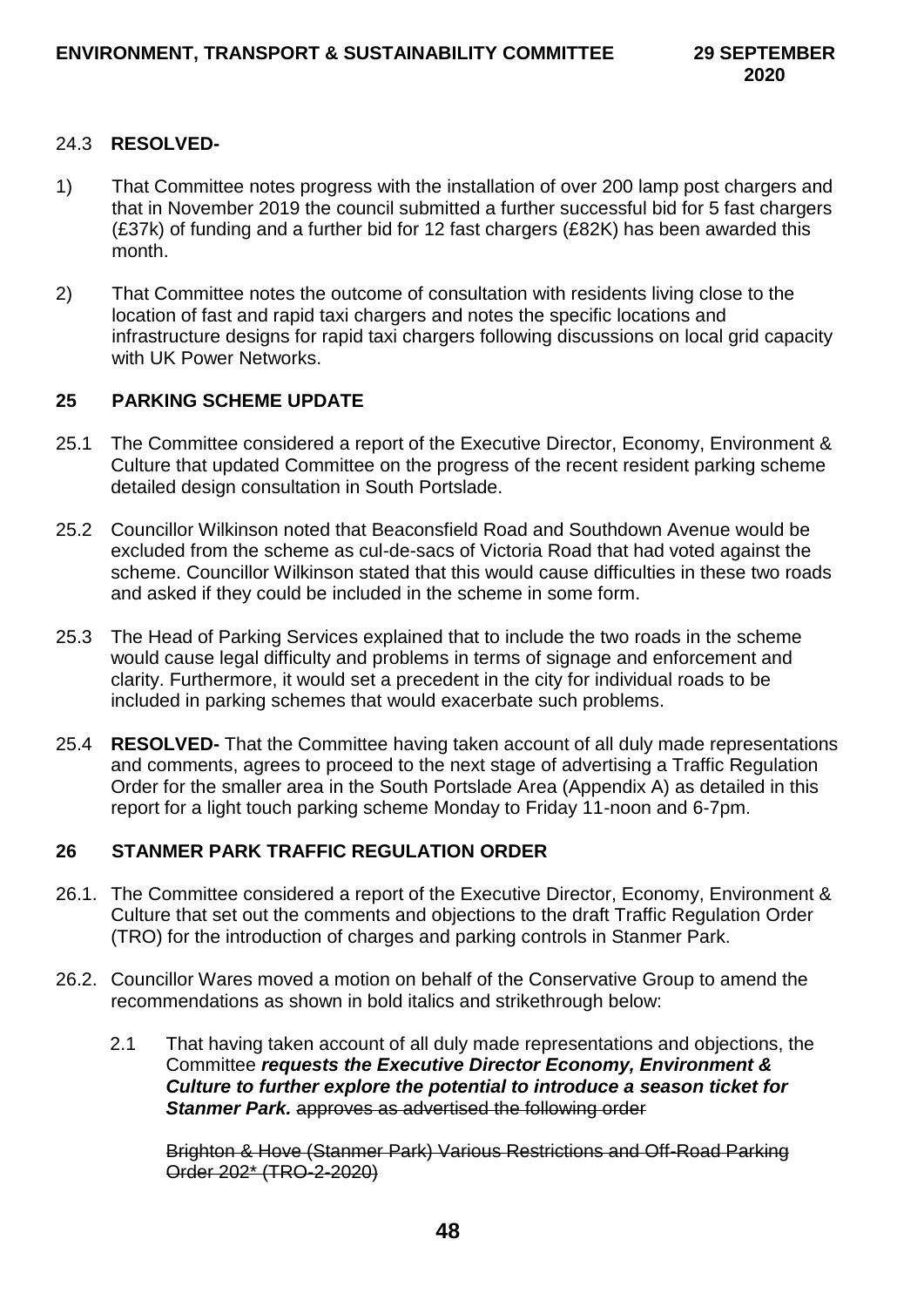with minor amendments in response to the consultation, as set out in paragraphs 5.5, 5.7 and 5.9 of the report**.**

- 2.2 That Committee agree that should, during implementation, the Executive Director Economy, Environment & Culture consider that further minor amendments to the TRO are appropriate, such changes are advertised as an amendment Traffic Regulation Order.
- 2.3 That the Committee approve that all income from parking charges in Stanmer Park is used towards improved access, management and maintenance of Stanmer Park.
- 2.4 That Committee agree that the parking scheme be reviewed in 18 months after implementation to consider how well it is working and to recommend any amendments to the scheme and whether the income raised from the parking scheme gives scope for subsidising public transport to and within Stanmer Park with any recommendations for changes to the scheme to be presented in a report to the Environment, Transport & Sustainability (ETS) Committee.
- 2.5 **2** That Committee agree for officers to consult with residents and businesses located in Stanmer village street on a separate parking scheme for Stanmer village. , and report back to the November 2020 meeting on the ETS Committee.

## *2.3 That a report is brought back to a future ETS Committee to consider the implementation of a Traffic Regulation Order for the introduction of parking charges taking account of 2.1 and 2.2 above.*

- 26.3. Councillor Brown formally seconded the motion.
- 26.4. Councillor Fowler observed that recommendation 2.5 already set out a commitment to consult with residents and stakeholders. In addition, Councillor Fowler stated that she would not be supporting the Conservative Group motion.
- 26.5. Councillor Davis stated that the Green Group would not be supporting the Conservative Group motion as the report clearly set out why the changes were needed. Councillor Davis stated that he hoped bus transport links to the area would be improved in the future.
- 26.6. Councillor Wares asked for confirmation that the introduction of a car park and paid parking was part of the agreement with the Heritage Lottery Fund (HLF). Councillor Wares also asked for clarification on the contradiction in the report that increased parking income would be used improve the park, but the parking charges would be structured as such to encourage more sustainable, alternative methods of transport. Councillor Wares expressed his disappointment that the consultation results had been ignored.
- 26.7. The Estate Regeneration Project Manager explained that the agreement with the HLF was that the council would maintain and manage the Park and parking income would be one source of funding that. The Estate Regeneration Project Manager added that it was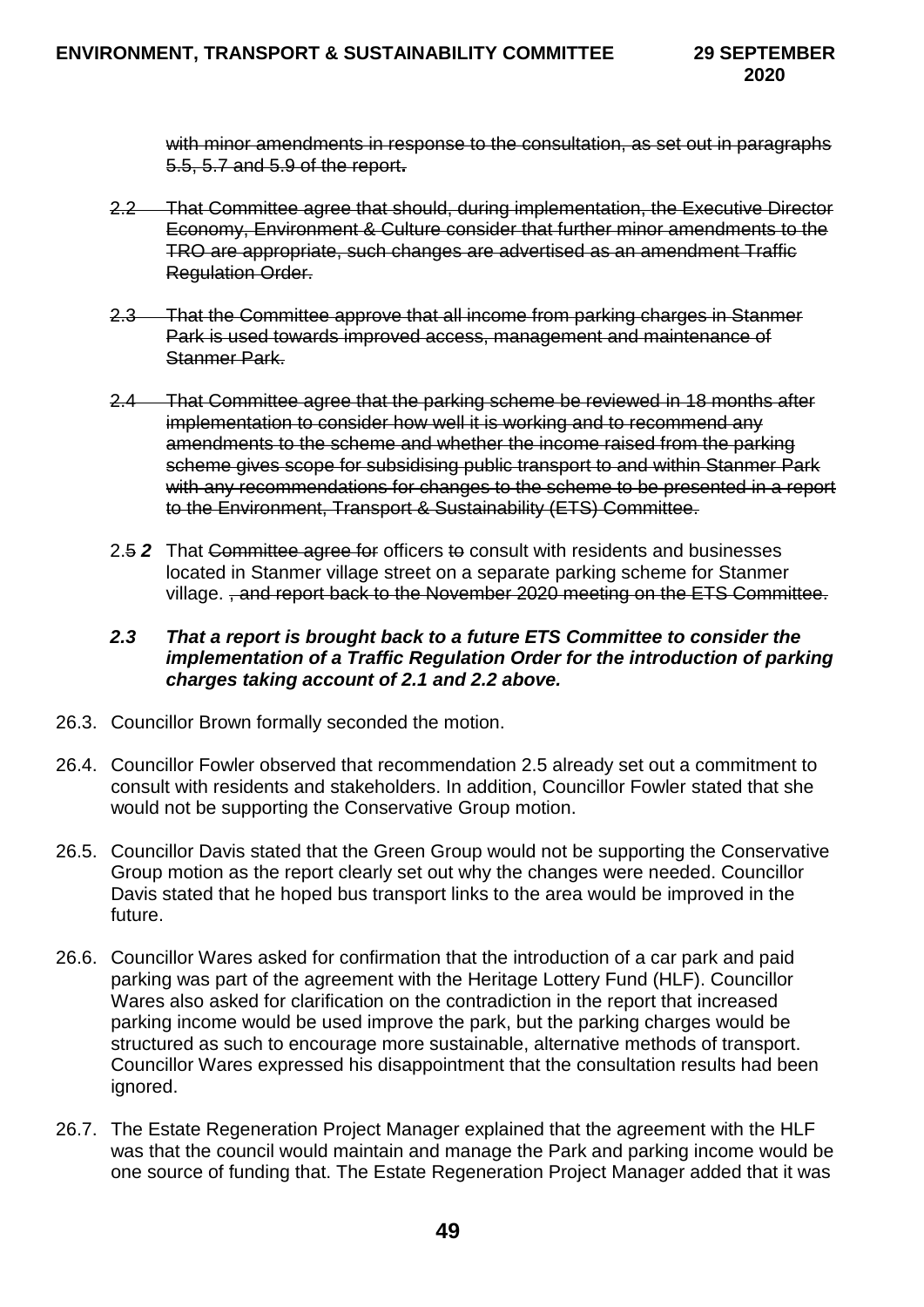accepted that people would still drive to the park and that would cause a financial impact in terms of maintenance and it was therefore felt reasonable to charge for parking.

- 26.8. The Chair then put the Conservative Group motion to the vote that failed.
- 26.9. The Chair then put the recommendations to the vote that were agreed.

## 26.10. **RESOLVED-**

- 1) That, having taken account of all duly made representations and objections, the Committee approves as advertised the following order: Brighton & Hove (Stanmer Park) Various Restrictions and Off-Road Parking Order 202\* (TRO-2-2020) with minor amendments in response to the consultation, as set out in paragraphs 5.5, 5.7 and 5.9 of the report.
- 2) That Committee agree that should, during implementation, the Executive Director Economy, Environment & Culture consider that further minor changes to the TRO are appropriate, such changes are advertised as an amendment Traffic Regulation Order.
- 3) That the Committee approve that all income from parking charges in Stanmer Park is used towards improved access, management and maintenance of Stanmer Park.
- 4) That Committee agree that the parking scheme be reviewed 18 months after implementation to consider how well it is working and to recommend any amendments to the scheme and whether the income raised from the parking scheme gives scope for subsidising public transport to and within Stanmer Park with any recommendations for changes to the scheme to be presented in a report to the Environment, Transport & Sustainability (ETS) Committee.
- 5) That Committee agree for officers to consult with residents and businesses located in Stanmer village street on a separate parking scheme for Stanmer village, and report back to the November 2020 meeting of the ETS Committee.

# **27 STANMER PARK DESIGNATION AS COUNTRY PARK**

- 27.1 The Committee considered a report of the Executive Director, Economy, Environment & Culture that requested permission to apply for accreditation to Natural England to designate Stanmer Park as a Country Park.
- 27.2 Several members of the committee expressed their support for the proposals.
- 27.3 **RESOLVED-** That the Environment, Transport & Sustainability Committee agrees that the council applies to Natural England for Stanmer Park to become accredited as a Country Park.

## **28 THE LIVING COAST BIOSPHERE MANAGEMENT STRATEGY 2020 - 2025**

28.1 **RESOLVED-**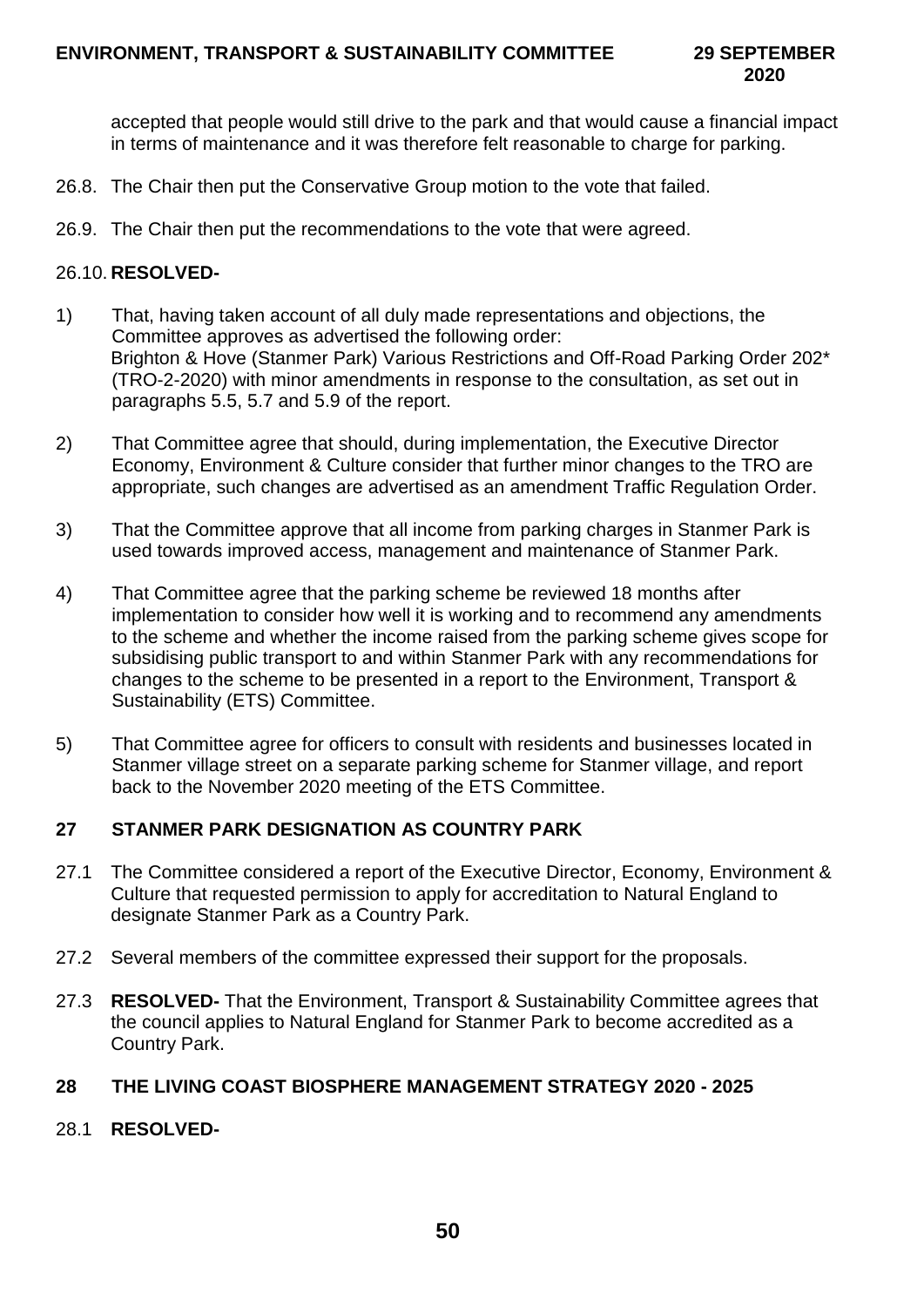- 1) That the Committee endorses the refreshed management strategy for The Living Coast on behalf of the city council.
- 2) That the Committee notes the update on key projects being developed and delivered by The Living Coast.
- 3) That the Committee encourages elected members to champion and support The Living Coast biosphere programme in their work and wards.

# **29 CITY ENVIRONMENT MODERNISATION UPDATE**

- 29.1 The Committee considered a report of the Executive Director, Economy, Environment & Culture that provided Modernisation progress update and information and updates relating to several Cityclean service areas since the January 2020 update. The report was also seeking approval to progress two key areas of service improvement and modernisation: the expansion of the communal bin service and investment in IT systems.
- 29.2 In response to questions raised by Councillor Wares, it was explained that more information on the Waste Strategy would be brought to the November meeting of the committee and a report on the effectiveness of the Weed Management programme to a meeting in the New Year. Surplus from commercial services was being reinvested back into the service, particularly on the health and safety measures needed and this was a specific service focus currently.
- 29.3 In response to questions raised by Councillor Brown, it was explained that the everyone on the garden waste collection waiting list should have been contacted and any residents that may have been missed could be followed up. A specific project to improve park bins would be discussed with residents and stakeholders over the winter months ready for the summer of 2021.

## 29.4 **RESOLVED-**

- 1) That Environment, Transport & Sustainability Committee note the progress of the Modernisation Programme and the service and performance updates in Appendices 1, 2, 3, 5 and 6.
- 2) That Environment, Transport & Sustainability Committee approve for officers to begin the necessary work and consultation to expand the communal bin area as per Appendix 4. This will involve consultation with residents, ward councillors, operatives and the trade unions.
- 3) That Environment, Transport & Sustainability Committee approve to initiate a consultation on introducing communal collections from Preston Circus to Dyke Road Drive immediately to accommodate the introduction of a two-way segregated cycle lane along part of the A23.
- 4) That Environment, Transport & Sustainability Committee recommends to the October 2020 Policy & Resources Committee that it approve, as part of the TBM05 Budget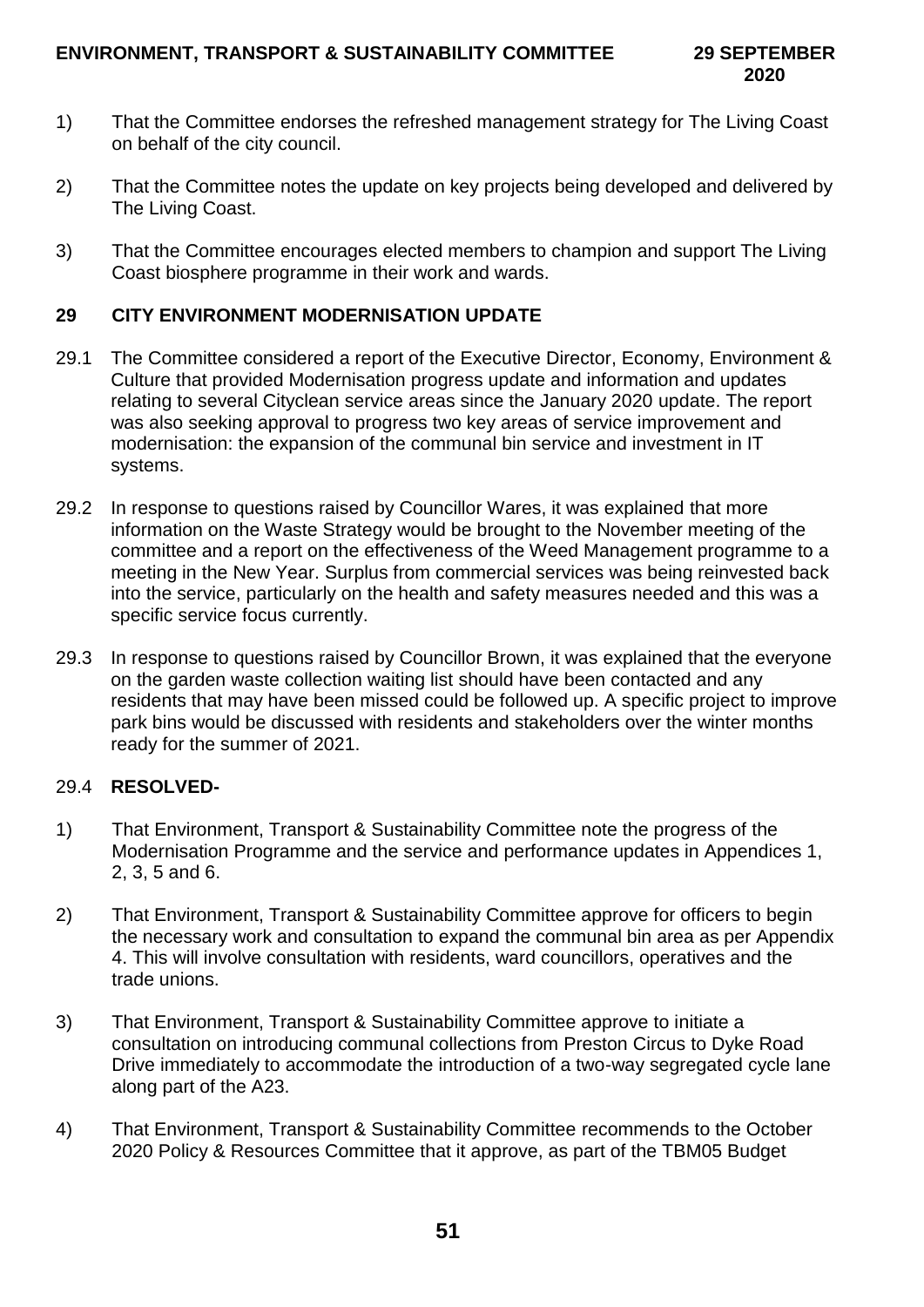Monitoring Report, the £529k investment in IT systems funded from the Corporate Modernisation Fund (as detailed in 3.34 to 3.36).

# **30 GRAFFITI REDUCTION STRATEGY UPDATE**

- 30.1 The Committee considered a report of the Executive Director, Economy, Environment & Culture that detailed the outcomes of the consultation on the Graffiti Reduction Strategy approved in November 2018 and made recommendations based on the results.
- 30.2 Councillor Wares moved a motion on behalf of the Conservative Group to amend the recommendations as shown in bold italics below:

That the Committee:

2.4 Delegate authority to the Executive Director Economy, Environment & Culture to use Community Protection Warnings and Community Protection Notices in relation to graffiti removal from small to medium sized enterprises (less than 250 employees) within Brighton & Hove as detailed at Appendix 4 **3**.

#### 2.5 Agree not to introduce a graffiti enforcement approach for homeowners*, charities, community run facilities (including those leased from the council) and other such like organisations*.

- 30.3 Councillor Brown formally seconded the motion.
- 30.4 The Chair stated that the Green Group would be supporting the motion.
- 30.5 Councillor Wilkinson stated that the Labour Group would be supporting the motion and welcomed the report whilst acknowledging that there were areas for improvement.
- 30.6 Councillor Wares asked for legal clarification on whether the council could face legal action if it did not enforce the rules on its own properties.
- 30.7 The Lawyer confirmed that the council could not take legal action against itself.
- 30.8 The Chair then put the Conservative Group motion to the vote that passed.
- 30.9 The Chair then put the recommendations as amended to the vote that were agreed.
- 30.10 **RESOLVED-** That the Committee:
- 1) Note the outcomes of the consultation at Appendix 1.
- 2) Delegate authority to the Executive Director Economy, Environment & Culture to use Community Protection Warnings and Community Protection Notices in relation to graffiti removal from Statutory Undertakers' property within Brighton & Hove as detailed at Appendix 2.
- 3) Delegate authority to the Executive Director Economy, Environment & Culture to use Community Protection Warnings and Community Protection Notices in relation to graffiti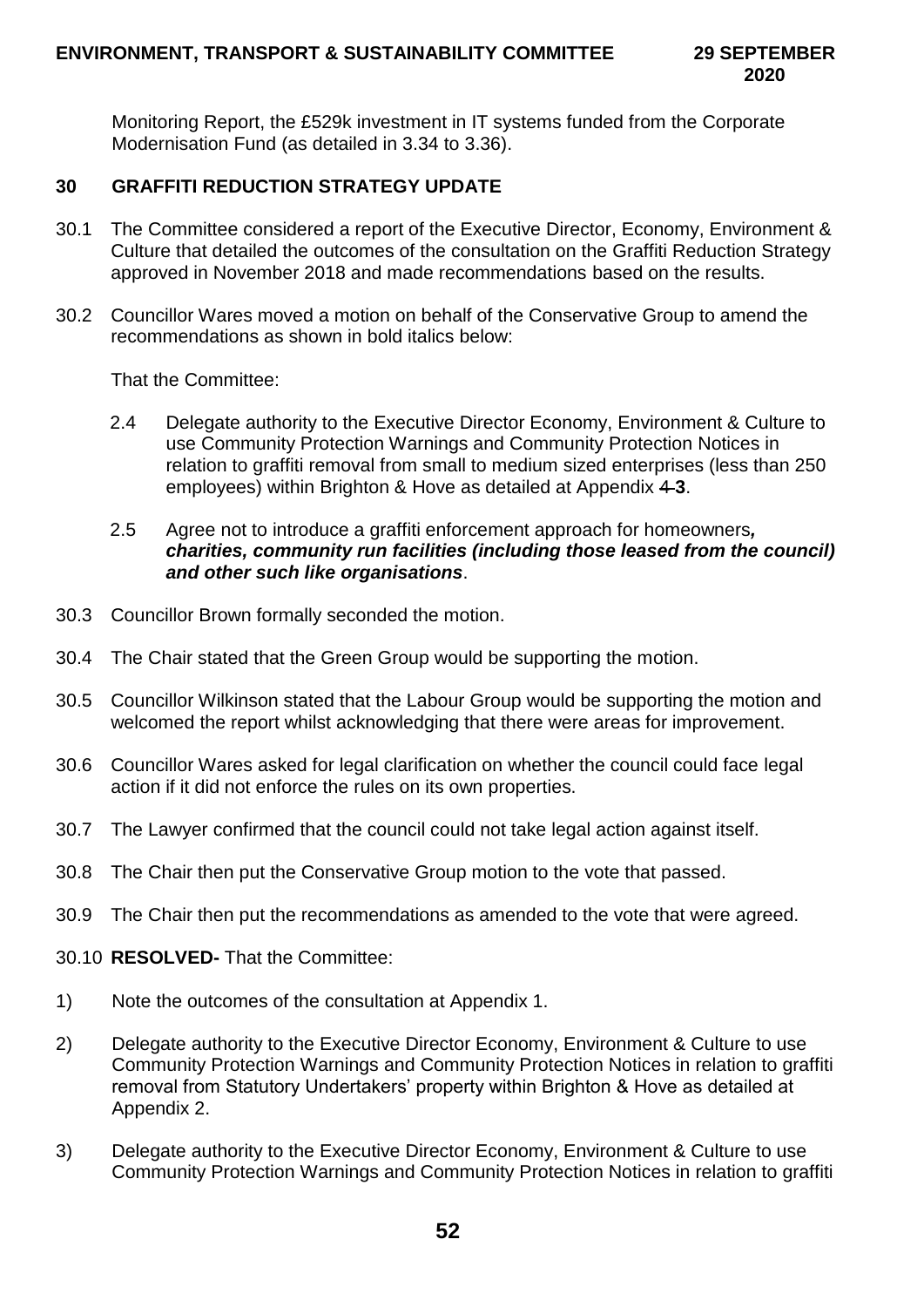removal from large businesses (250 employees or more) within Brighton & Hove as detailed at Appendix 3.

- 4) Delegate authority to the Executive Director Economy, Environment & Culture to use Community Protection Warnings and Community Protection Notices in relation to graffiti removal from small to medium sized enterprises (less than 250 employees) within Brighton & Hove as detailed at Appendix 3.
- 5) Agree not to introduce a graffiti enforcement approach for homeowners, charities, community run facilities (including those leased from the council) and other such like organisations.
- 6) Approves the creation of a chargeable graffiti removal service, funded through Service Level Agreements.
- 7) Delegate authority to the Executive Director Economy, Environment & Culture (following consultation with Acting Chief Finance Officer) to revise the chargeable graffiti removal service fee in response to the prevailing market prices for the services provided at least annually.

# **31 ENVIRONMENTAL ENFORCEMENT FRAMEWORK**

- 31.1 The Committee considered a report of the Executive Director, Economy, Environment & Culture that sought approval to update the Environmental Enforcement Framework. The Head of Business Support & Projects noted that there was an error in the report at paragraph 5.2 and it was no longer intended to consult on enforcement on cycling along the Promenade nor nitrous oxide cannister littering.
- 31.2 Councillor Wilkinson moved a motion on behalf of the Labour Group to amend the recommendations as shown in bold italics below:
	- 2.3 That the Environment, Transport & Sustainability Committee approves for a public consultation to take place for the introduction of Public Space Protection Orders to manage environmentally anti-social behaviour as outlined in paragraph 3.18 – 3.20 below*, and the outcome of said consultation be reported back to the Environment, Transport & Sustainability Committee prior to any decision being made on the use of PSPOs.*
- 31.3 Councillor Fowler formally seconded the motion.
- 31.4 In response to questions from Councillor Williams, it was explained that the issuing of PSPO's was no more serious or criminalising than the other type of Fixed Penalty Notice's issued by the council and was intended to be a bespoke measure in hotspots of the city where such issues were a nuisance.
- 31.5 In response to questions from Councillor Brown, it was stated that an update on CCTV enforcement relating to fly tipping and graffiti and what difference the telephone hotlines had made would be reported to the November meeting of the committee.